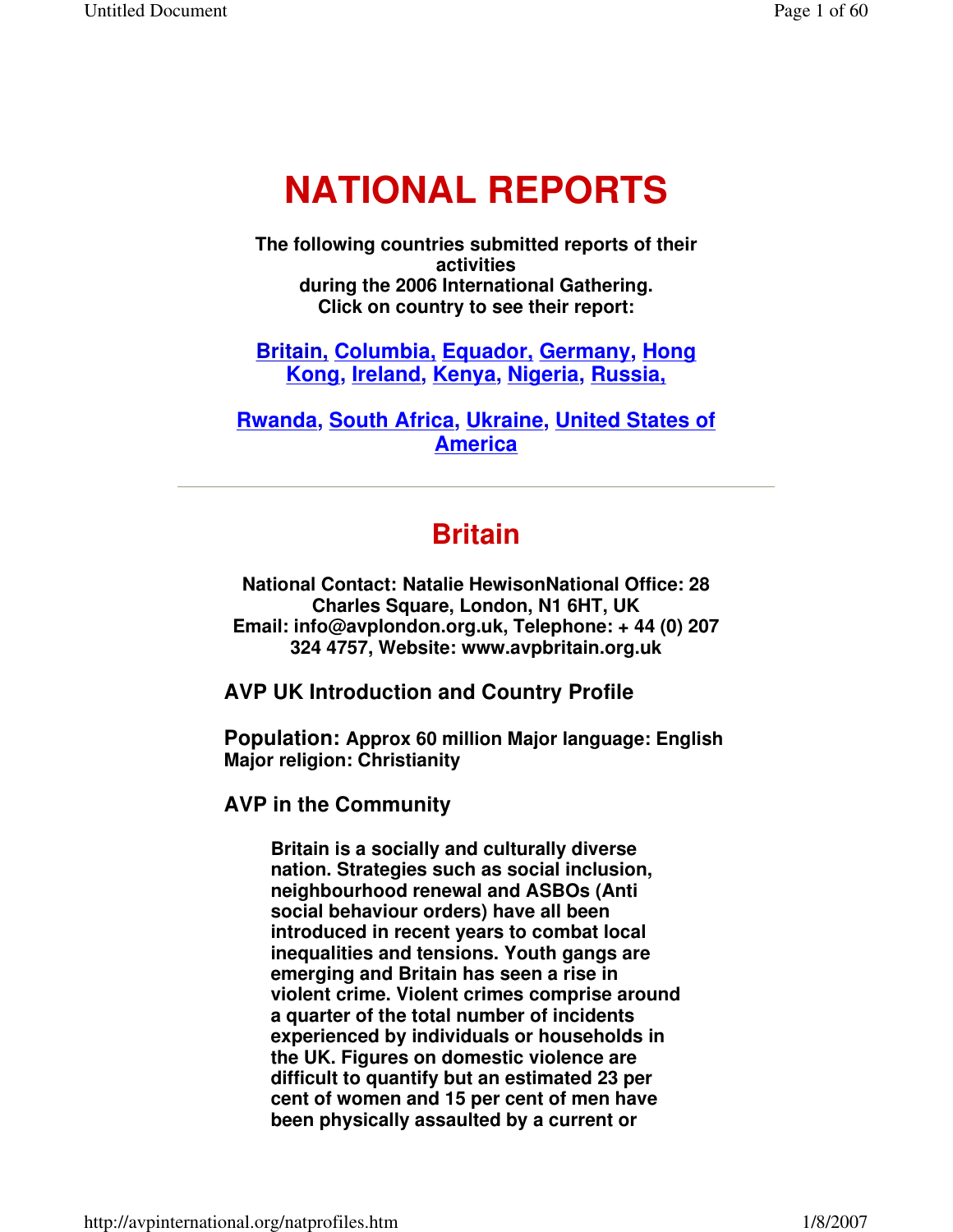**former partner at some time in their lives.** 

**AVP Britain's community workshops focus on victims and perpetrators of violence, developing community cohesion, developing a tolerant and respectful society and learning from diversity.** 

## **AVP in Prisons**

**In the wake of a series of high-profile scandals involving the early release of convicted killers, sentencing rows, institutionalised racism in prisons and a record 78,000 prisoners, the British Government are being tough on crime. Since the Labour Government came to power in 1997 the number of prisoners jailed for life has doubled, gangs and high levels of violence and racism have been uncovered in British prisons, rates of re-offending are high and the rapidly rising number of prisoners has reduced many British prisons to locked warehouses.** 

**A new National Offender Management Service (NOMS) has been developed to ensure that a range of services are available to adult offenders and to those on remand throughout England and Wales. A range of organisations contribute to its aims by providing services which include offender management, custody, community punishments, and programmes and interventions. AVP Britain is looking to gain accreditation under this scheme and develop a higher profile within the prison service.** 

## **Difficulties for AVP in the UK**

**Britain has high levels of regulation and bureaucracy. This has led to increased strain on Trustees and Management to cope with new health and safety requirements, insurance and liability, volunteer agreements, data protection, equal opportunities, child protection and formal accreditation of the AVP workshops. These legal and administrative requirements draw energy away from the true business of AVP and**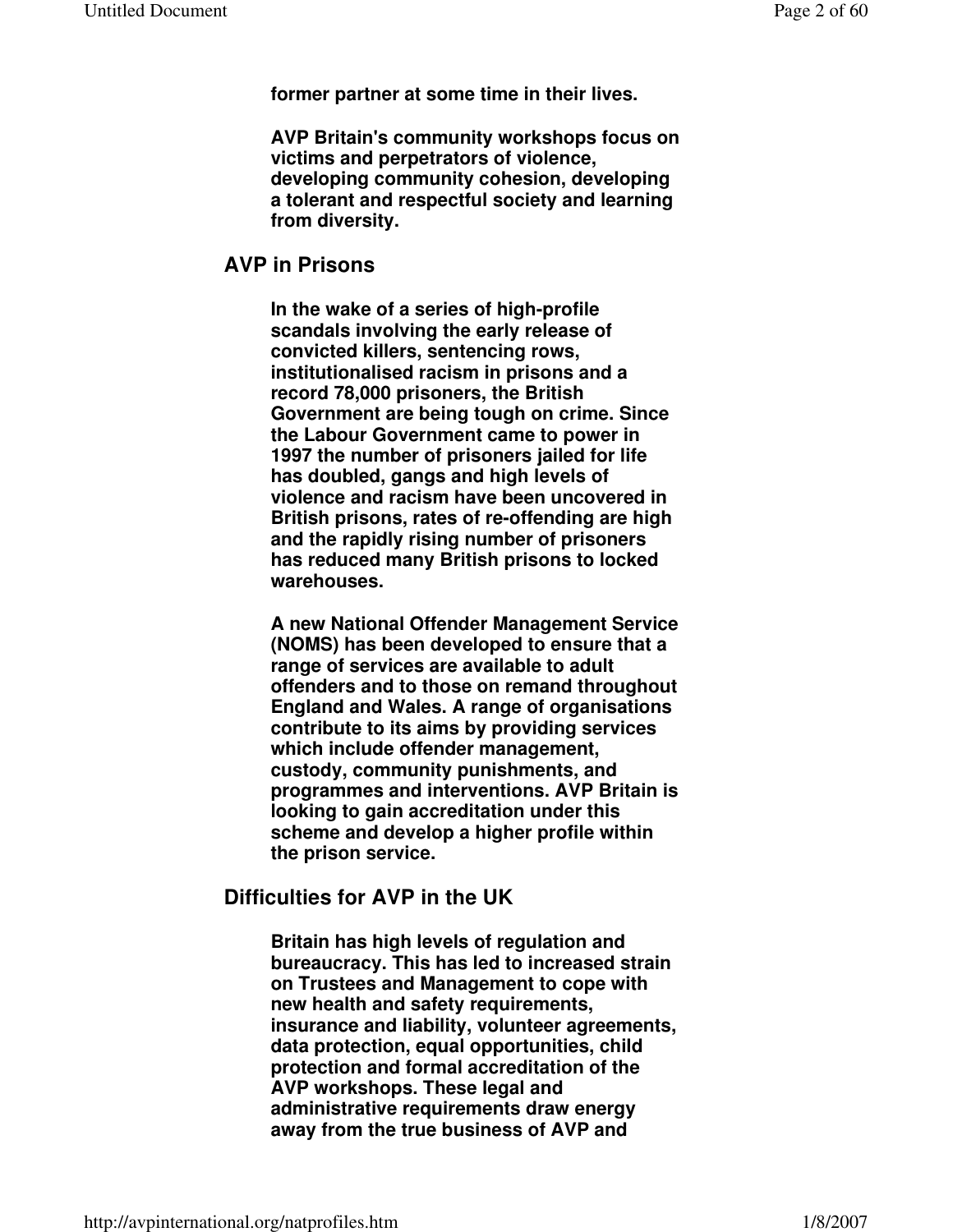**restrict areas in which we work in.**

## **History**

**AVP has been running in the UK Since the late 1980s. Eleven local groups make up AVP Britain. AVP Britain was initially supported by Friends House before becoming an independent registered charity in 2001.**

## **Workshops**

**AVP UK run approximately 30 Level 1 and Level 2 community workshops each year in a variety of locations across the country. The number of workshops in prisons and young offender institutes has been steadily declining from 23 in 2001 to only 3 in 2006 so far. Local groups are developing links with other charities and around 10 tasters are delivered to their clients or staff each year.** 

**Regionally, workshops are held where there is the commitment, energy and enthusiasm of volunteers to establish and coordinate a local AVP group. Venues for community workshops are then selected based on a location, cost and accessibility criteria.** 

**Local AVP groups in Britain also run workshops for organisations such as Mind the mental health charity, Sure Start - a government scheme for parents, homeless groups and universities. The relationship between AVP and these organisations is formed in a variety of ways. Some organisations approach AVP after reading information on the website, in leaflets or through recommendations. Other groups are specifically approached due to the work they do in the community or the need of their clients to access AVP workshops. AVP groups across Britain are starting to develop more links with local organisations and offer workshops to their clients using their premises.**

**UK prisons are approached on an ad hoc basis which can range from having a personal contact on the staff, through certain**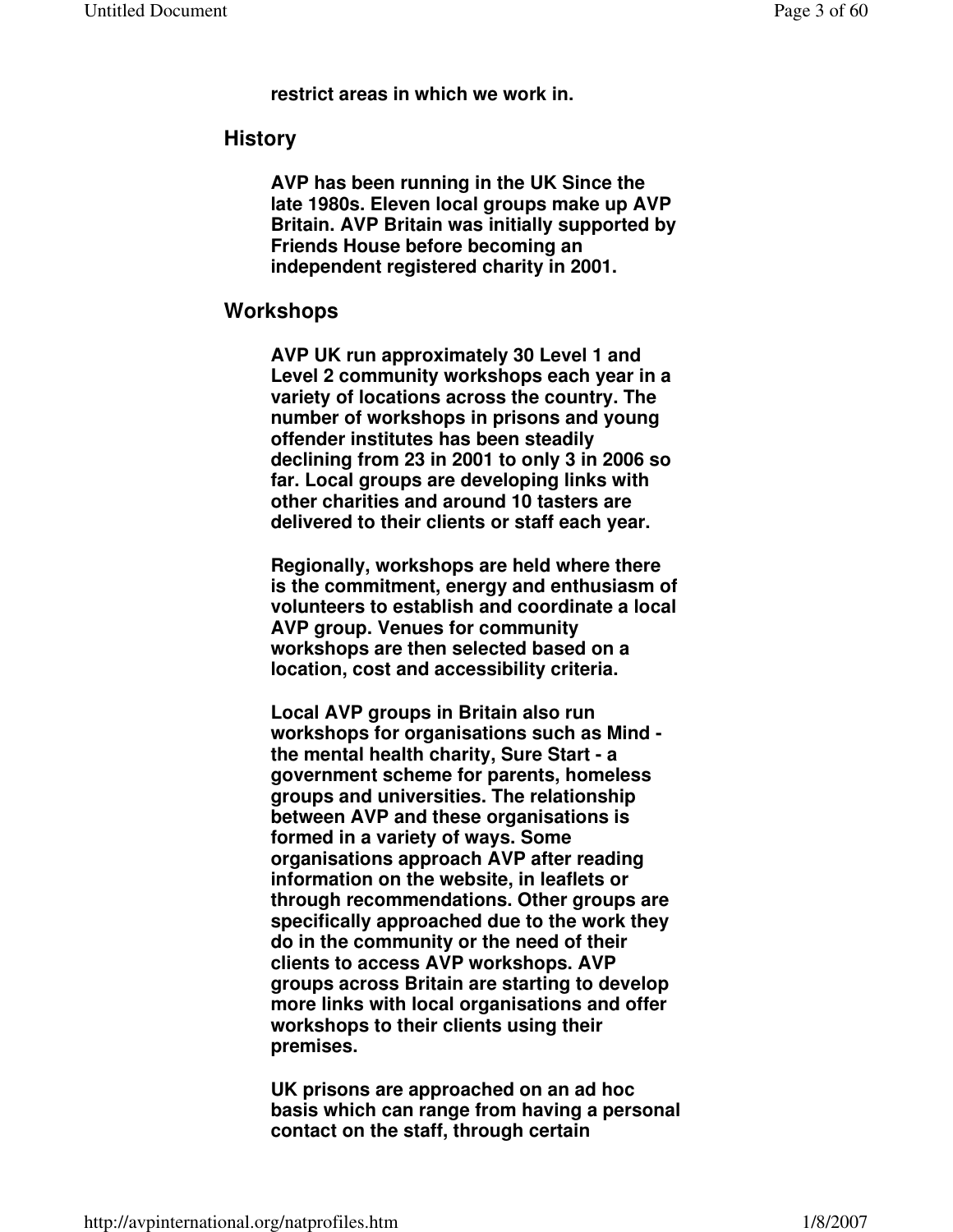**departments such as Psychology or the Safer Custody Unit, via the Chaplaincy or responding to high profile incidents. Facilitators and Trustees have formed a Prison Affairs Group (PAG) and with the help of an ex Governor are developing a more unified approach to prisons and are gaining acceptance of AVP at a higher level within the prison service.**

**Groups within AVP Britain are running the following programmes:** 

- **· Open community workshops**
- **· Prison workshops**
- **· Workshops for young offenders**

**· Mind workshops (National Mental Health Charity)** 

**· Developing workshops for homeless hostels/refuges** 

**· Workshops for Universities**

## **Facilitators**

**There are 100 AVP facilitators in Britain; some are more active than others. AVP Britain is also supported by 2 salaried local group Coordinators in London and Manchester, volunteer treasurers and members of local group management committees.** 

**UK facilitators have also been involved with AVP internationally by facilitating workshops in Europe, Russia, India and Africa. These experiences have been really beneficially to AVP Britain, bringing new ideas and new perspectives to the British model.** 

## **Facilitator Training and New Training Opportunities**

**AVP Britain has a variety of sub committees one of which is the Training Group. This group oversees and organises additional training days for facilitators. These training days are based on facilitators needs and also provide a social arena for facilitators to build a community and share their experiences.** 

**New facilitators are supported by an informal**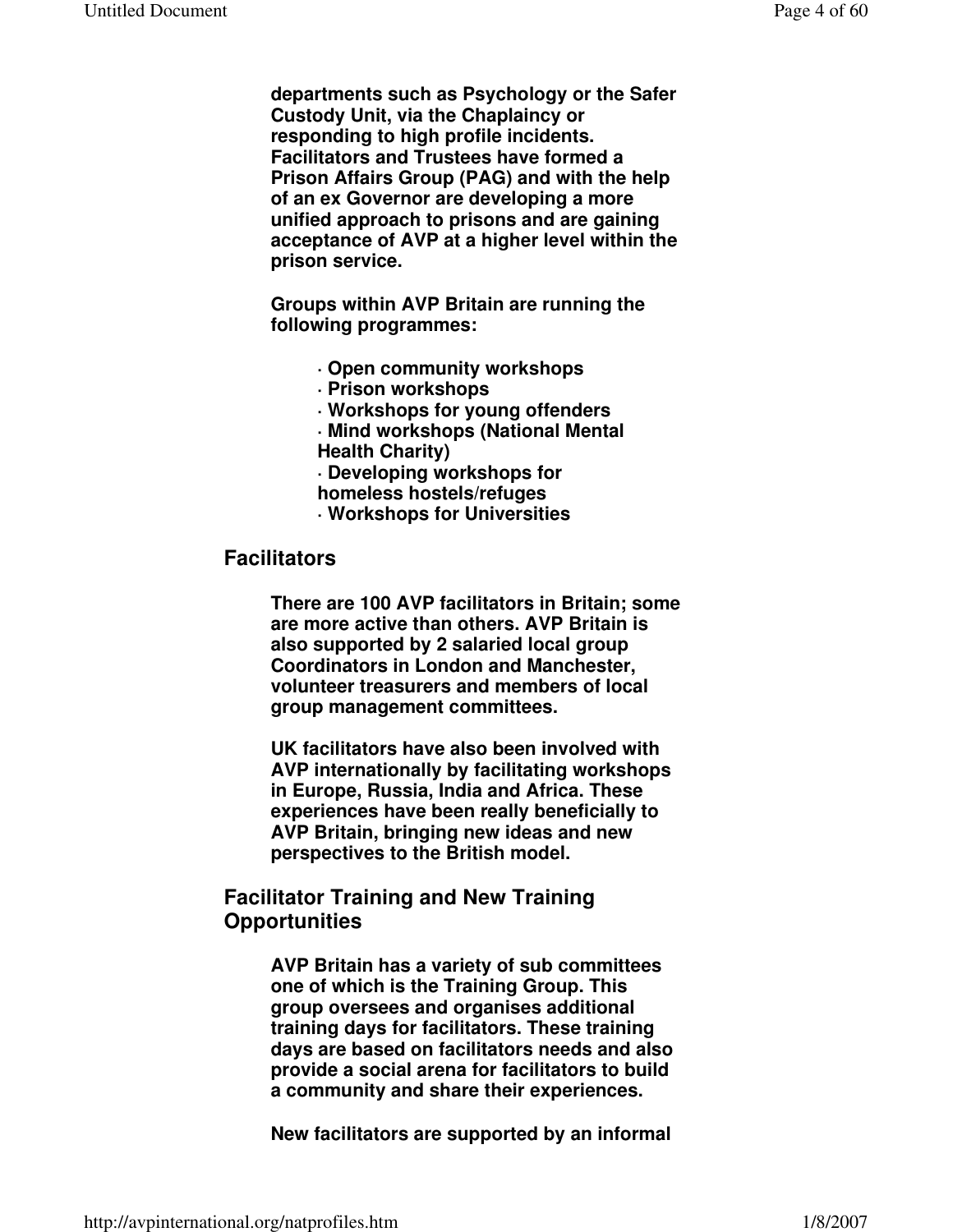**mentoring scheme. This scheme matches apprentice facilitators with lead facilitators many of whom have taken part in mentoring training. The mentor supports the apprentice before, during and after their workshops by taking a motivational, encouraging yet honest approach.** 

**AVP Britain is in the process of developing a new website, part of this is a facilitator only section. It is envisaged that this section will include an online forum where facilitators can exchange ideas, ask for advice, share experiences and participate in regular online gatherings. This is seen as a way to share the wealth of experience available amongst AVP Britain facilitators.** 

**AVP Britain's training days are predominantly in service and as such are facilitated by experienced AVP facilitators themselves. Examples of training themes include: working in prisons, handling conflict in the workshop, developing new exercises and role plays. However, some training has been delivered by external organisations such as the mentoring training and a marketing seminar to help local groups develop effective marketing strategies.** 

## **New Models of AVP**

**The AVP manual has recently been revised to be used in a British context. New exercises and reworking of original exercises have been added to make the manual more relevant to British facilitators and participants. Whilst AVP Britain is not involved directly with other peace building projects, many facilitators actively work with other programmes in the UK and share their ideas and experiences.** 

## **Funding**

**Local AVP groups have been successful in raising money through grant making trusts. Both AVP London and AVP Manchester have salaried group Coordinators paid for by such grants and further applications are being made to support work in prisons and with**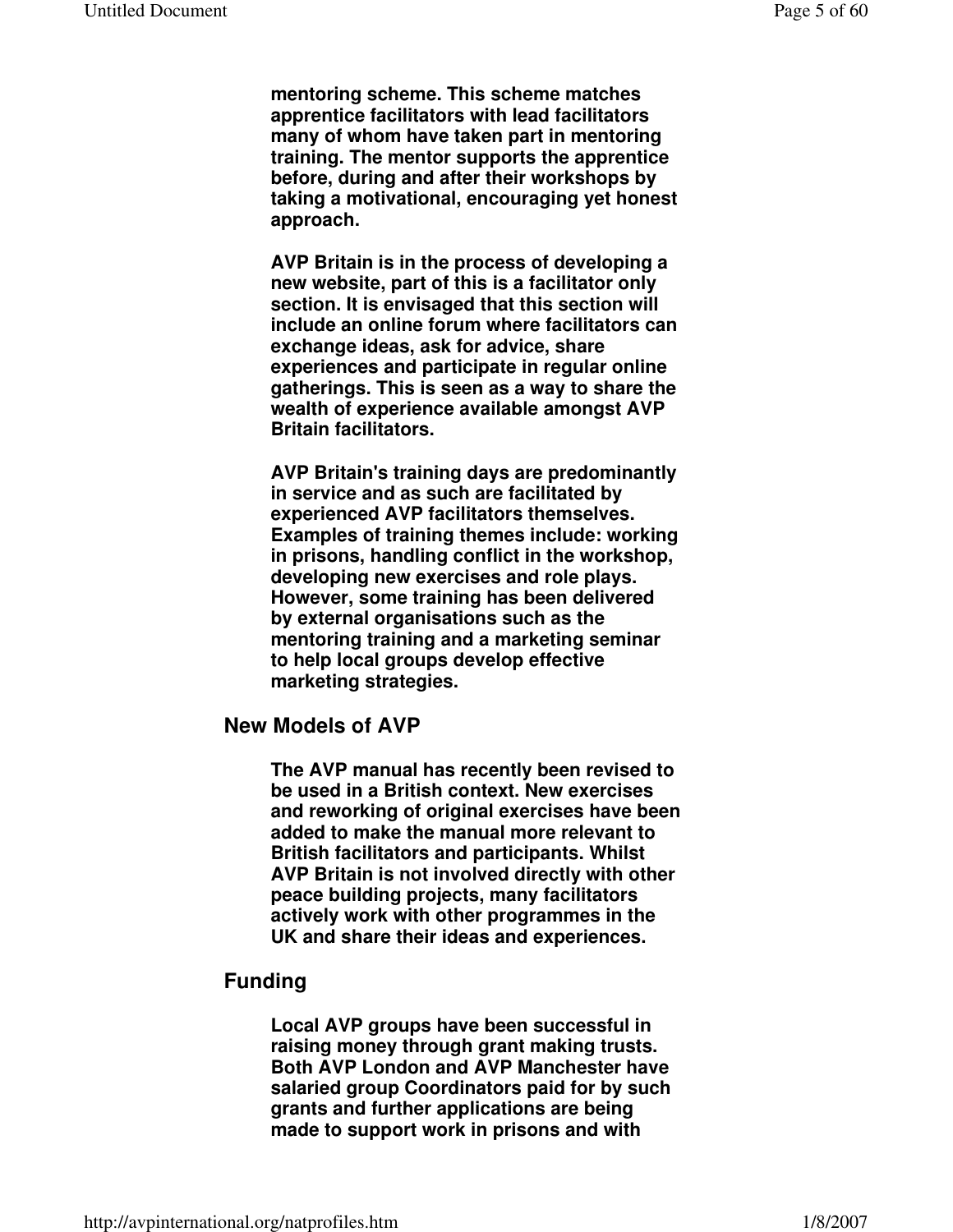**more vulnerable members of society. Further development is needed in areas of statutory funding from local or national government sources.** 

**Every group generates a modest income from community workshop charges and some have been successful in arranging payment from other organisations such as the National Health Service or Prison Service for the delivery of workshops to their clients. AVP Britain is interested in developing this paid service provision.** 

**A small percentage of AVP Britain's funding comes from direct donations, predominantly Quaker collections. This is an area AVP Britain is keen to build on, with an online donation form and targeted mail outs to ex facilitators, participants and group contacts.** 

#### **Evaluation**

**AVP Britain has an internal process of monitoring and evaluating workshops using participant and facilitator evaluation. All statistics are held and maintained centrally for review by AVP Britain. The following external evaluations have been produced for AVP in Britain:** 

**- AVP as an agent of change: the pilot evaluation of the AVP in 3 British Prisons - AVP Working in Prisons: A report on LEAP/AVP's 4.5 years work in London Prisons** 

**- Building a stronger network of facilitators: An evaluation of AVP London's facilitator training programme.** 

**All of these evaluations were produced before 2000 and no further evaluations have taken place since. AVP Britain has been awarded funding available to evaluate work in prisons and it is hoped this could be completed following a long term programme of workshops at HMP Brixton in London. The evaluations are available for others to read in hard copy only.**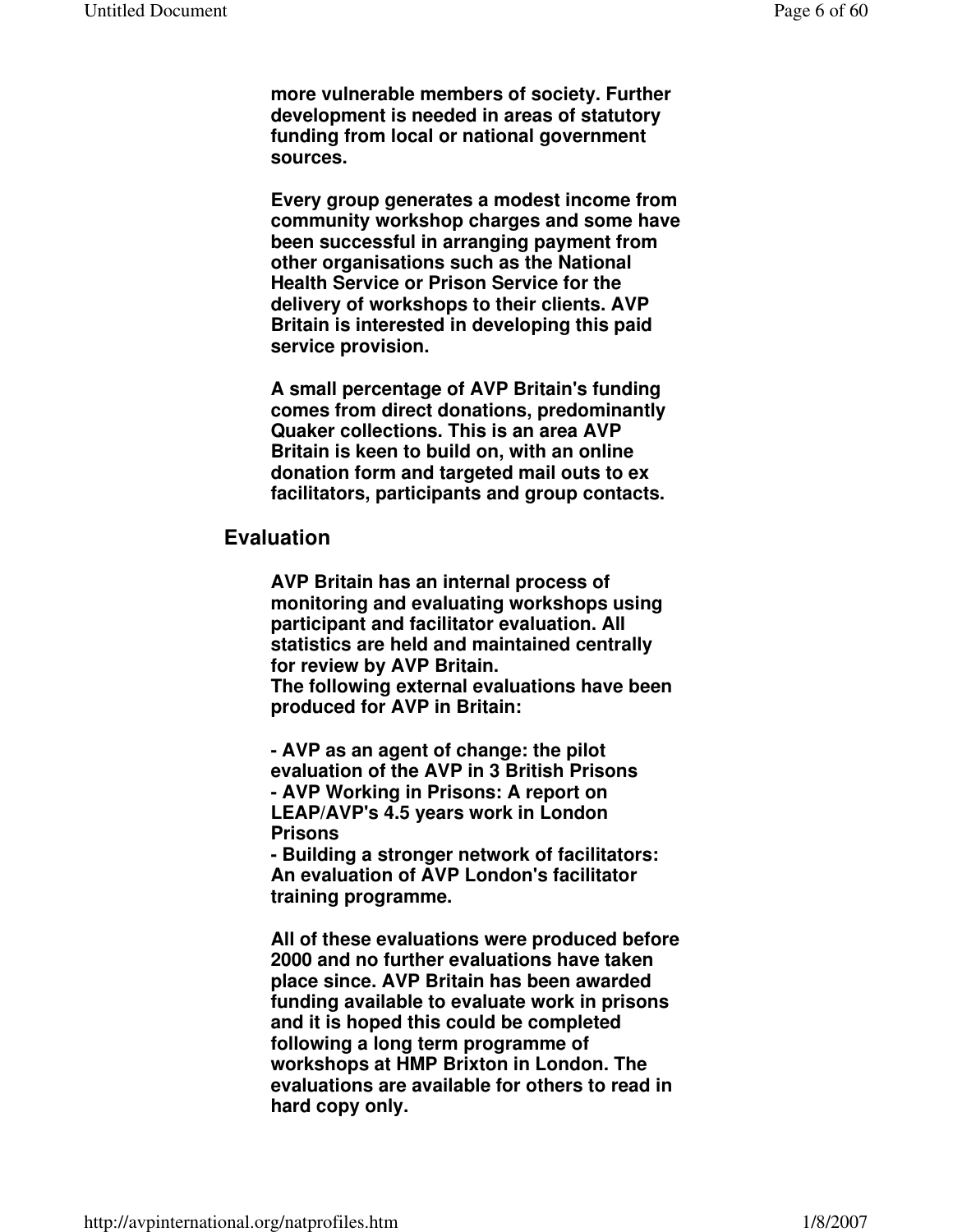**Report Prepared By Natalie Hewison, AVP London Prison and Charity Links Coordinator**

#### **Return to top of page:**

## **Columbia**

**National Contact: Alba Luz Arrieta Cabrales National Contact Details: Calle 49, No. 13-65 Apto 401, Bogotá, D. C., COLOMBIA Email: albalac@tutopia.comTelephone: 571-320- 4068Fax: 571-244-9177**

### **AVP Columbia Introduction and Country Profile**

**Colombia is a country that has been affected by social armed conflict for many years. We have a general crisis in reference to Human Rights and a particular crisis regarding to Humanitarian International Rights. On the other side, there is also a growing economic crisis, and the continuity of the processes of forced displacement in different regions of the country. The "Period of violence" 1947- 1957 has as a consequences forced migration of thousands of rural families to capital important cities like Bogotá, Medellin, Cali and Barranquilla. The current political violence has had such an impact that this has increased the forced migration to more than three million people.** 

**Civil population has suffered not only displacement but massacres and Human Rights defenders have also been killed and persecuted. The living conditions of displaced people are so poor that violence has become a common way to interact among families and communities. And this also happens among poor families living in very marginalized neighborhoods, who suffer from structural violence.**

**At a governmental level, armed conflicts are**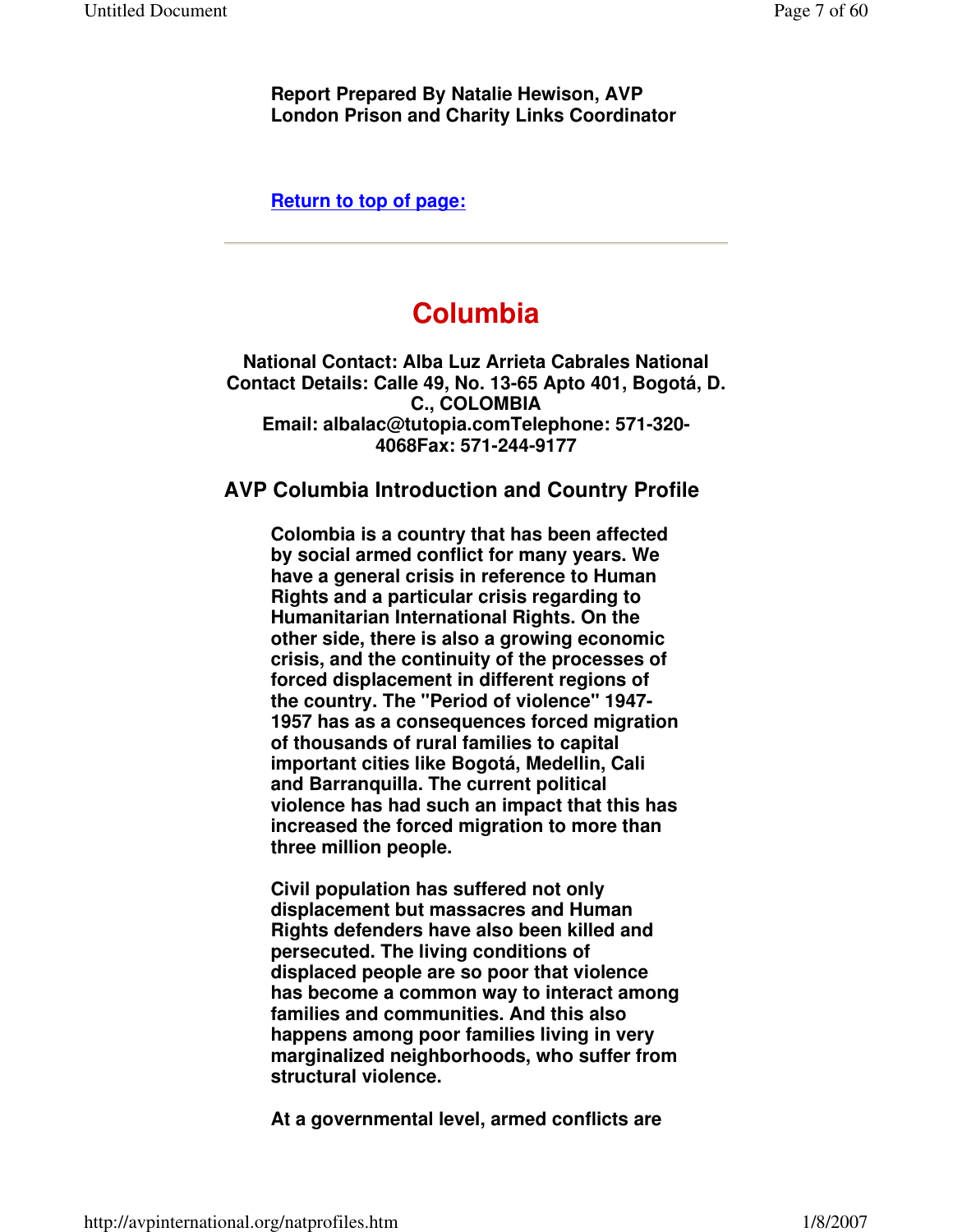**not solved by peace dialogues but with the strength of military force. The process of demobilization of paramilitary forces has become a social problem because there is not a clear statement about peace and restoration laws to indemnify those who were affected by their violent actions and there are not policies to recover the lives of those who have decided (guerrilla groups or paramilitary groups) to be part of civil society again.**

**We think it is necessary to support peace work because it helps to generate new spaces of interaction, alternatives for a peaceful living and shows a new model or style of living that can impact our families and communities. The personal changes in our own lives (vocabulary, attitudes, handling of conflicts, way of exercising power and taking decisions, and so on) is a proof that peace should be built from us, human beings, and it is like a seed that can give many fruits. Our task is to implement new ways of human interactions through AVP workshops in every space where we can impact families, entities and communities.** 

**The Colombian Team was established in 2001. We are a team of 6 people certified by the US Quaker Team to replicate AVP workshops for the three levels. There are now also more than 60 trained Facilitators able to run the Basic AVP workshop. The Colombian AVP Team Board comprises of Alejandro Parra, Wilfredo Benítez, Edith Guasca and Alba Luz Arrieta.**

### **Workshops**

**We set up workshops by contacting people who are interested in working on Nonviolence subjects in their communities and also school teachers who have implemented non-violence and peace subjects within their educational programs. We are also invited by organizations and individuals working in poor communities where domestic abuse and family violence to facilitate workshops on Non-violence among their communities.**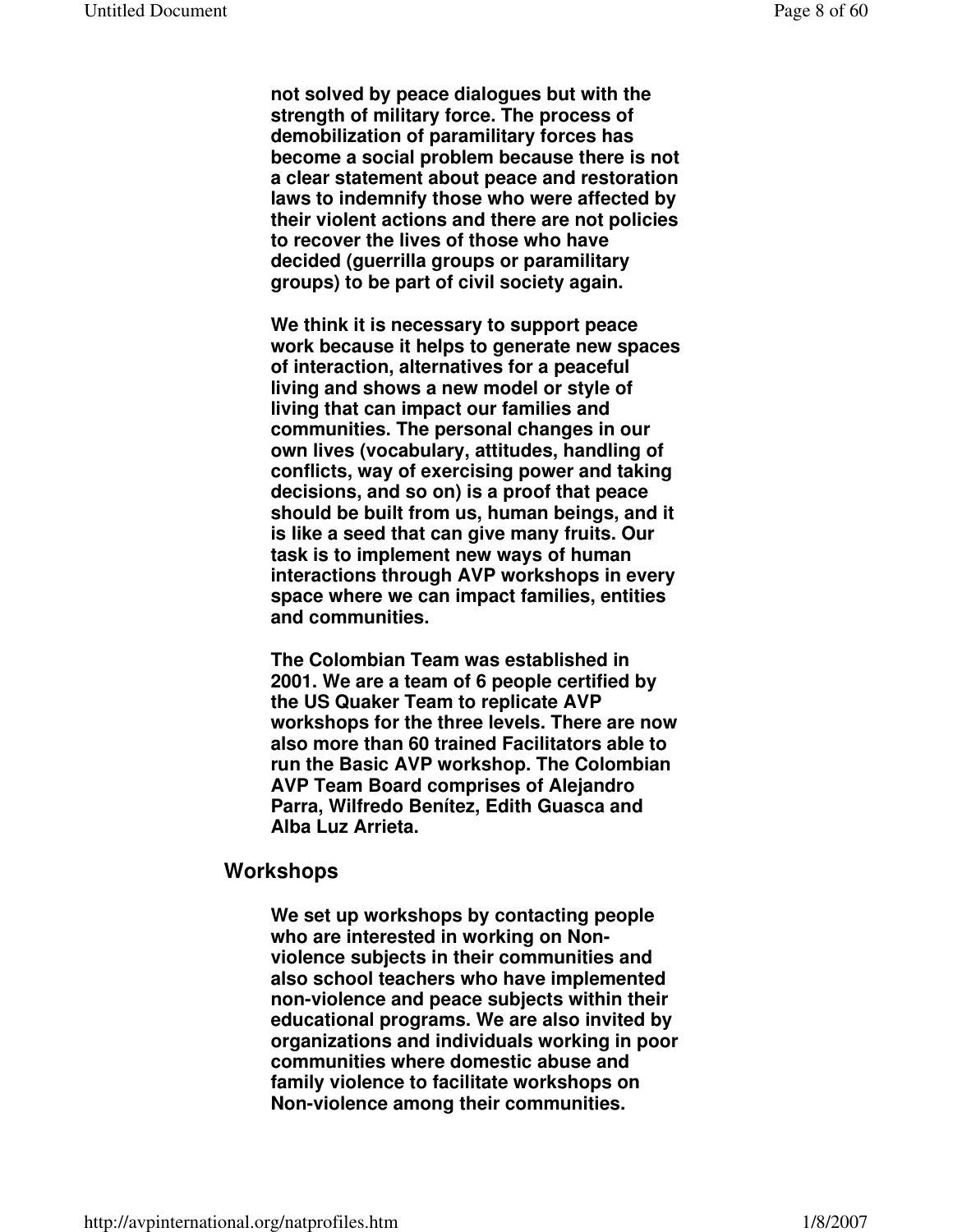**Current programmes we are running include; · AVP Programme in Sincelejo, Sucre (North Coast of Colombia) with church people and displaced families.** 

**· AVP Programme in Montería, Córdoba (North Coast of Colombia) with community leaders and church people.** 

**· AVP Programme in Barranquilla, Atlántico (Caribbean Coast of Colombia) with church people.** 

**· AVP Programme in Bogotá, D. C. (Capital city of Colombia) with church people who are in contact with poor and displaced communities.**

**We hope in the future to work with school teachers in Catholic Schools in Medellín, Antioquia and in Bogotá and with women leaders who are members of NGOs that have a work with displaced people and paysans in the Pacific Coast of Colombia.**

## **Facilitators and Training opportunities**

**We have meetings to plan the agendas and share experiences. We also contacted AVP facilitators from the US who have visited us and accompany us to facilitate workshops. They have taught us through these experiences new activities and given us valuable feedback about the workshops. This has been of great help to improve our work. We are also using books to strengthen our knowledge on Non-violence subjects and experiences.** 

## **Funding**

**In some cases, participants pay a small amount of money to cover materials, food and transportation for them and for the facilitators who do this work as volunteers. In some other cases we have raised financial support from the World Council of Churches to fulfil a project with displaced families, church people and poor community leaders. This project was presented through the Ecumenical National Network of Women for Peace, from which I am the Board President.**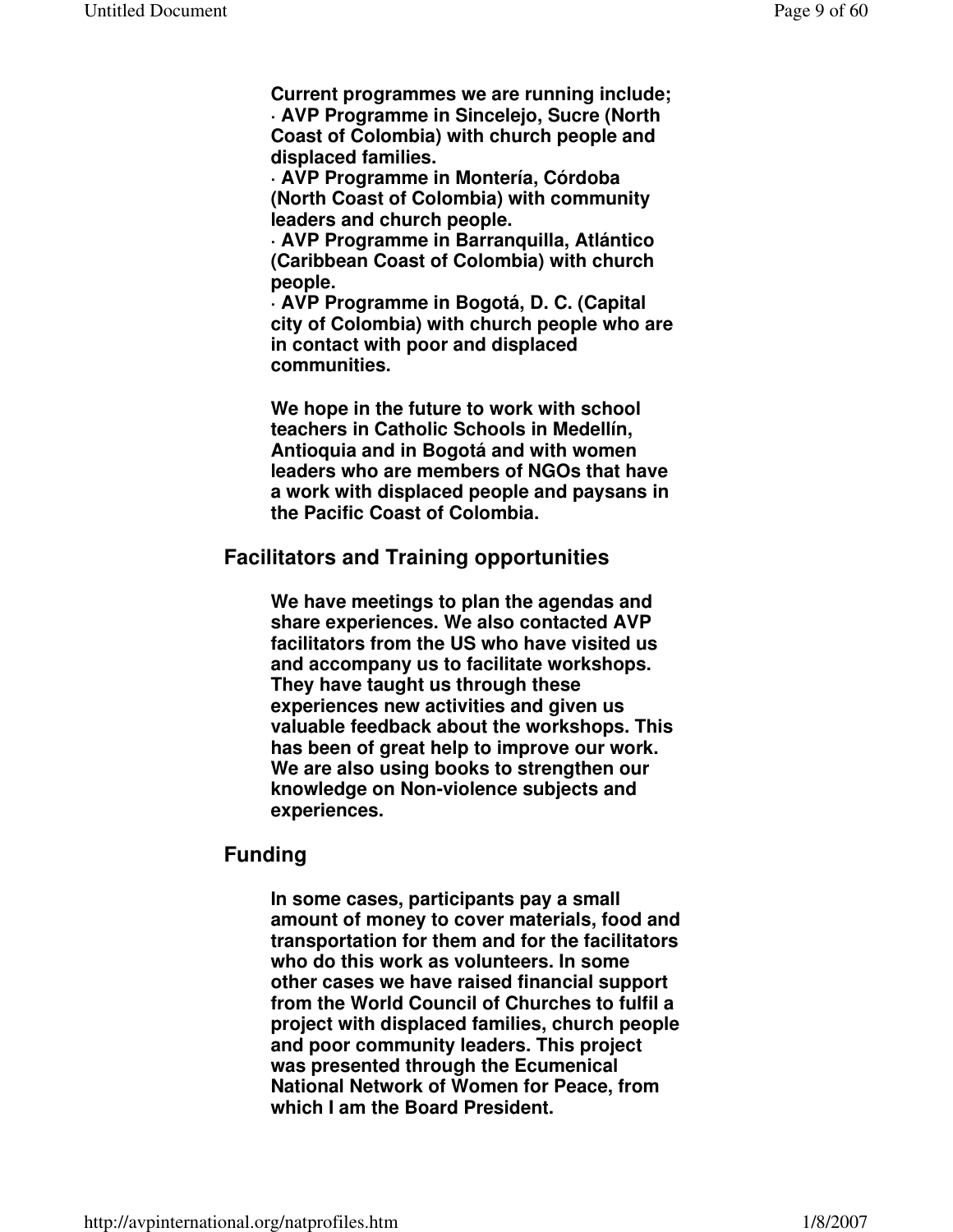## **New Programmes**

**We have begun work with faith communities in developing new activities and actions exploring Non-violence from their perspective of faith. We use AVP methodology and combine it with biblical reflections on Jesus as the Prince of Peace and also with knowledge about Non-violent Direct Action. These workshops are held by Justapaz, an educational ministry of the Mennonite Church in Colombia and by the Commission of Restoration, Life and Peace of the Evangelical Churches in Colombia.**

## **Evaluation**

**In reference to the programme we are holding with the Ecumenical Network of Women for Peace, we evaluate this project on an ongoing basis through feedback sessions after the workshops. We also do an additional midway and end of the year evaluation with the participants.** 

**As facilitators we share experiences that show the changes or transformations people have in their families and in their interactions with others in their communities. There is a real and personal impact and this help us to confirm that this program really works. The impact has influence in families and communities. We hope to develop our evaluation in the future.**

**The Columbian team is still small, but we are planning to constitute an AVP Colombian Office in the near future and there is also the idea of forming a Latin American Network of AVPers.** 

**Report compiled by Alba Luz Arrieta Cabrales, Board Member AVP Columbia**

**Return to top of page:**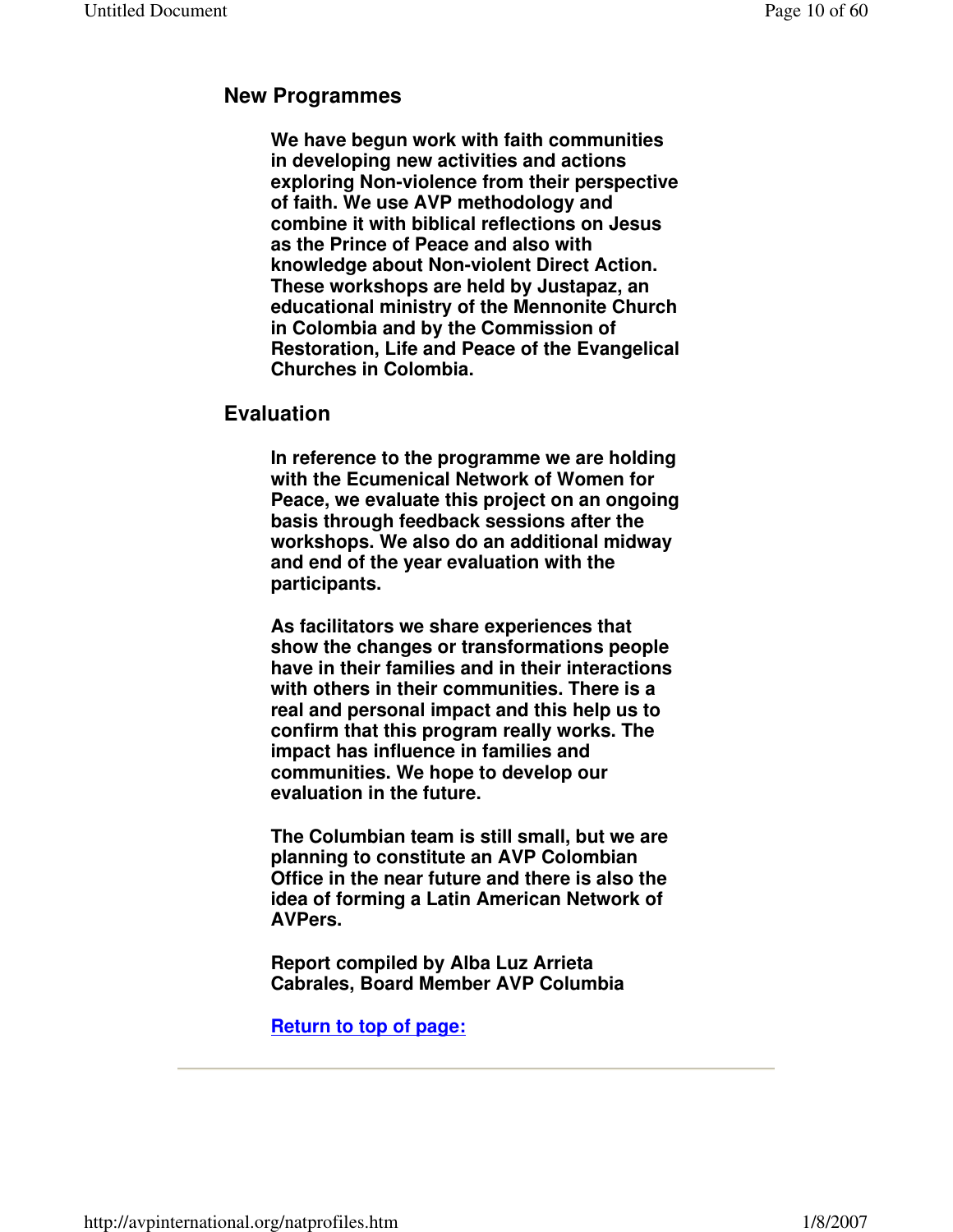## **Equador**

**National Contact: Eugenio Braun and Zaida Betancourt National Contact Details: Finlandia\*\*\* número y Suecia, Av. Gran Colombia y Telmo Paz y Miño, Terrazas de El Dorado, Bloque 6, Dpto. 507, Quito 5932, Ecuador Email: hebraun@hebraun.net or zaidavictoriabetancourt@hotmail.com, Telephone: 3520189 or 2907455**

## **AVP Equador Introduction and Country Profile**

**The Economic and political crisis that Ecuador has experienced has lead to violent avourabl that is expressed in different ways, such as discrimination against women, discrimination against youth, children, indigenous and Afro-Ecuadorian people, amongst others. Forms of social exclusion are manifested by subtle forms such as under-valuing people and to the extreme in forms such as assassinations.**

**Different institutions and organizations in the country make important efforts to guarantee people's rights, however, these actions are often segmented and do not articulate bridges between citizens and diverse problems. This segmentation often produces isolation, exclusion and undervalues people.**

**Dialogue and respect in relation to difference are elements that are often lacking in the daily life of Ecuadorians. In the family, work, and in the street, people do not assume heterogeneity as a form for collective work.**

**Non-violence is often confused with passivity, and criticism with opposition of everything. Both silence and shouting often hide the most violent atrocities of people's rights.**

**For these reasons,(AVP) or PAV is important for a process of collective construction, for building new communities with confidence and joy that have as a starting point the value and esteem of its people. Different people valorized is the door to confident communities, compromised to a non-violent attitude and to fight jointly for a peaceful culture.**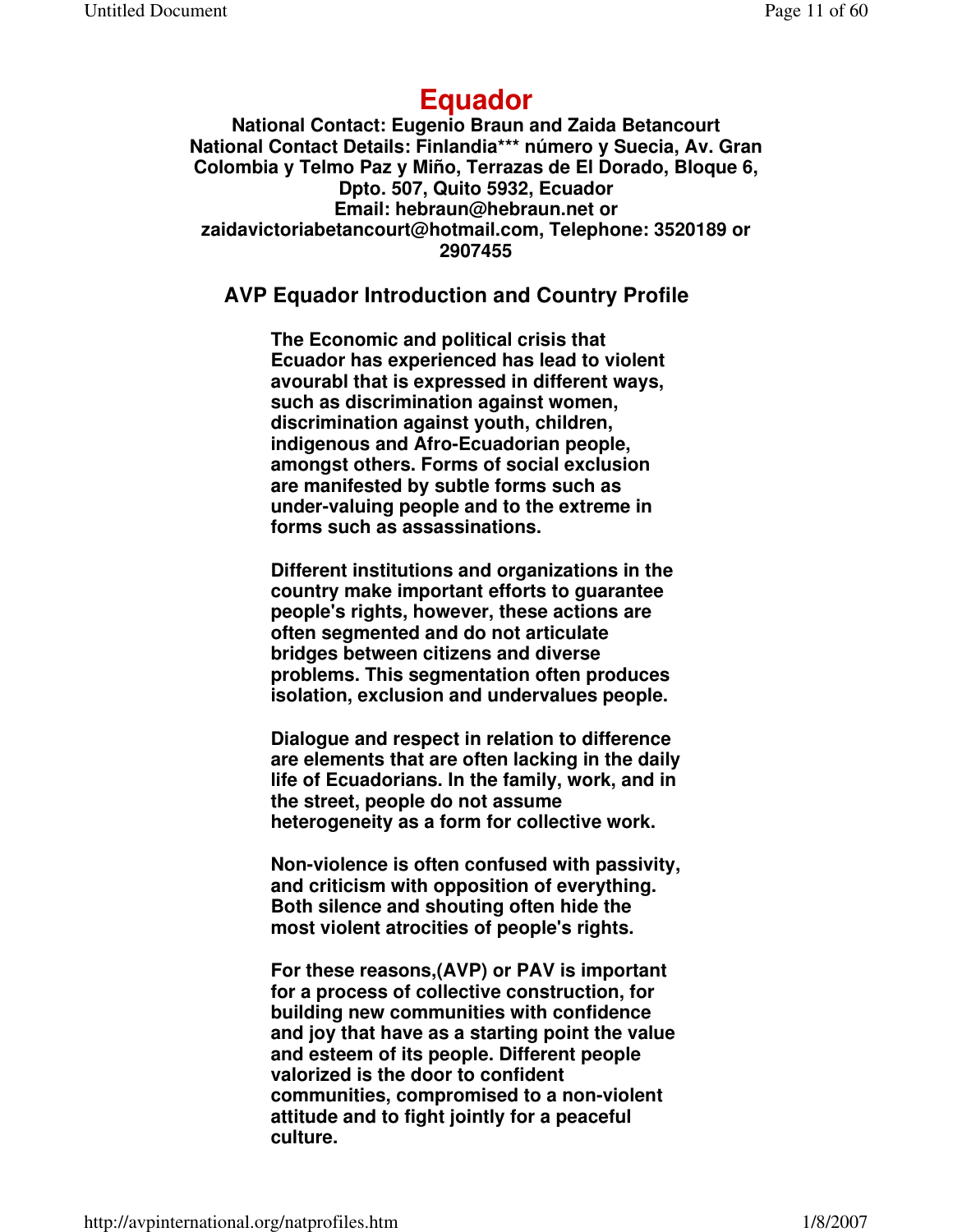**In this way, PAV provides a space to learn historic processes such as those lived by Martin Luther King, Roza Parks and Ghandhi, as testaments that peaceful worlds and processes are possible.**

**AVP has been running in Equador since 1997.** 

## **Workshops**

**An average of 6 workshops are run annually (4 basics, 1 advanced and 1 facilitator workshop) and we have now trained 25 facilitators (Quito: 10, Loja: 10, other cities: 5).** 

**Decisions are based on institutional initiatives for specific projects, for example work with jails and human rights, as well as health organizations. Workshops have also been created from individual initiatives by the facilitators, which includes work with Catholic church groups and workshops for women professionals in Quito.**

## **Facilitators and Training**

**We have been supported by facilitators with extensive experience from other countries such as the United States and Canada for our initial training. Then we have trained facilitators nationally based on this experience. We have provided several training opportunities for facilitators in recent years in Ecuador, as well as providing basic and advanced training to interested people.**

## **Funding**

**In the case of specific projects AVP (PAV) has been financed by international cooperation agencies. For the most part, we have sustained PAV with voluntary participation of the facilitators and a minimal fee for direct costs provided by the participants.**

### **Evaluation**

**We have completed internal evaluations with the institutions that we have run PAV projects**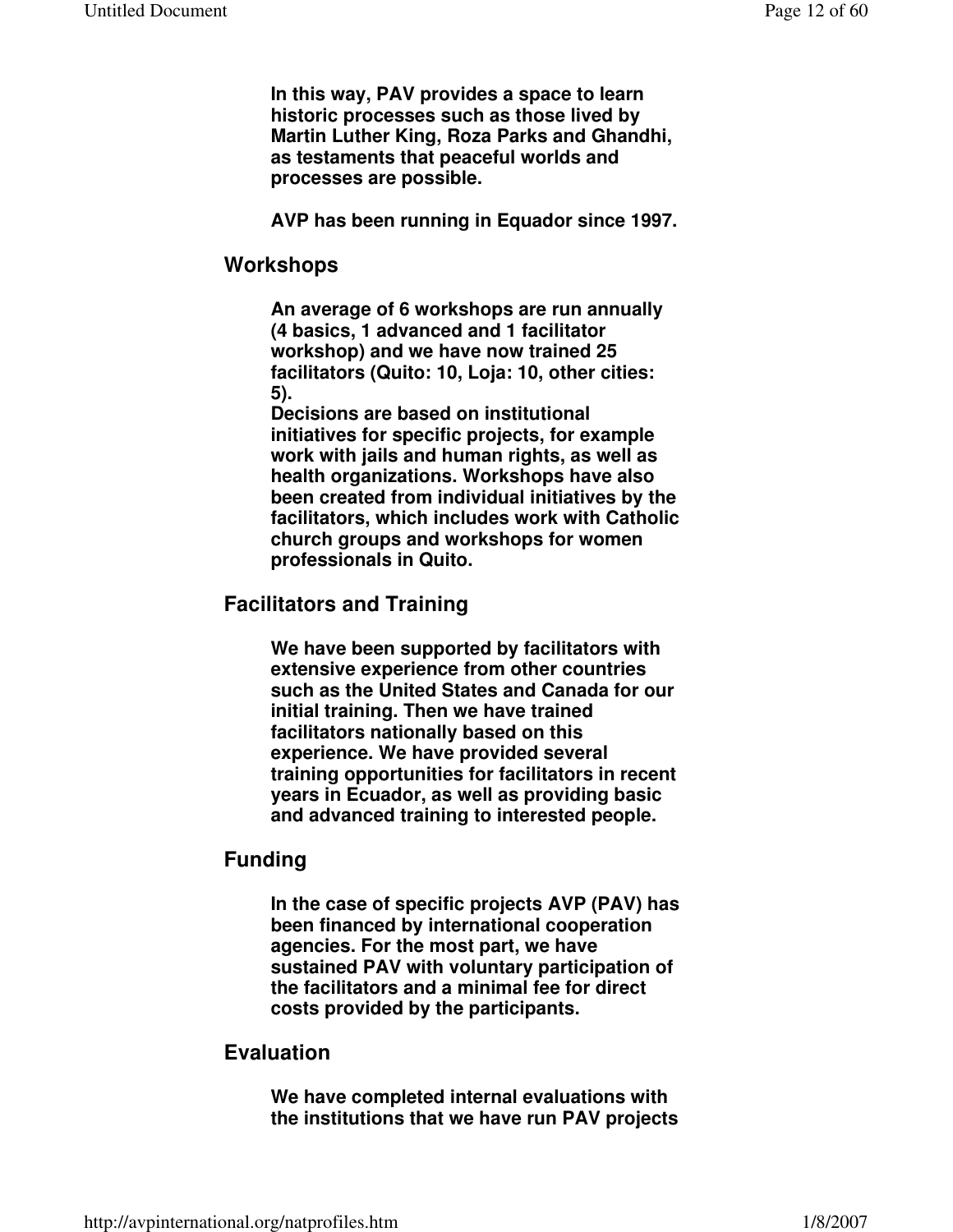**and workshops for. Other workshops for individual participants have been evaluated by the group facilitators.**

**Report compiled by Zaida Betancourt , AVP Equador National Coordinator** 

**Return to top of page:**

## **Germany**

**National Contact: Bernhard Klinghammer National Contact Details: Kaliweg 31, 30952 Ronnenberg, Germany Email: Bernhard@pag.deTelephone: 05109-1014Fax: 05109-7695**

**AVP Germany Introduction and Country Profile**

**PAG (Project Alternativen zur Gewalt) now is a registered association. This has several advantages:** 

**1. Contributions render possible tax reductions 2. Fines ordered by courts can support our budget 3. The association can be a partner for contracts.** 

**PAG-courses are given honorary on weekends and in prisons. The contributions of participants are about 50**€ **per weekend. Prisoners do not pay anything.**

**Some facilitators (the young ones who have to earn their living) give paid courses to elected persons, sponsored by the Luthren Church in order to train more facilitators and during the week in schools. Trainings for personnel of prisons during their education during the week will also contribute to the income of facilitators. We have no problems of conflict about paid and unpaid facilitating. It works very well without jealousy or complaints since 5 years. These facilitators bound themselves to give at least 3-4 unpaid courses a year.**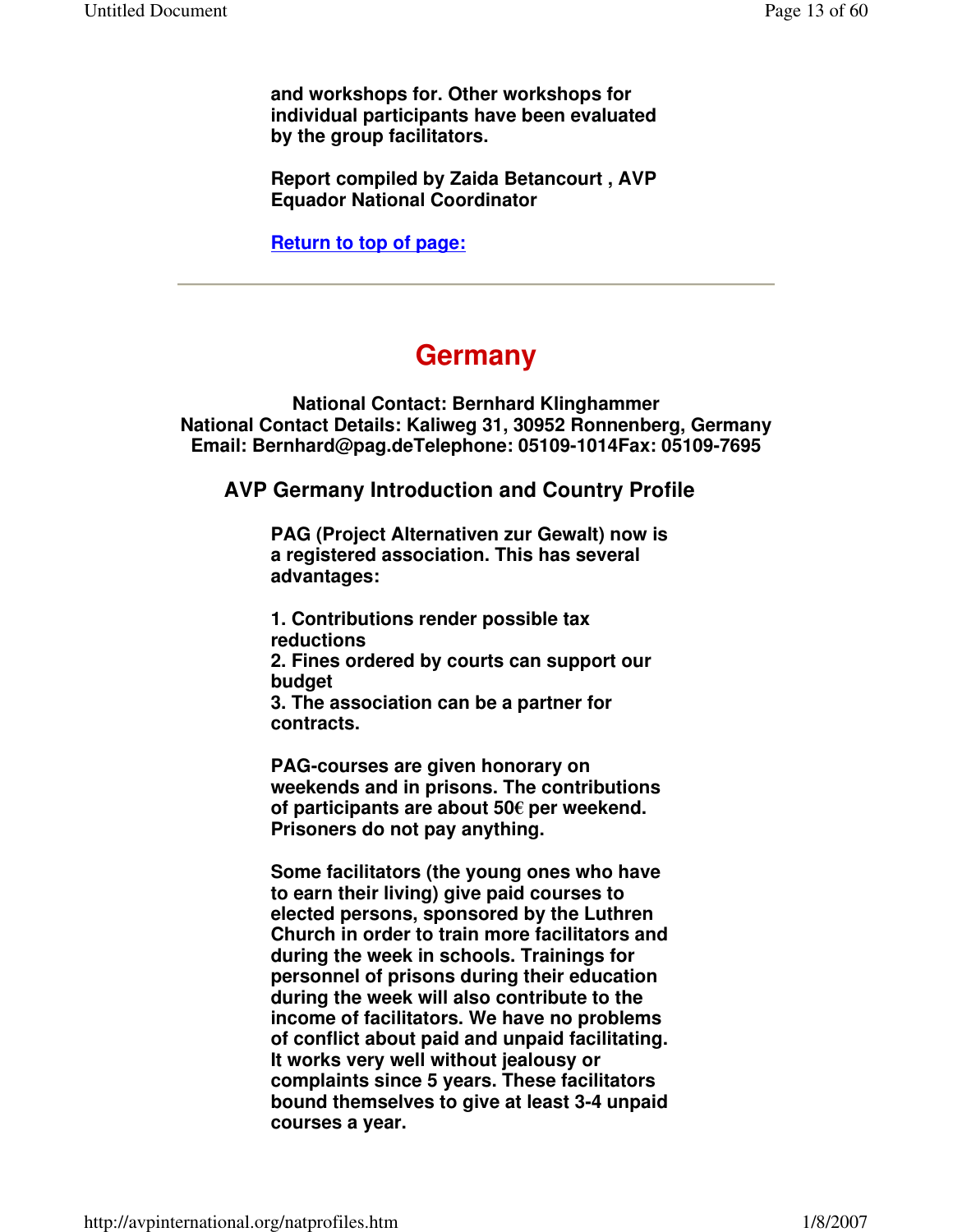**Peace work is not less or more necessary in our country than in any other countries. Prisoners suffer from violence in prisons and ask for more courses than we can offer. There are several facilitators in prisons, even one team - leader.** 

## **History**

**We started AVP (PAG) in 1994 . After a phase of fast growth, we had a phase of slowing down, but a recent Open Space Conference has brought new ideas and effort, so now we have a continuous growth again. From 1994 until 2005 we have run 170 courses, 101 in prisons and 69 in the community. In 2006 we have run approximately 30 courses. We have now trained 150 participants in T4F and at presence have 70 facilitators in various status of facilitating (12 team-leaders, 4 apprentice team-leaders, 17 facilitators and 37 apprentice facilitators).** 

**We have been trying to translate the handbooks to German, but this taken much time and is expensive. The revised Basic is finished, the Youth Manual is almost finished and the new Advanced shall be translated by the end of 2006 and we are waiting for the new T4F next year.**

### **Workshops**

**We set up workshops decentrally through engaged facilitators organizing courses and getting help and support from team-leaders. In prisons this process is engaged by teamleaders through continuous work over many years. Currently we are running workshops in three prisons which get 5-6 courses a year. In 2006, we ran workshops in three different towns and held 4-5 courses.**

## **Facilitators and Training**

**T4F participants join a facilitating team 3-5 times until they are facilitators. After another 5 -8 courses they start for leading the teams.**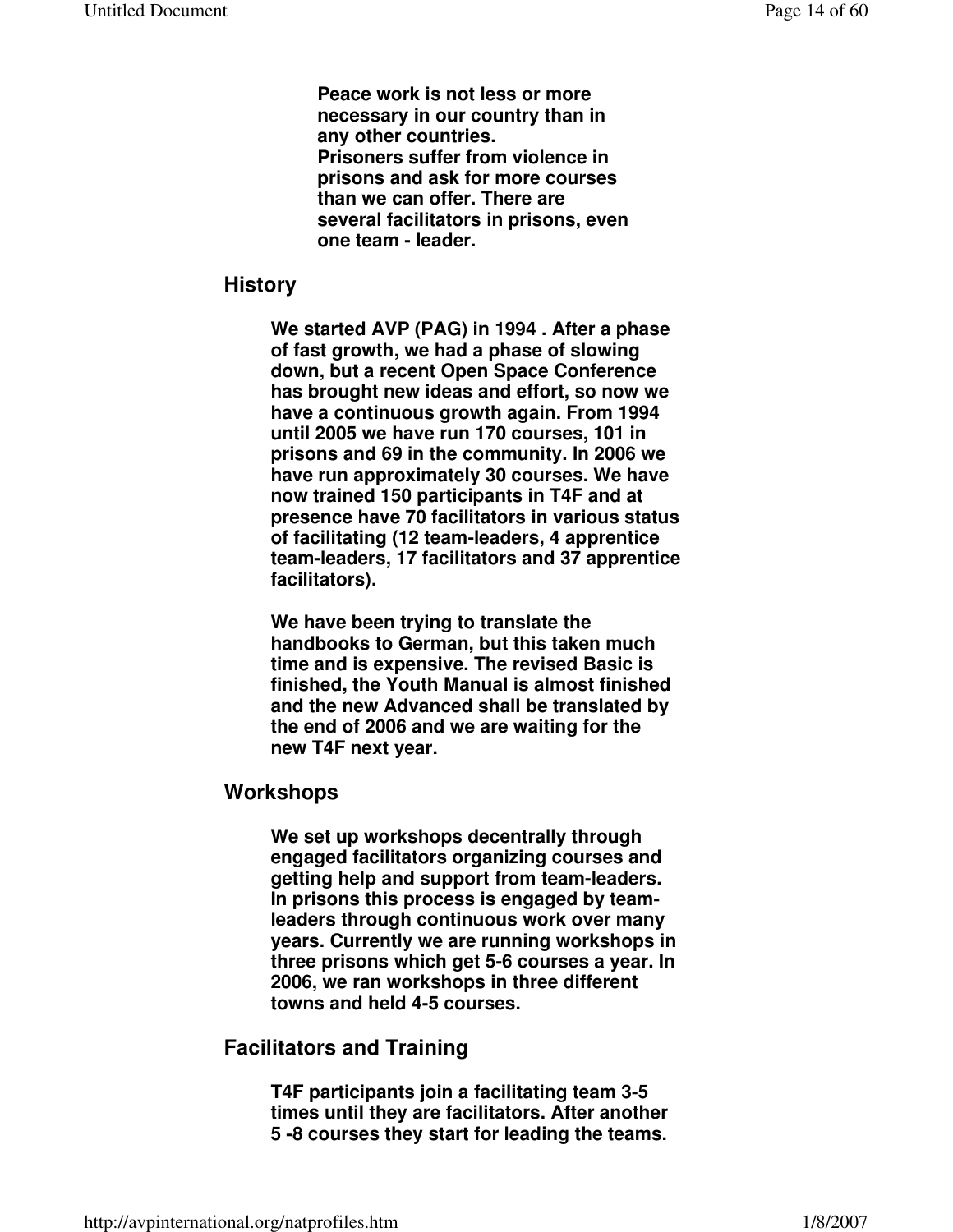**In prison-courses we have about 14 prisoners, 2-3 participants from outside, 3 facilitators from outside and 1-2 from inside.** 

**We also have one week-end a year for continuous training for facilitators paid for by PAG. In addition we have one week-end a year for all active AVPers. Here we discuss and train new elements, report on last year's courses, plan for next year, give the financial report and do the organisational obligations for the association, finally we elect the PAGcouncil of 6 persons that finds the decisions during the year (about 3 meetings).**

## **Funding**

**The largest part comes from private and institutional contributions from Quakers, a small part from the Luthren Church, a small part from fines and a small part from surplus from courses outside the prisons. 50 % of the costs of prison-courses are paid by PAG, 50% by the prison-administrations. Outside the prisons the fees of the participants about cover the costs.**

**Report Complied by Bernhard Klinghammer, PAG Germany** 

**Return to top of page:**

## **Hong Kong**

**National Contact: Gerard BlitzNational Office: 12a Shun Ho Tower 24-30 Ice House Street, Central Hong Kong, China Email: gdblitz@avphk.orgTelephone: 852 2524 9968Fax: 852 2810 4685**

**AVP Hong Kong Introduction and Country Profile**

**Hong Kong has a population of about 7 million people in 132 square miles, 60% of which are mountains and jungle. The mass transit system carries nearly 2 million people a day on it.**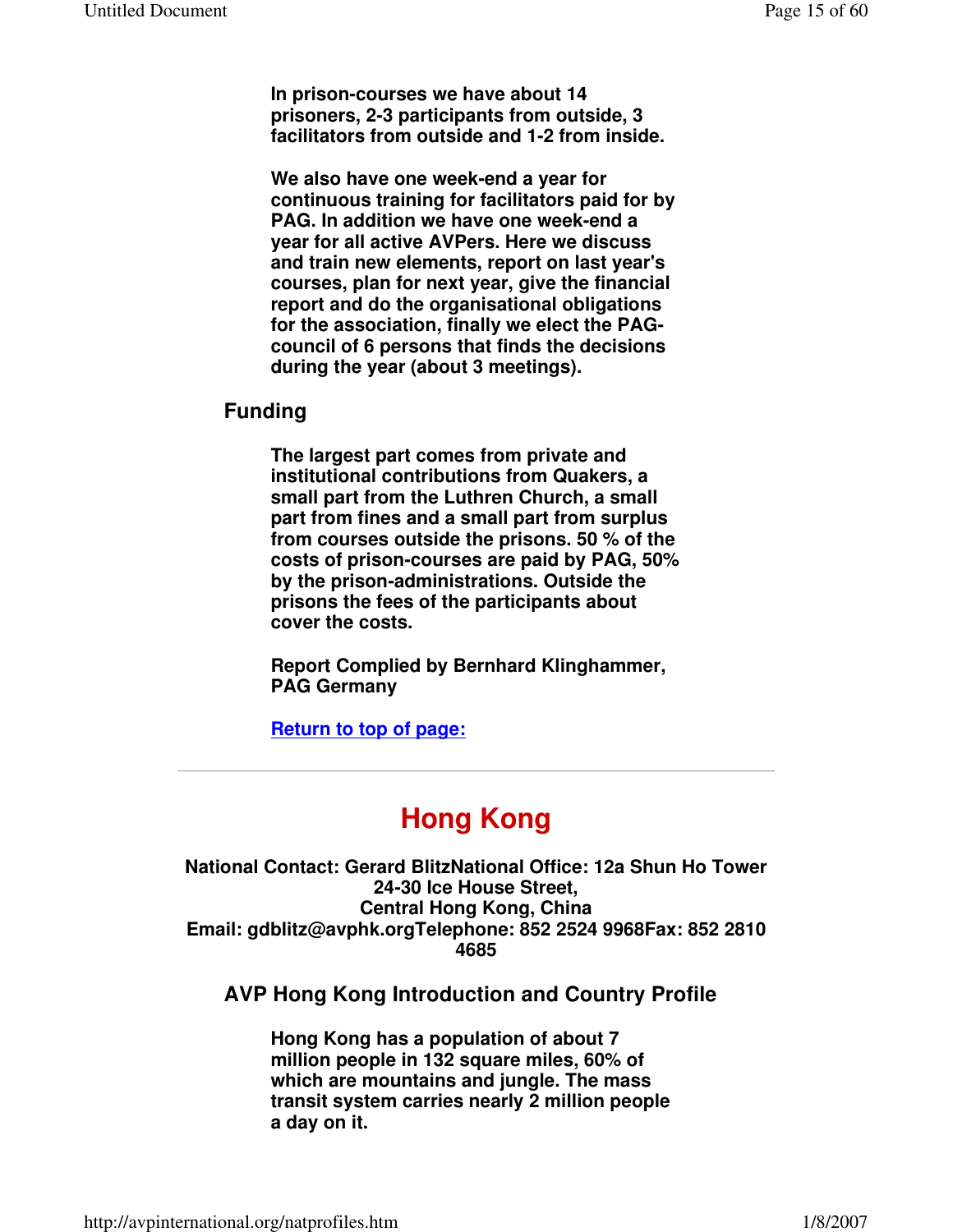**Conflict resolution and the development of personal feelings is very important in the city state. People live in very close confines with many family members. Children are told what is expected of them and not how to express their feelings. Violent crimes are quite rare in Hong Kong and it is safe for a women to walk alone at night in any part of the city. Graffiti is unheard of here and people are mostly law abiding. Subtle bullying in schools and peer pressure to join secret societies, amongst some members of our society, are the main form of violence amongst our youth.**

**Students are pressured greatly to perform in their exams and suicides have resulted from failure in exam results as this is perceived to have let the family down! This is an area of concern for AVP and HIPP.**

**Work in mainland China will become more and more important over time as they have been brought up in a "Godless" society and the youth have been taught that the communist party comes before their families and friends and are encouraged to report on family members, who might dissent against the state. This is changing though and the emphasis is on material wealth at any cost to themselves and the environment.**

**Hong Kong has a very developed social services system which is now under budgetary restrictions and tightening so some services for the needy are starting to be reduced. Social workers are under constant pressure as staff reductions have taken place and yet workloads have increased.**

#### **History**

**We formed AVP HK Foundation Limited in February 2003 although we had done some workshops previously in June 2002.**

## **Workshops**

**We carry out an average of 10 AVP workshops a year with schools and organisations. We are currently running a**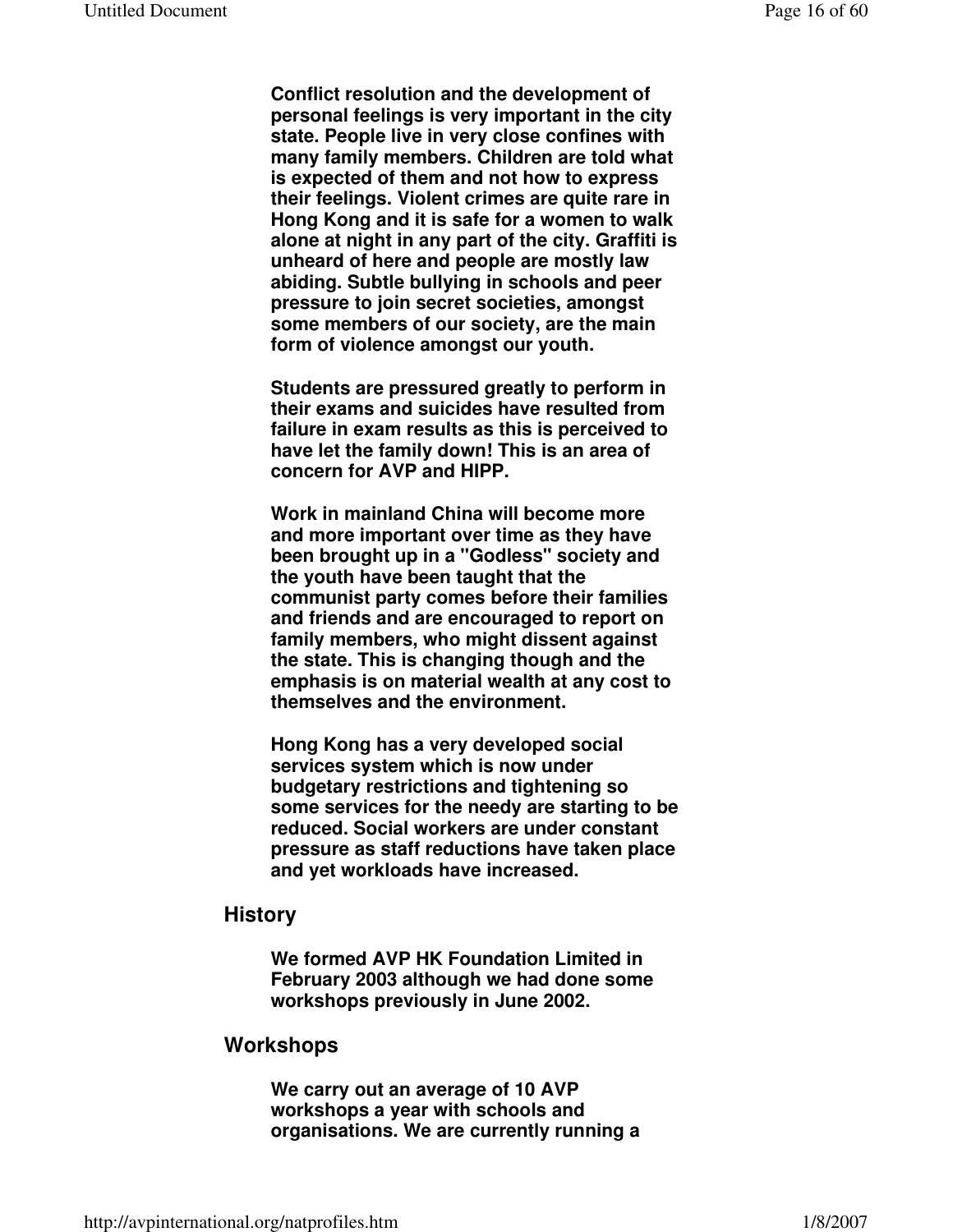**programme in a secondary school. We have experimented with using an American five day HIPP model, which takes the participants from Basic through T4F in five continuous days. Time is of the essence in Hong Kong and even two days is considered too long. The five day workshop seemed to run very well.** 

**Our work is evaluated through written evaluations from the participants.**

## **Facilitators**

**We have now trained 124 facilitators although most are now not active. We encourage them to co-facilitate workshops and hold advanced training workshops.**

### **Funding**

**Our work is funded by private donations on a project by project basis usually.**

**Report Compiled by Gerard Blitz, Coordinator AVP Hong Kong**

**Return to top of page:**

## **Ireland**

**National Contact: Siobhan Walshe National Office Address: 23 Inglewood Crescent , Clonsilla, Dublin 15, Ireland Email: smmwalshe@eircom.net**

## **AVP Ireland Introduction and Country Profile**

**Ireland has a population of over 4.5 million people. It is experiencing immigration, mainly from the new E.U. countries of Eastern Europe and from Africa of a nature unprecedented in our history. This, coupled with the economic boom that we are experiencing since the 90s, has brought about huge social changes with which we are struggling to come to terms. Integration of**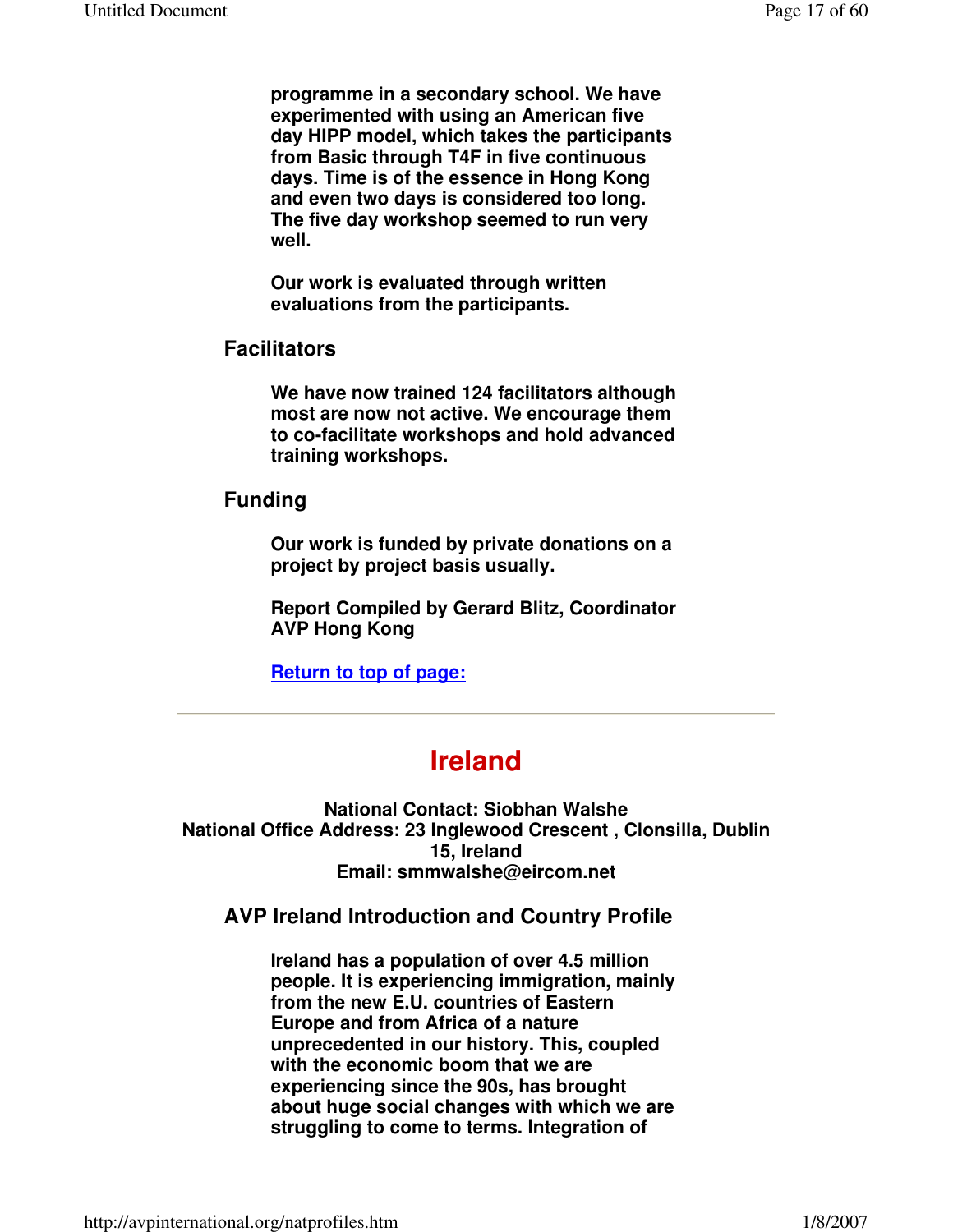**people from these new communities into the existing communities is an ongoing issue and usually lacks the necessary resources and supports from governmental agencies to tackle this and similar issues.**

**In the northern Six Counties (known as Northern Ireland), which is still under English rule, a peace process continues despite ongoing difficulties. In the remaining 26 counties (known as Ireland or the Republic of Ireland) the gap between those who have access to a reasonable standard of living including education and health care and those who are socially deprived and alienated continues to grow. Nowhere is this more abundantly clear than in our over crowded prison system where a significant proportion of prisoners have mental health problems, very low level of education and in the last 24 months even further restricted access to education during their time in prison due to a prisoner officers' overtime dispute. Peace work is an ongoing necessity in Ireland now as it is throughout the world whether it is needed between individuals, communities or nations.**

**AVP Has been Running in the Republic of Ireland since 1994**

### **Workshops**

**We run approximately 10 workshops each year at all levels. In total we have run workshops for 1660 basic participants and trained 170 facilitators. At present we have 16 active facilitators including apprentice facilitators.**

**When we are made aware that there is interest and a sufficient number of participants we organise a workshop. The Committee meets approximately every 2 months and workshops are usually organised up to 3 months in advance. Evaluation of our work is done through feedback from participants during an AVP workshop.**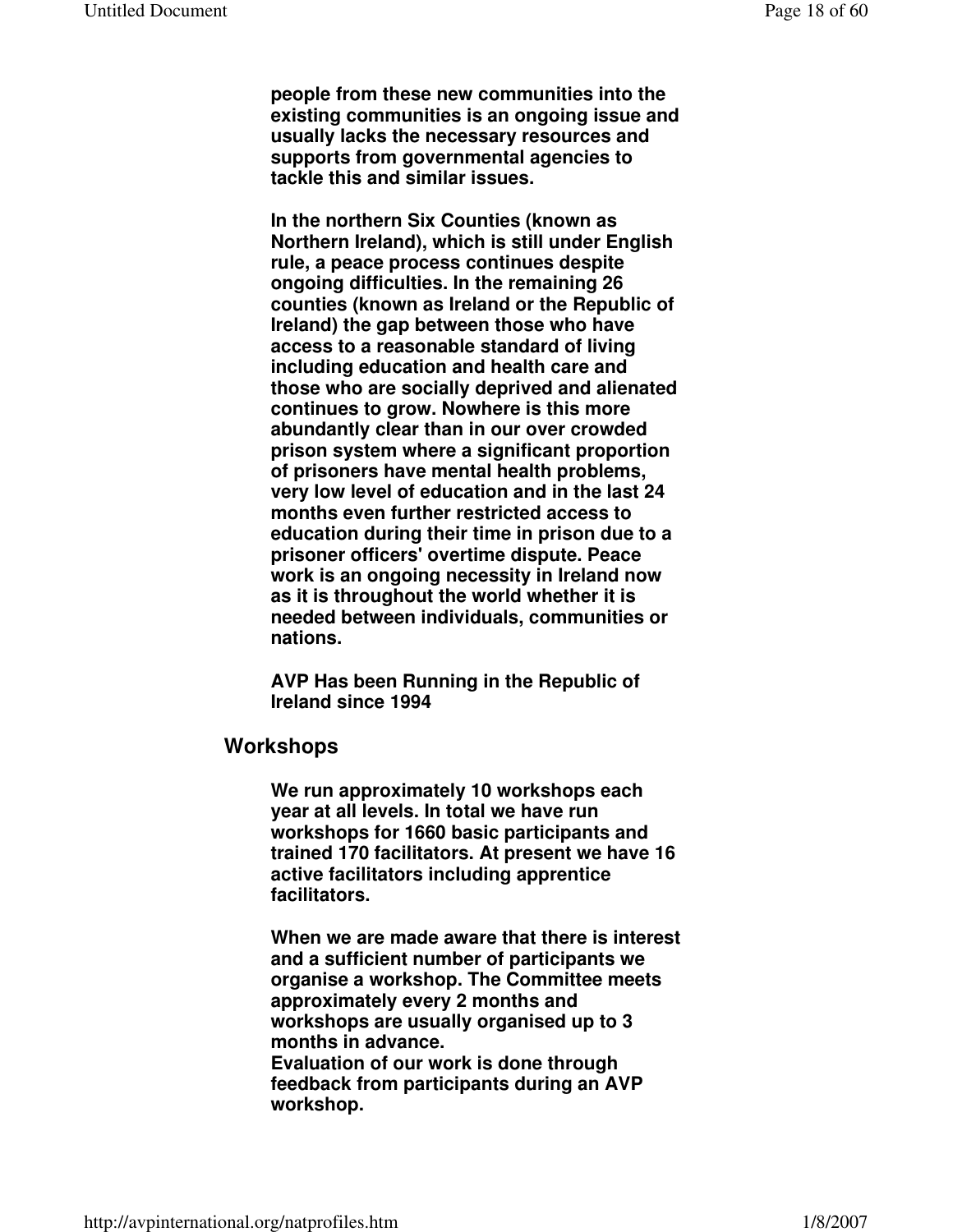## **Facilitator Training**

**We offer our facilittaors support through the T4F and then those who completed that stage become apprentice facilitators. Currently there is no formal or structured mechanism for ongoing development other than continuing to learn whilst facilitating workshops. However it is an area of concern and something that hopefully we will address in the future.** 

## **Funding**

**The funding for the position of National Coordinator has been funded by the Education Section, Department of Justice - Prison Section, of the Irish Government for the last three years.Funding has also been received from different Quaker Trusts for specific projects.**

**Report Prepared By Siobhan Walshe, AVP Ireland**

**Return to top of page:**

## **Kenya**

**National Contact : Hezron Masitsa Address: Friends International Centre, Ngong Road, Nairobi, Kenya Email: Hezron Masitsa at masitsahc@yahoo.com**

**AVP Kenya Introduction** 

**AVP came to Africa in 1995 to Kenya and South Africa. The first ever AVP in Kenya was a basic workshop at Maturu Friends Church in Western Province. It was organized by the FWCC executive Secretary Malesi Kinaro and facilitated by Stephen Angell, Ben Norris from the USA and Eileen Dyer from New Zealand. These 3 facilitators then moved to Uganda where they carried out basic, advanced and T of T workshops. Among those trained was George Walumoli who has since become the lead international AVP facilitator in Africa.**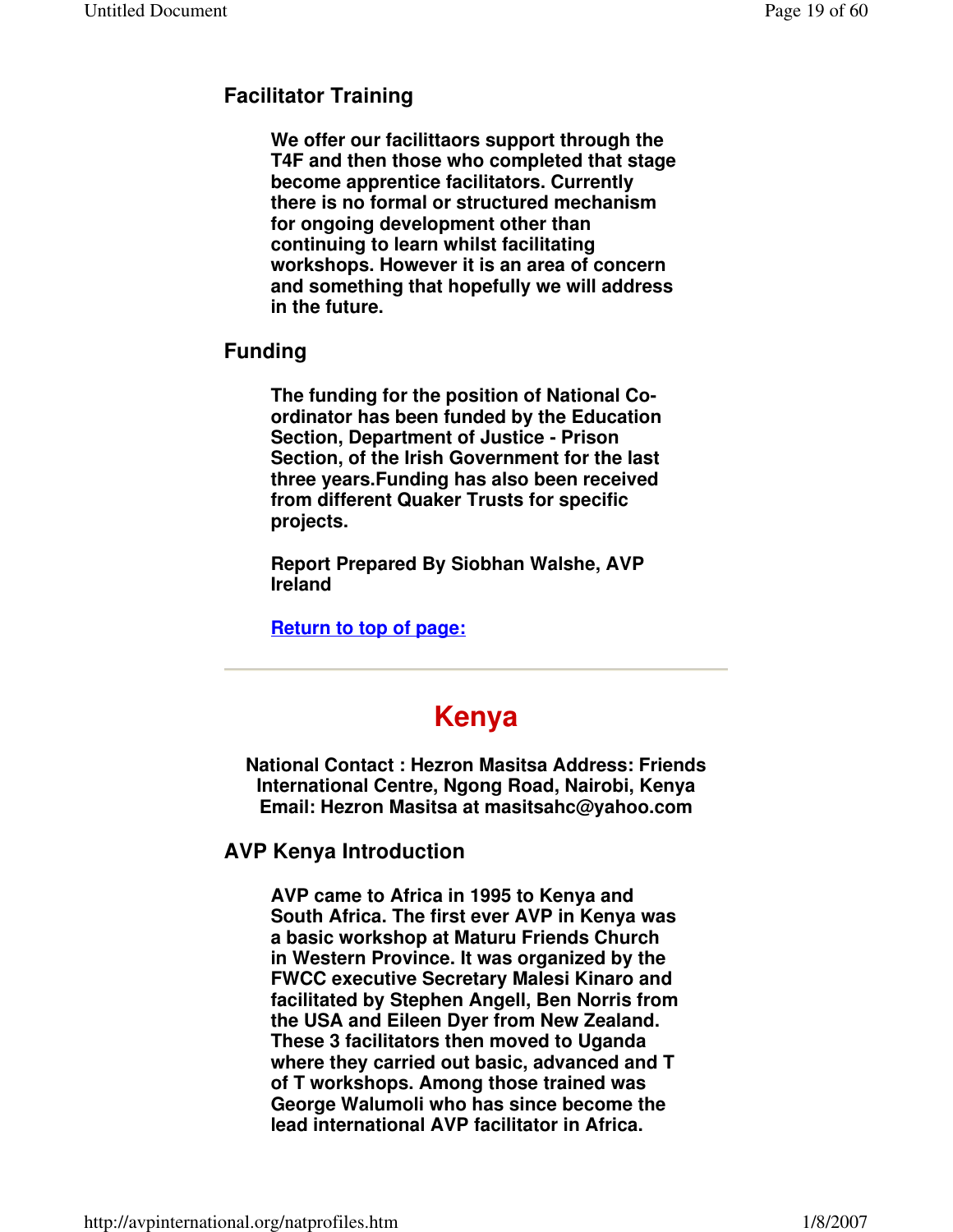**AVP in Kenya has moved widely as a result of support from the African Great Lakes Initiative (AGLI) apart of the Friends Peace Teams from the USA.** 

**In 2002 Friends from Migori in Nyanza Province held a basic workshop where 23 people were trained by facilitators from Uganda.**

## **The Training Modality**

**2003 Marks the start of AVP in the current stratergy that was again initiated by AGLI. There was a realization that carrying out isolated AVP workshops did not have the kind of impact that would bring sustained change. AGLI then asked facilitators from the North to raise enough funds to allow for at least 5 workshops at any one time. Ideally this begins with 2 basic workshops, 2 or one advanced workshop and 1 T of T workshop. The trained trainers then carry out 3 apprenticeship workshops simultaneously in the presence of the experienced facilitators. As more experienced facilitators come to carry out more workshops the apprentices take part as team members gaining more experience until they have gained enough experience to carry out basic workshops on their own. Usually it is expected that one carries out at least 5 apprenticeship workshops before He/she is considered to be experienced. The same procedure is followed for advanced and T of T training.**

**The Workshops**

**AVP in Kenya has 2 coordinating sites. The one in Western Kenya in done under a local NGO known as Friends in Peace and Community Development. The one in Nairobi and Mombasa is under the coordination of people based at the Friends International center in Nairobi.**

## **Western Province AVP Under FPCD**

**FPCD was formed in 1995 to deal with the effects of ethnic cleansing in Kenya as well as**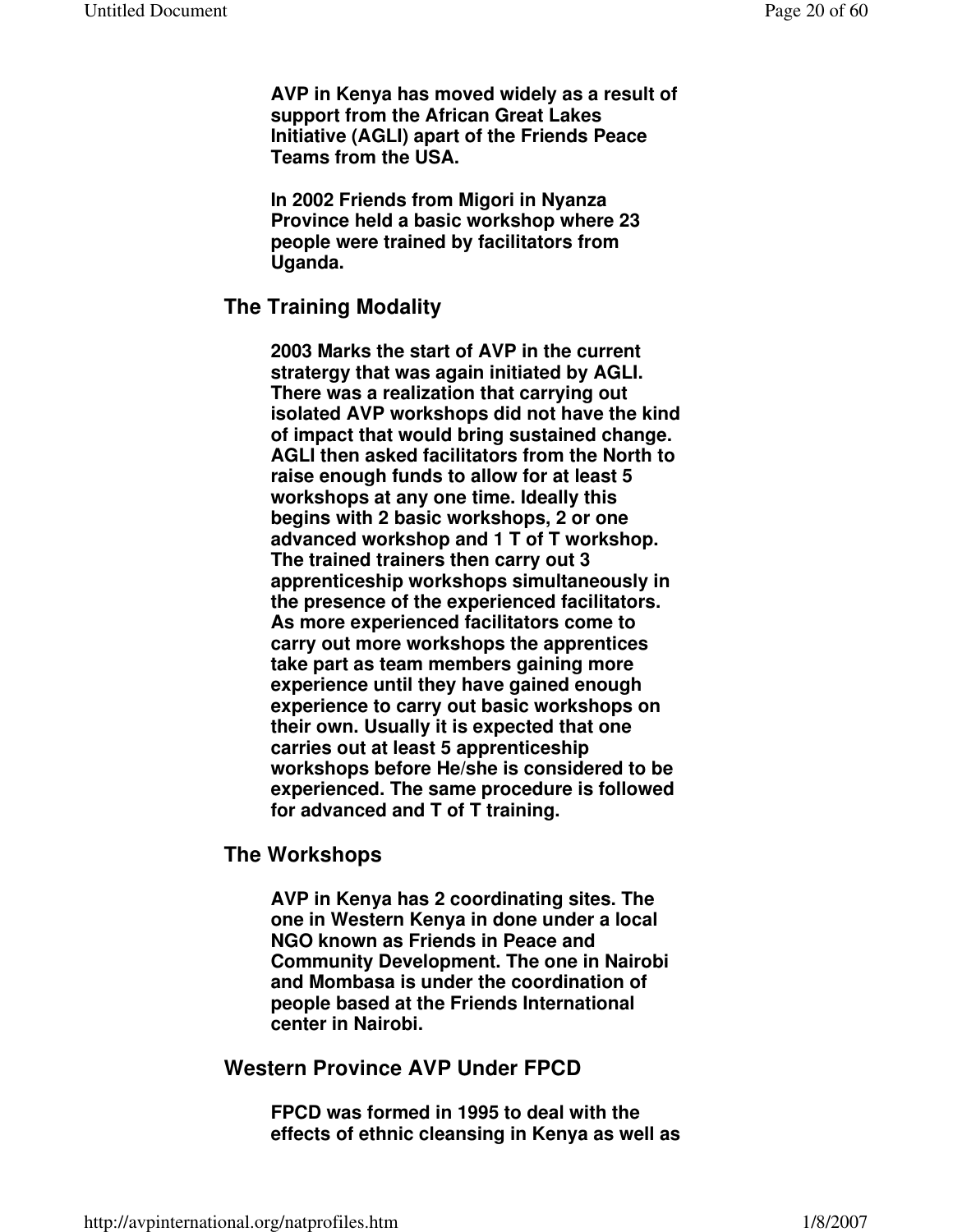**support the refugees from Burundi, Rwanda and DRC. The majority of its members are from the Friends Church but it invites members from other Christian denominations into membership. It has branches in Kakamega, Malava, Kimilili, Eldoret and Kitale. FPCD has been involved in many peace initiatives including carrying out a trauma healing workshop for participants from Kenya, Uganda, Tanzania, DRC, Burundi and Rwanda (1997). They have carried out Peace and Reconciliation workshops in Kakamega and Kimilili (1998). They have also carried out evangelistic outreaches in Mt. Elgon, Uganda and Kaimosi.**

**In 2003 FPCD wrote a proposal to AGLI that brought 5 facilitators, Giri Sequoia from Australia, Bob Barnes and Sandy Grotberg from the USA and George Walumoli and Vicky Nakuti from Uganda. At the end of their training the following was the position of people trained 122 Basic, 31 Advanced and 16 Tots** 

**AVP was thus decisively launched in western Kenya. Some of the facilitators trained have become very experienced, carrying out workshops all over Kenya and beyond. One trainee from Uganda, Stefan Friedrichsen has moved AVP through Makerere University to great heights.**

**In the years 2004 to 2006 workshops have been held at the Kaimosi Theological College; Kakamega, Shikusa and Eldoret Prisons; for communities and churches in Kimilili, Lugari, Kitale, Uzima youths in Nairobi, Nyanza and Western Provinces as well as for work campers. Other international facilitators who have been involved are Gini Floy (who celebrated her 85 birthday during a raining at the Kaimosi Theological College) Karambu Ringera, Nancy Shippen and Linda Heacock of USA.**

**The western Kenya AVP has 60 trained facilitators with approximately 2,000 people trained in AVP from the different branches. The people trained have been from different**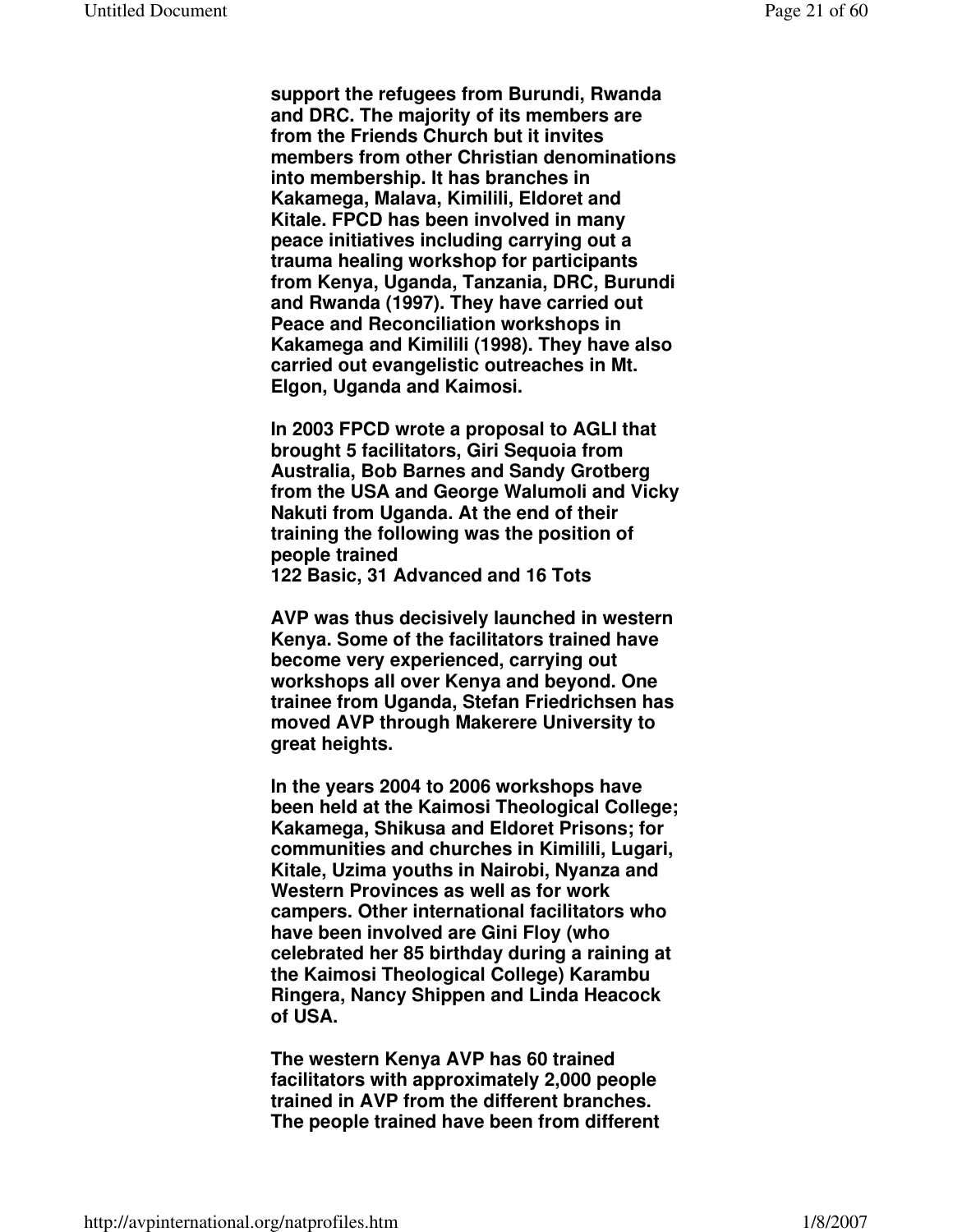**backgrounds, professions, religions and tribes, who include community leaders, teachers, and prison officers, church leaders from different denominations, Muslims, administrators, out of school you, students and women.** 

#### **Way Forward**

**There is a great demand for AVP workshops. As a result the trained facilitators and the FPCD committee have resolved that communities that want to be trained must cost share by contributing meals to participants and accommodation to the facilitators. Doing this makes the communities to own the process and it also reduces the financial demand on FPCD. Basic workshops will be community sponsored and we hope to raise funds for advanced and T of T workshops.**

#### **Workshops**

**We recognize that indeed violence is seen in prison because that is where trouble makers are taken, but on the other hand that violence starts in the community, specifically in homes. Workshops with women and youths reveal deep anger borne of frustration. In the case of women it is the fact that they carry the weight of homes and have no time for themselves. The youth are frustrated because there are no jobs and life is just very unfair with so many affected infected or dying from AIDS. Men are angry because they feel disempowered with changed roles in homes. The potential for open violence is real and Kenya experiences a very high rate of domestic violence. Open community violence is just on the surface so we have actually been concentrating on community workshop. We have planned 13 workshops within the communities before the year ends 9 basic, 3 advanced and 2 T of T for communities; 3 basics for prison inmates; 8 basics in secondary schools** 

#### **Sustainability**

**§ We plan to hold self sponsored workshops. We also plan to charge**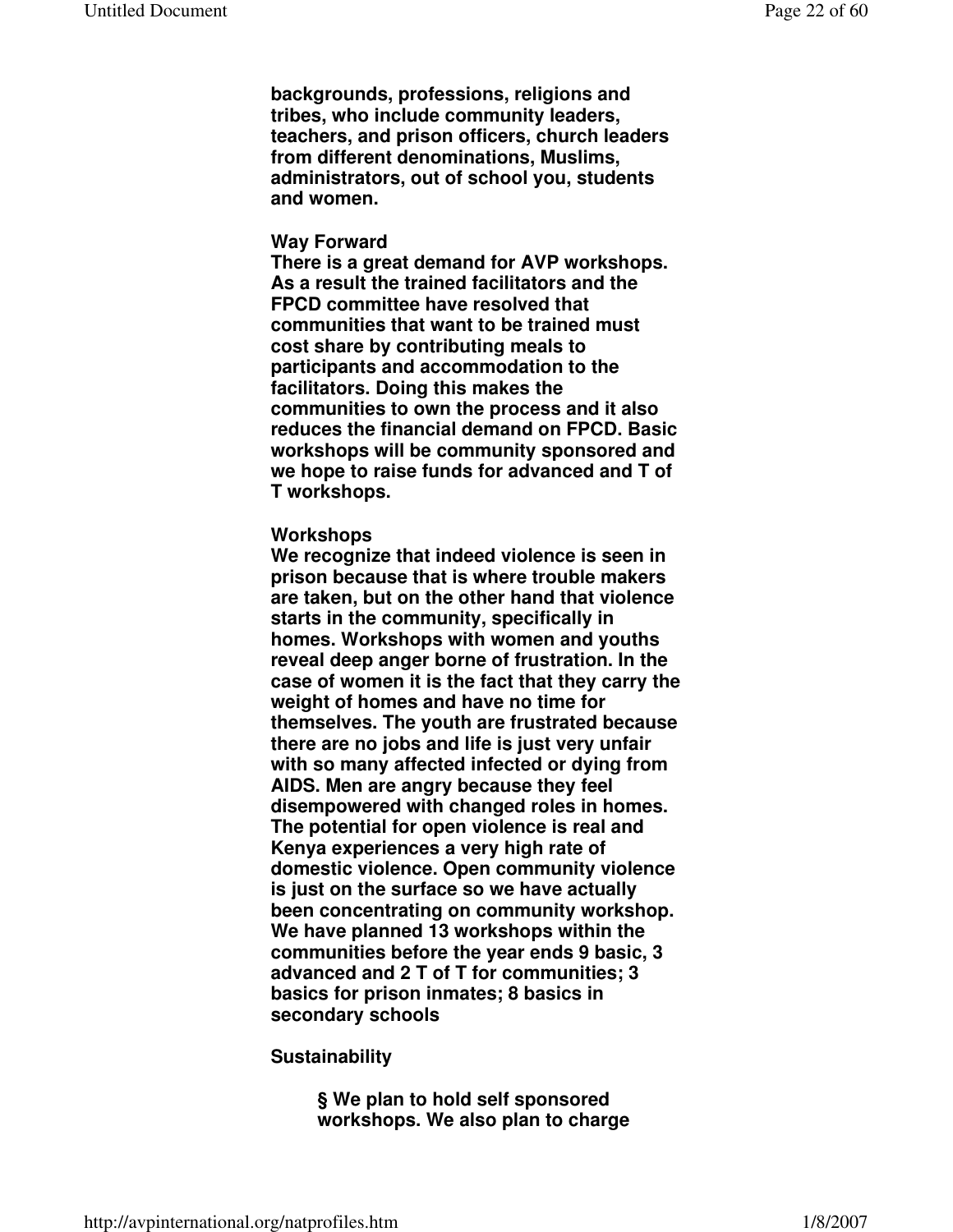**a fee in institutions and for people who have the economic ability in order to give a stipend to the facilitators § The peace center under construction when ready will be rented out for meetings and seminars § Agricultural products harvest in the FPCD land will be sold to raise funds § Fund raising both locally and** 

**internationally will continue, especially from experienced facilitators from the North.**

## **AVP In Nairobi And Mombasa**

**This report deals with the activities of an AVP Committee that is based at the Friends International Centre, Ngong Road, Nairobi. This committee was responsible for starting AVP in the Nairobi area in 2003 and in Mombasa in 2005. AVP started slightly earlier in Western Kenya and facilitators trained there have assisted with the program in Nairobi and Mombasa. Workshops have been held at the two major Friends Centres in Nairobi, a catholic center, in high schools, polytechnics, in an Islamic College and in Shimo la Tewa prison.** 

## **Participants**

**The program has involved Quakers, Christians from other Protestant denominations, Catholics and Muslims. Whenever possible, the aim has been to try and get a balance of women and men, Muslims and Christians. The age limit has normally been 18 years but recent workshops in schools have involved some who are younger. To date the numbers trained are 444 Basic, 85 Advanced and 73 Training of Trainers.**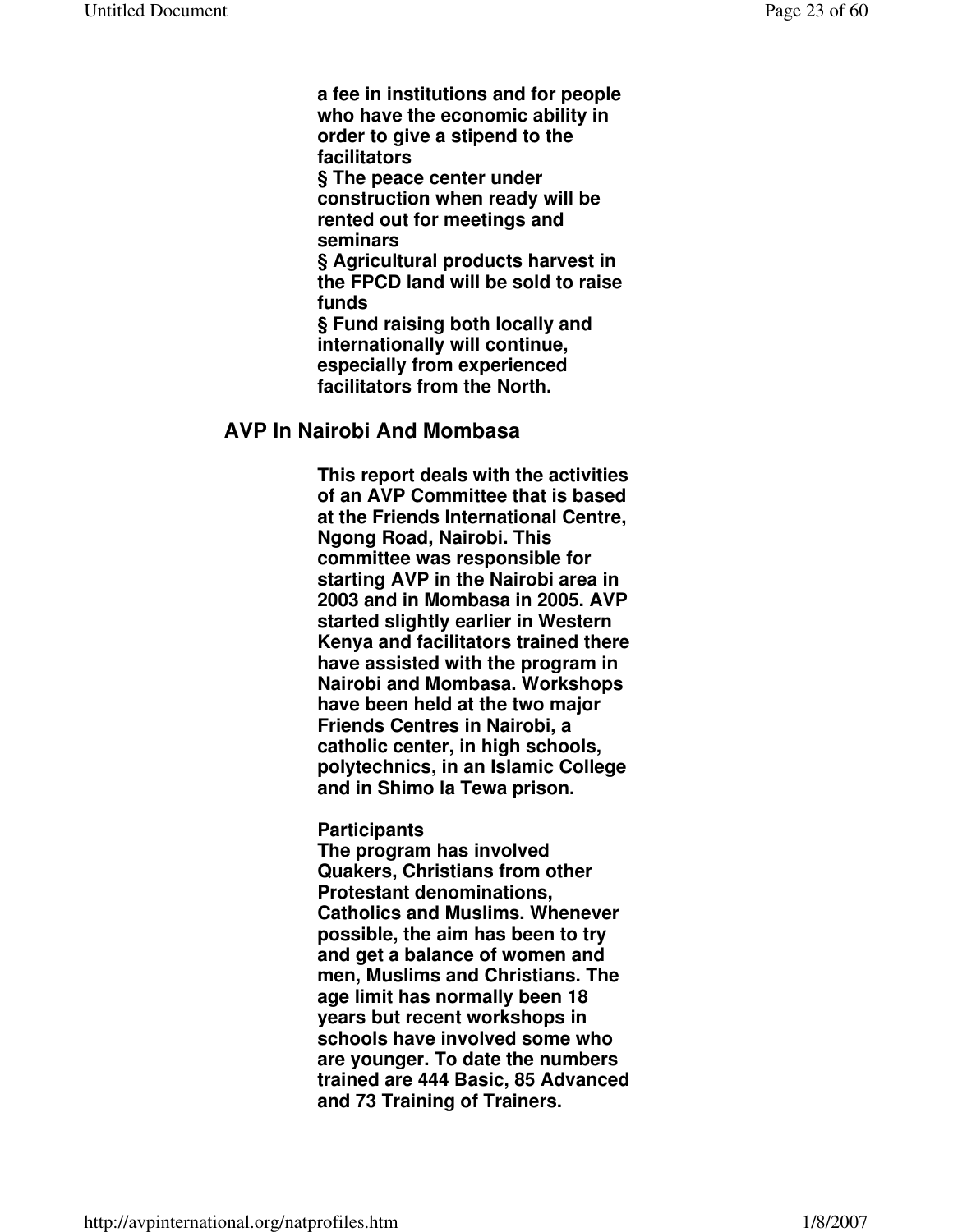**Impact**

**The impact has been very positive. Individual evaluations at the end of the workshops indicate that the training has been a real benefit to the participants and many of those, who have completed the basic workshop, would like to go further and take the advanced level. Support for development The development of AVP in Nairobi and Mombasa has been greatly helped by the following international trainers: George Walumoli, Gini Floyd, Teresa Tyson and Sandy Grotberg. David Zarembka has helped with planning and financing through African Great Lakes Initiative of Friends Peace Teams (Quakers). Philadelphia Yearly Meeting of Friends has given substantial support for two years and several small grants have come from individuals and trusts.**

**Future plans** 

**AVP has great potential to assist in educational institutions that are often plagued by unrest, in prisons and in communities where there is potential for conflict. Participants who have come from North-East Kenya have been begging for AVP to expand to that region. The demand is already great and much can be done with financial support. There are plans to hold a meeting before the end of the year for AVP leaders from Western, Nairobi and Mombasa to coordinate activities and strategize on the best way forward.**

**Report prepared by Hezron Masitsa and Donald Thomas, AVP Nairobi and Malesi Kinaro and Getry Agizah, AVP Western Kenya**

**Return to top of page:**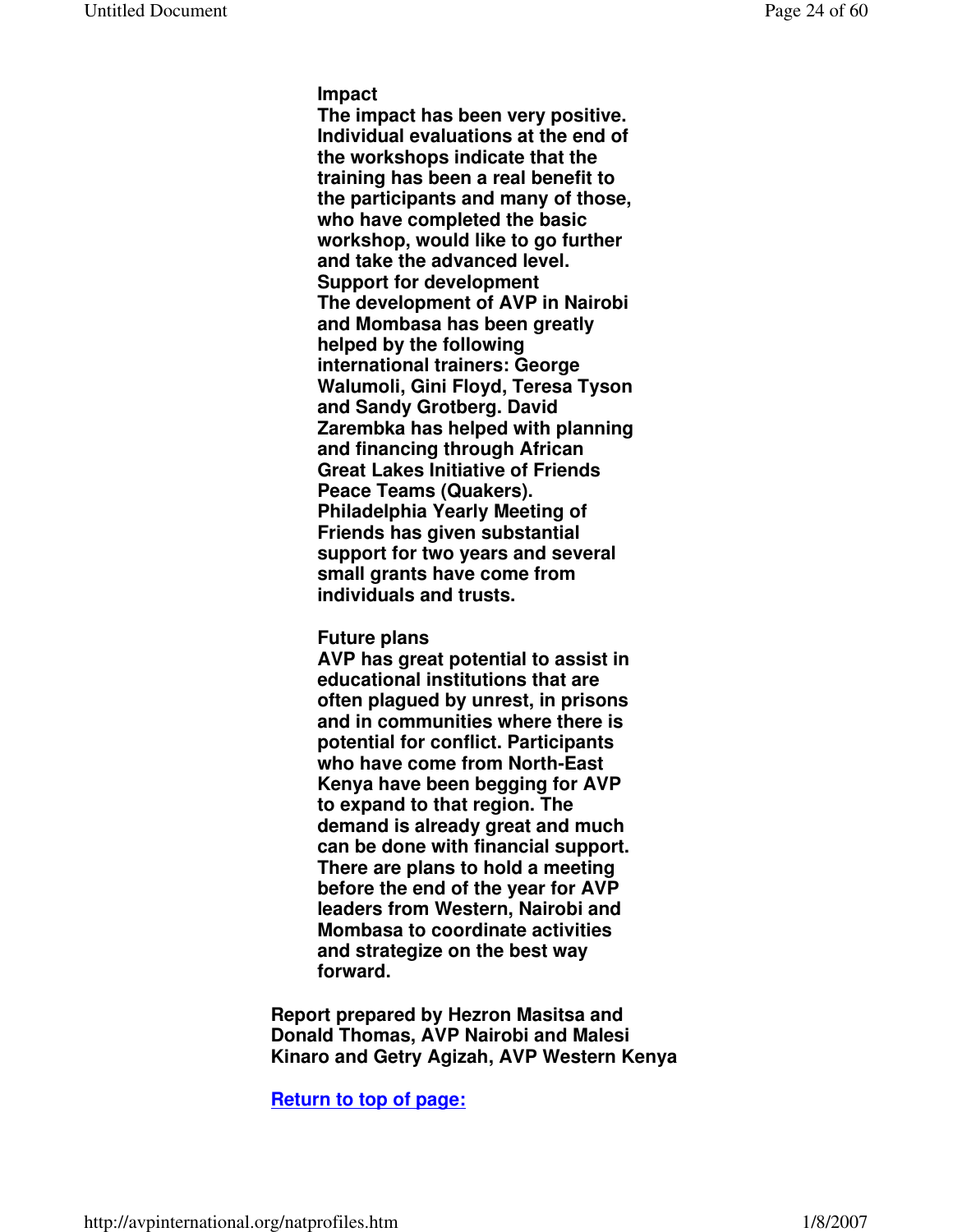## **Nigeria**

**National Contact: Ikechukwu Chiemeka Contact Details: 5, Ogunlesi Str, Off Bode Thomas Road, Onipanu, Lagos, NigeriaEmail: iyke\_chiemeka@yahoo.com or alternativestoviolence@fastermail.com, Telephone: 234 - 1- 4971359**

## **AVP Nigeria Country Profile and Introduction**

**Violence has been established as a popular means of expressing grievances and resolving conflicts in our country. This trend is fast becoming a way of life. Destruction of lives and property is fast gaining acceptance as the most effective means of protesting unpopular policies/ideas. There is rampant physical and mental violence in the home directed at both spouse and children. Violent is also ardent in the workplaces, in our prisons, police cells, schools, motor parks and so on. Violence here knows no geographical boundaries as it exists everywhere.**

**It is for the above reason that AVP Nigeria have been involved in organizing Basic, Advance and Facilitators level workshops around the country. Peace work is very necessary especially in this democratic era where political assassination is prevalent. With the build up to 2007 general elections it becomes pertinent to preach peace so that it will train citizens to attach value to their lives and those of others. It will raise the peoples self esteem and give them a sense of nonviolent communication which will encourage cooperation with others to build a virile society. They will also use their inherent powers to resolves dispute and misunderstanding.**

**AVP was established in Nigeria in 1998 and has been involved in helping violent people to rediscover themselves ever since.**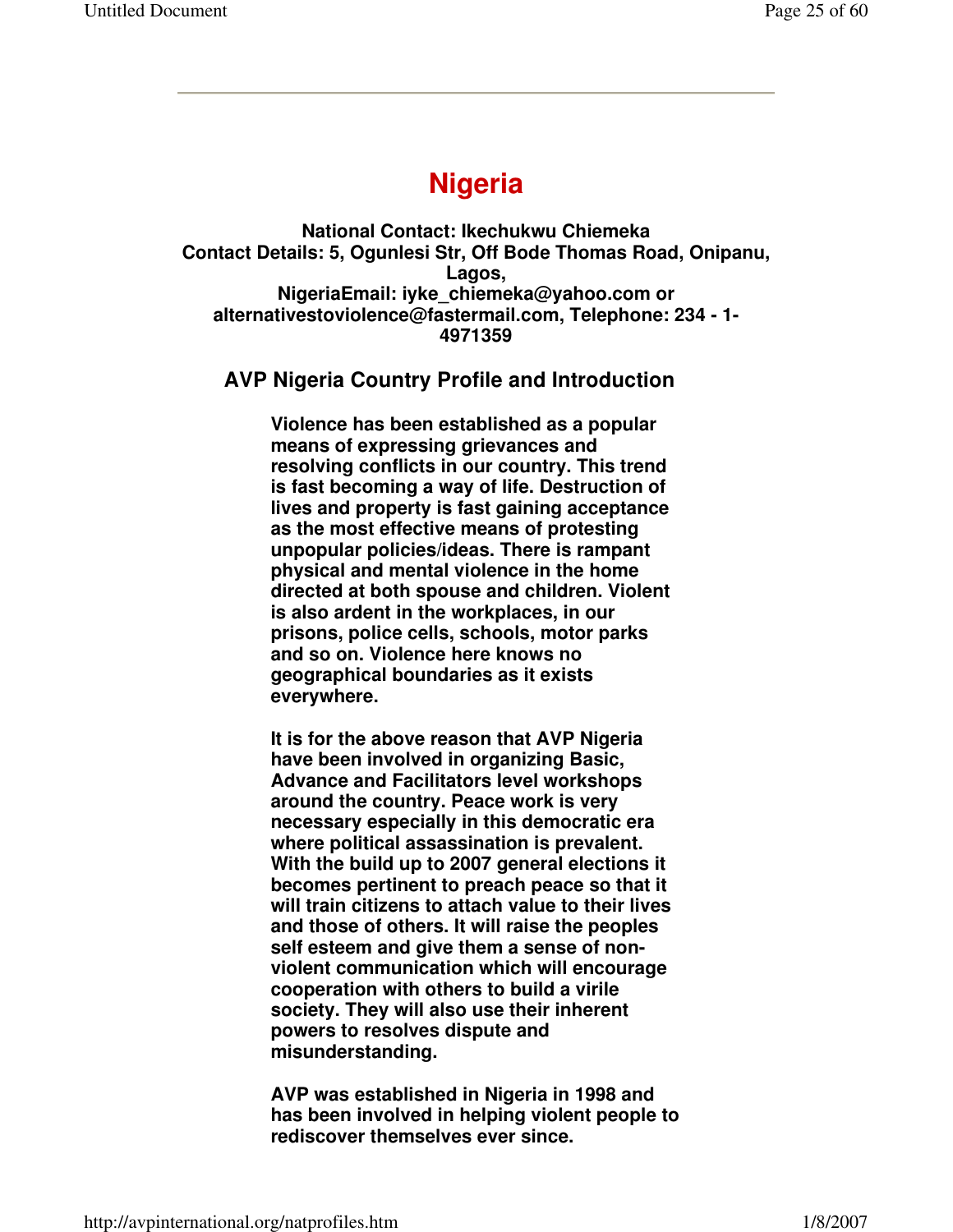**AVP has been entrenched in Nigeria; its impact is glaring in the testimonies of participants which has encouraged us to do more. Despite this, a lot still needs to be done since we are in a volatile region. The relevance of more and more dose of AVP in Nigeria cannot be over emphasized. We need the necessary support to keep the project alive.**

**The product (AVP) has demonstrated capability as an intervention mechanism to control or reduce violence. In the various regions i.e. North, West, and East where several workshops have been held, participants have welcomed the AVP methodology and have found it useful in resolving conflicts. The fact remains that violence in the afore mentioned regions are caused by different factors e.g. Religion, Ethnic and Boundary related disputes and dissatisfaction with sitting of government projects and development of the oil rich Niger Delta.**

**However, for whatever cause, AVP approach remains relevant in bringing about a behaviour change in the long run. Participants testimonies and results from the pilot follow-up conducted late last year bear testimony to this. Nigeria is a large country with huge population. To this extent, the work we have done so far can only be likened to a drop in the ocean. We are determined to work tireless with the help of funders (whenever we get one) to help people understand the virtues of non-violence in resolving conflict.**

### **Workshops**

**From year 2000, we have been involved in running 20 to 25 workshops annually except for this year 2006 that we have done only 4 due to a change in our workshop timetable by our funders. We have an able team of Two Hundred and Fifty-five (255) facilitators spread in the various states where AVP has been done. Our decision on where to conduct workshop is based on violent prone areas and in agreement with our partners.**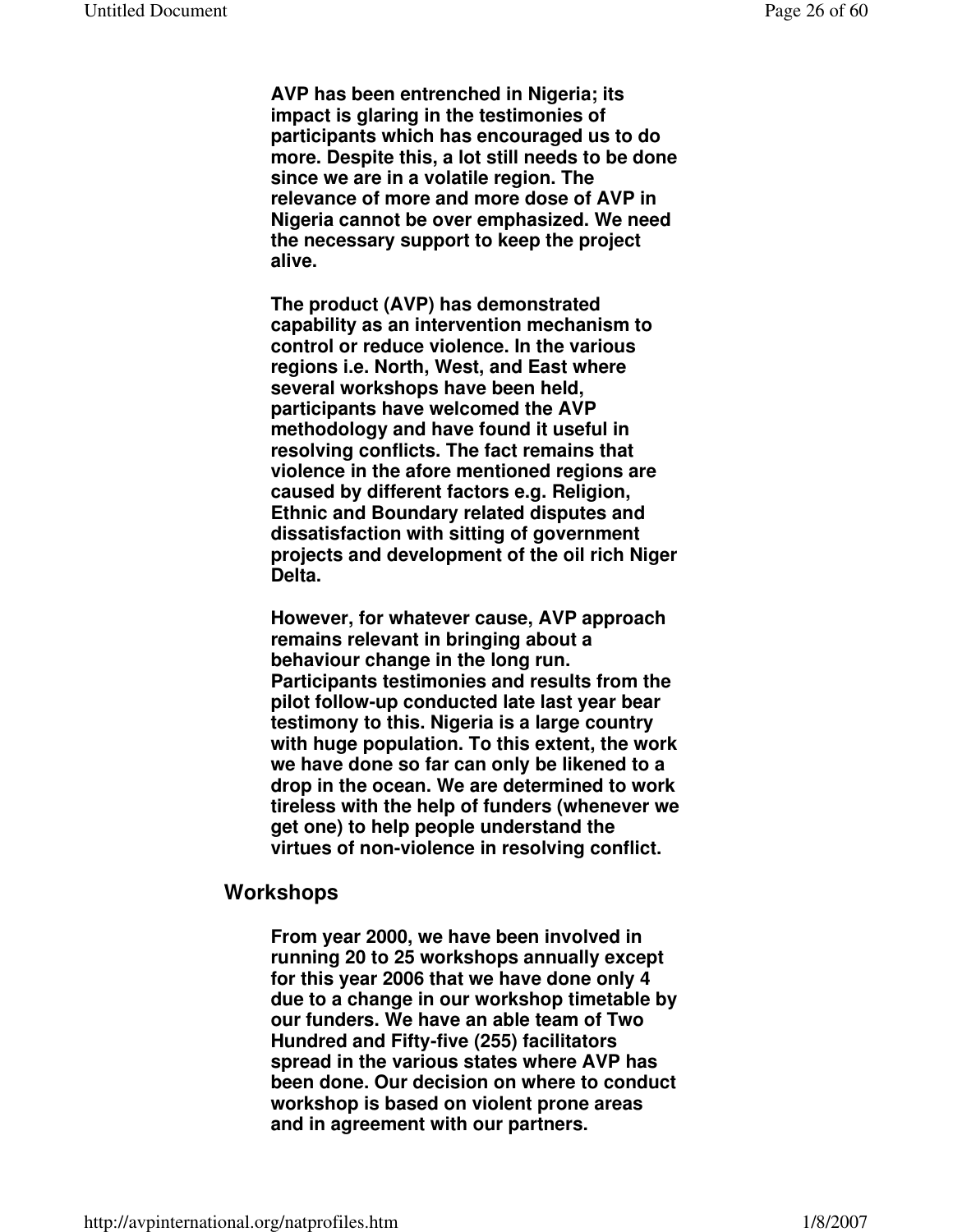**We intend to commence a new program of workshops in the offices to preach conflict in the workplace with focus on factors that makes conflict in the workplace costly.**

## **Facilitators and ongoing Training**

**Our facilitators are developed and updated through various trainings and retraining i.e. seminar, refresher courses and workshops. These have helped them to be in tune with the standard required of them to impart others. They also gain immensely by reading articles and other titbits published in the newsletters such as The Transformer and AVP Nigeria Newsletter. There have been refresher trainings in which facilitators developed a manual that suites the needs and requirements of our society. For instance, the AVP Transforming Power, TP Queries was fashioned out in proverbs to suit our African culture to communicate our views.** 

### **New Models of AVP**

**There are new models in which our Transforming Power (TP) is formulated in proverbs to suit our African society. This has brought creativity into the exercise thereby ushering in innovations in the entire programme.**

**We are also anticipating a program tagged "Catch them young" in post primary schools. This is based on Help Increase Peace Program (HIPP) for the youths. This will empower them to say no to violence when they graduate into the tertiary institutions which have in recent times become a haven for cultism and other violent activities.**

**These programs will kick off as soon as necessary arrangements are concluded with our collaborators.**

## **Funding**

**The project is funded by International Committee of Red Cross (ICRC) and the Nigeria Red Cross Society (NRSC) by making**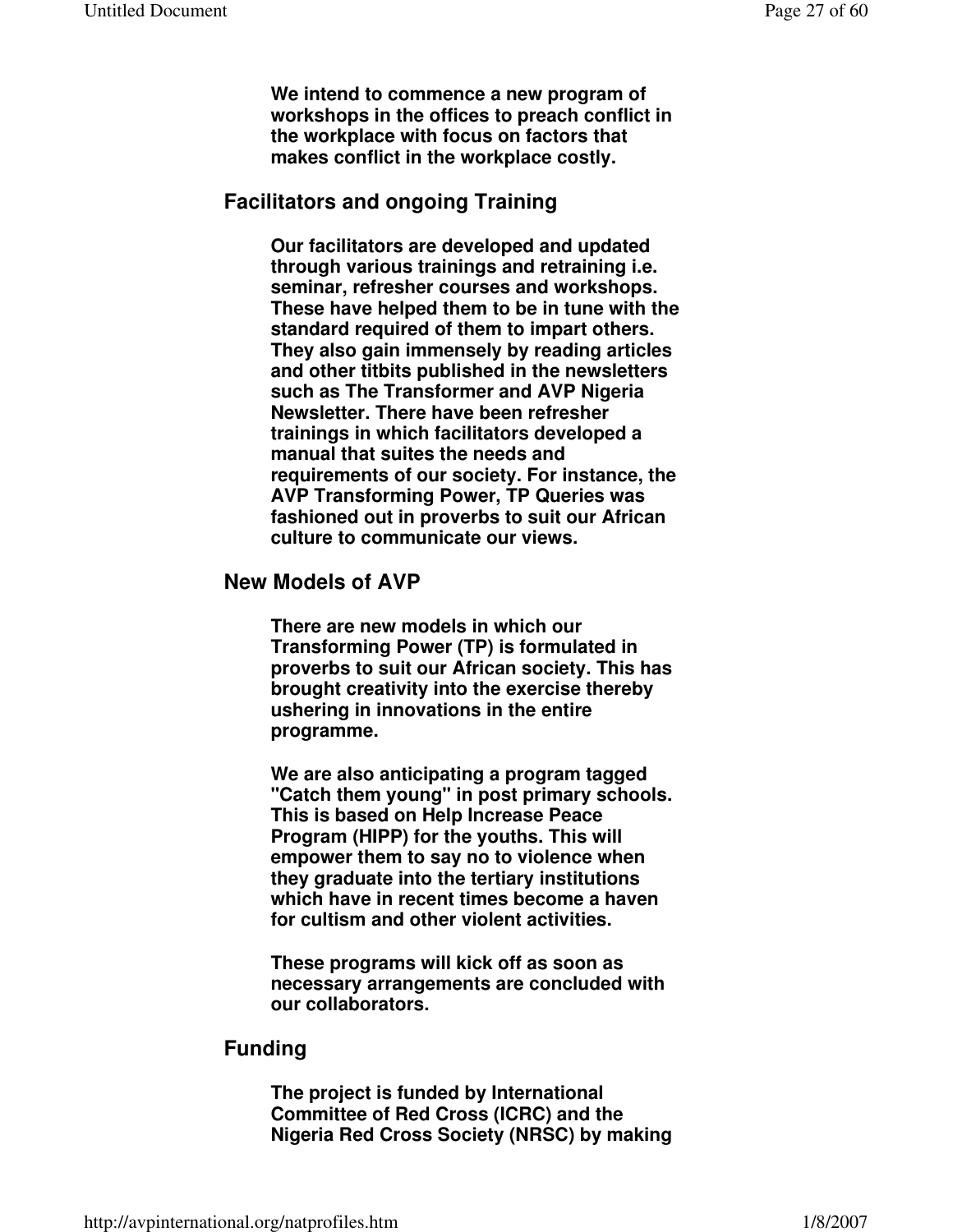**funds available for each workshop.**

## **Evaluation**

**Our project is usually evaluated at the end of each year, for now the existing evaluation are those of the previous years. The project ended abruptly mid this year due to the complain of lack of funds arising from our funders. We are likely not going to do any evaluation at the end of this year. We have had our project externally evaluated by the German Red Cross and are prepared to make same available for others to read.**

**Report prepared by Ikechukwu Chiemeka, National Coordinator AVP Nigeria**

**Return to top of page:**

## **Russia**

**National Contact: Natalya Yerokina Contact Details: Zemlyanoi Val 25-45, Moscow, 105064, Russia Email: avourably @yandex.ruTelephone: 007 495 917 5013Fax: 007 495 917 5013**

**AVP Russia Country Profile and Introduction**

**In Russia AVP workshops have been held with various groups of people: for example young people, refugees, psychologists, social workers, and more recently with children in orphanages. The AVP Moscow and Lipetsk groups have also built up a working relationship with the military in those cities and workshops are also held with conscripts in the Russian army. Such workshops are necessary and prove to be useful in solving the problem of aggression and violence faced by many in Russian society and in the army.** 

**The high level of poverty and alcoholism in Russia, especially in the provinces, commonly results in a high level of violence. The figures on domestic violence in Russia**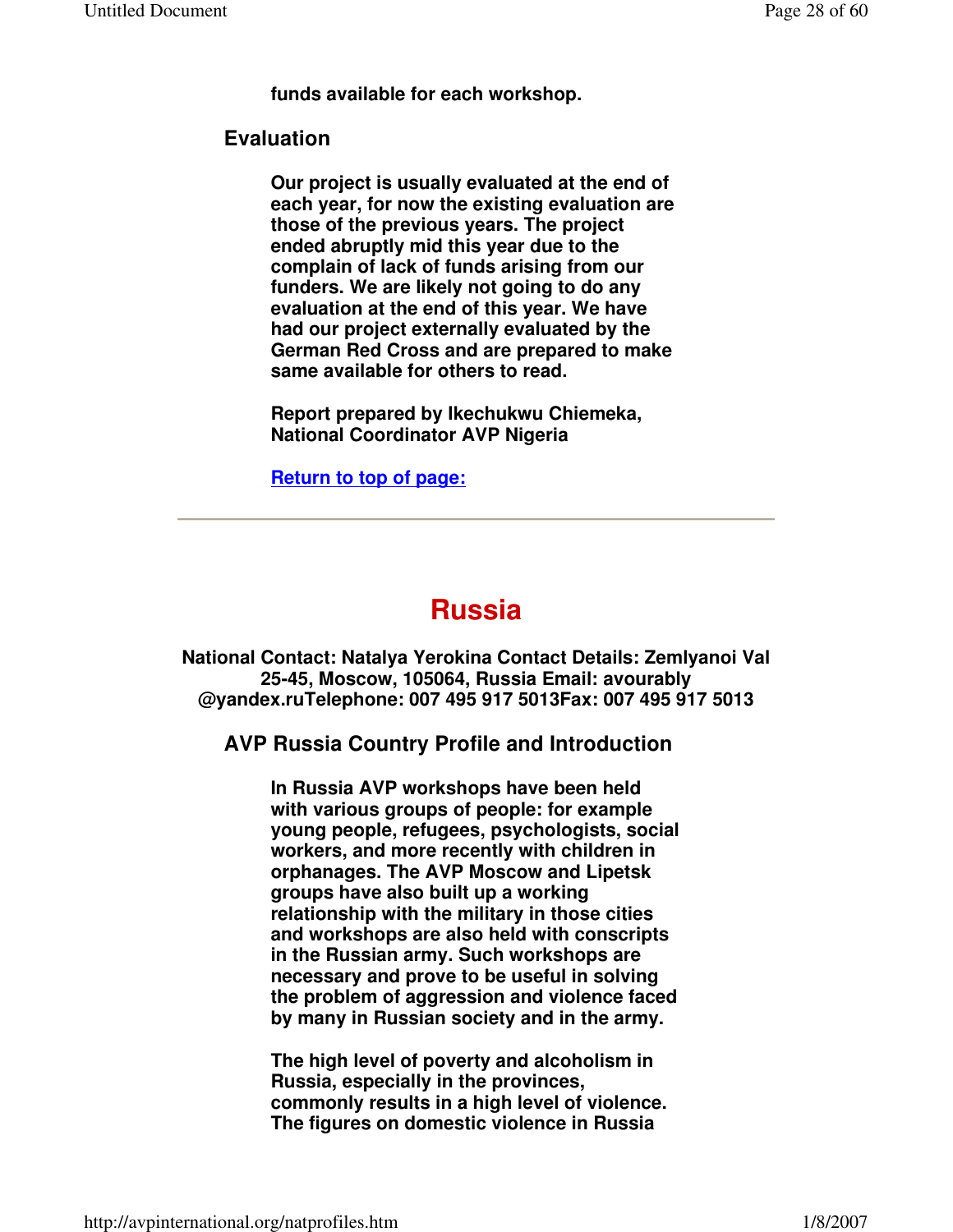**are alarming: one in four women has suffered from domestic violence at some point in her life, although support groups argue that the real figure is even higher. Children who grow up in a violent family often go on to be violent or abusive.**

**Russia has national service for men aged between eighteen and twenty-seven. Bullying (or dedovshchina) is what the new conscripts can expect. The second year conscripts abuse the first year conscripts, who then in their second year go on to abuse the new intakes. A recent report by Human Rights Watch described the situation as 'horrific' and reported that hundreds of conscripts are killed or commit suicide because of the bullying, thousands run away and even more are left psychologically scarred.** 

**Children in Russian children's homes often start their independent life with a great disadvantage. The children in the children's homes often have a high level of aggression, a low level of self-esteem and self-confidence and little experience of positive interaction with adults.**

### **History**

**A group of AVP-trained Quakers came to Russia in 1994 and trained up the first Russian group of facilitators in Moscow. This group then went on to train up other groups of Russian facilitators in Dzerzhinsk, Lipetsk, Chechnya and in Odessa in the Ukraine.**

## **Workshops and Training**

**In 2007 we plan to hold 20 basic workshops, 8 advanced workshops, 7 T4F workshops and 25 one-day workshops. Also we hope to be able to hold 36 workshops at the children's home. We have 12 facilitators who regularly hold** 

**workshops in Moscow Lipetsk and Dzerzhinsk. AVP Russia council decides based on information about interested parties.** 

**By holding Training for Facilitator workshops.**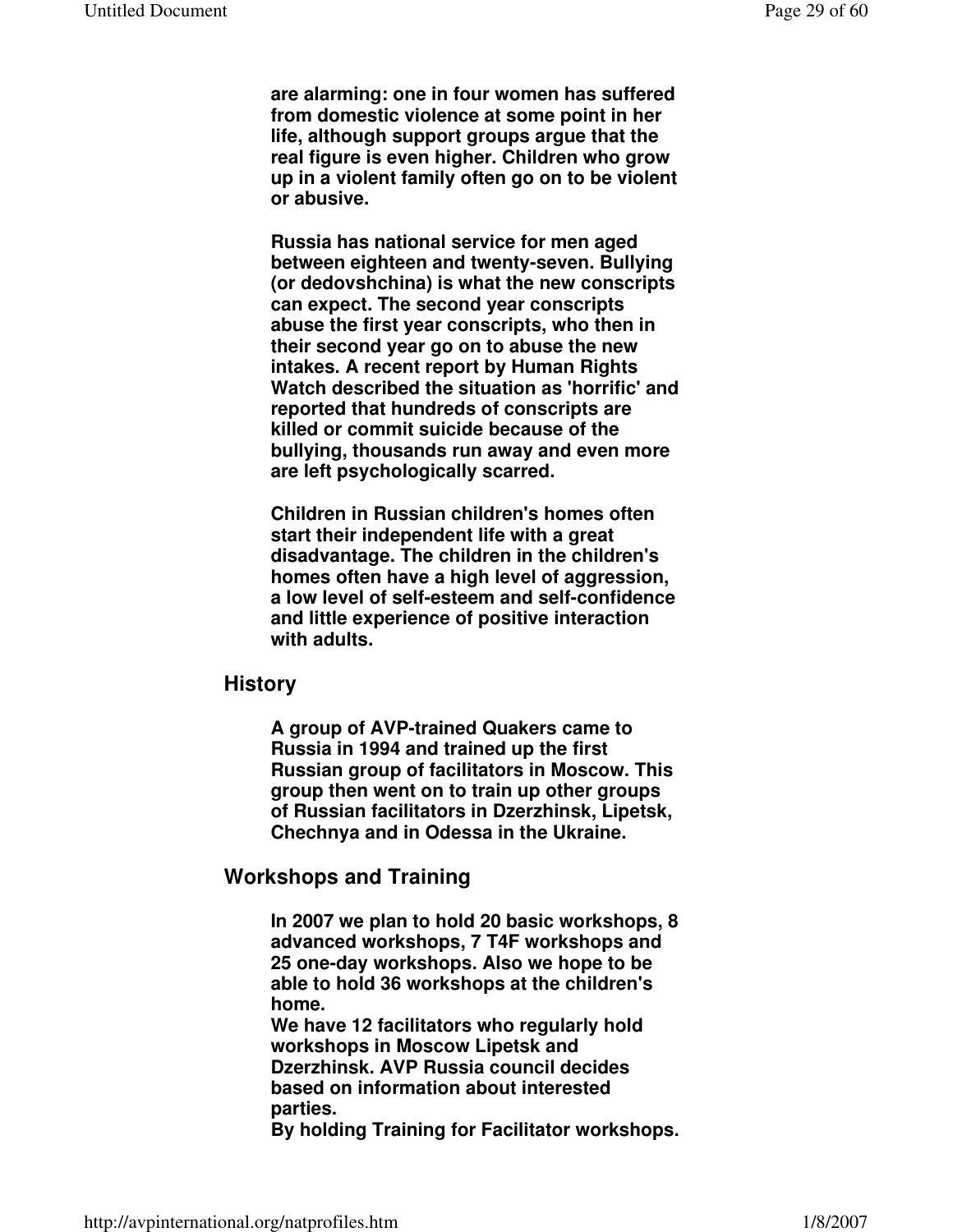**Once every four months we hold workshops for new facilitators** 

**AVP Russia is currently running programmes on holding workshops with conscripts in the Russian army and with children in Russian orphanages. Last year we started holding AVP-themed workshops with children in children's home. These are AVP workshops which have been adapted to be held with the children. They involve aspects of fairy tale therapy and play therapy using puppets. So far the project is proving very successful and AVP Russian and Friends House Moscow are hoping to raise money so that it becomes a permanent part of AVP Russia's programme.**

## **Funding**

**AVP is currently entirely funded by Friends House Moscow (FHM), a Quaker organisation which was established in 1996 by a group of international Quakers. FHM relies on donations from Quakers worldwide.**

## **Evaluation**

**AVP workshops are evaluated by the faciliators who held the workshop, this included feedback from the participants. Monthly and final reports are written by the coordinator for Friends House Moscow Staff and Board members of Friends House Moscow occasionally attend and evaluate the workshops.** 

**Evaluations are available but only in Russian!**

**Report prepard by Natalya Yerokina, National Cordinator, AVP Russia.**

**Return to top of page:**

## **Rwanda**

**National Contact: RWABUHIHI Innocent National Office: Peace**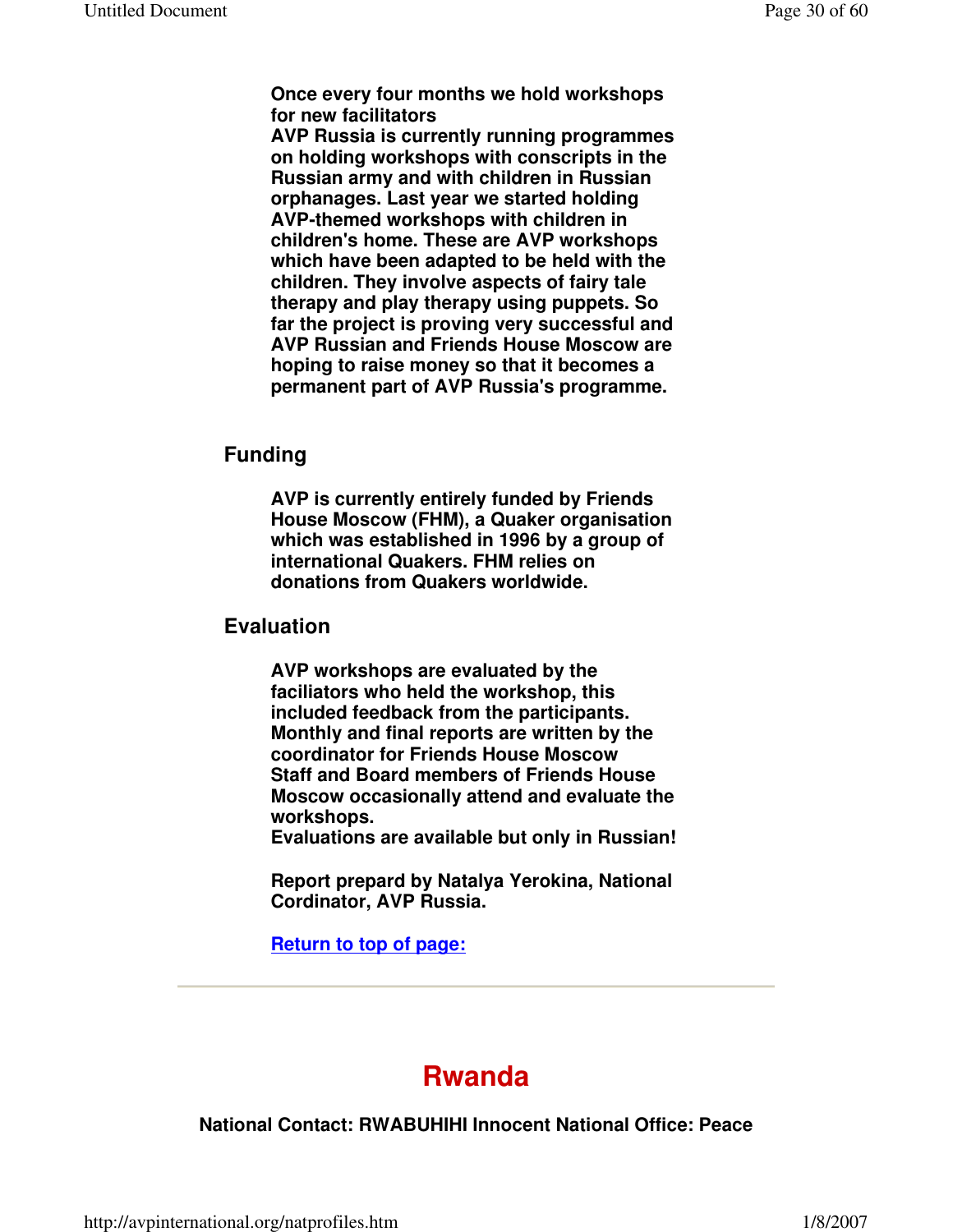## **House, Kicukiro district, Kigali Telephone: +250-08-431-050. Address: P.O box 4130, KigaliEmail: rwabuhihicent@yahoo.fr**

## **AVP Rwanda Country Profile and Introduction**

**In response to Genocide of 1994, in which almost a million people were slaughtered, and almost a hundred alleged perpetrators where imprisoned, the Rwanda Yearly Meeting through Friends Peace House initiated a series of program designed to help the country heal and rebuild after such tragedy. Among these programs is the Alternatives to Violence Program (AVP), a conflict transformation program.** 

**AVP in Rwanda started in 2001, where we had four Facilitators from USA and Four from Uganda. They were sent by the African Great Lakes Initiative. They spent one month in Rwanda and they did AVP basics, Advanced and for T4T. After one month we had 30 Rwandese Facilitators and now we are 60 facilitators.**

**From 2001 to July 2006, we did 135 AVP Workshops in all provinces of Rwanda for Community people, for GACACA Judges, for demobilized soldiers and for Released prisoners and Victims. We trained people to better prepare them to facilitate restorative justice and reconciliation processes in their communities. These workshops have been very well received by people even the authorities. We have now trained in total 2230 people through this program. We are continuing to train others in different groups.**

> **Testimony from those trained: - A Gacaca Woman said that: "Where were AVP before Genocide? If AVP was come here genocide was not happened in our country." - A man said "I was always beating my wife and now I changed because of AVP Workshop I participated, AVP is needed for all people".**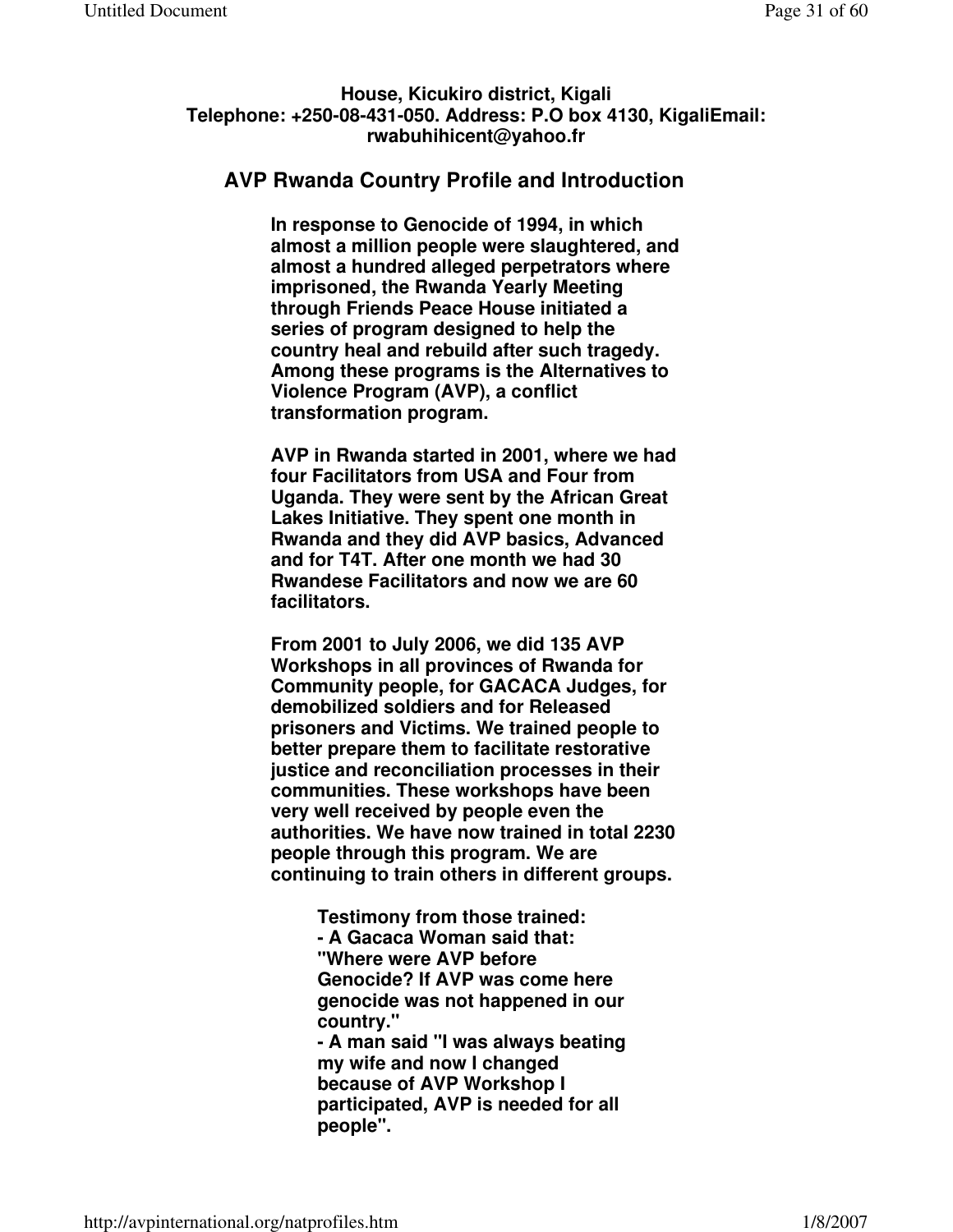**AVP has helped the community in order to live with one another across deep divides and mistrust. The AVP Workshops have helped people to establish the necessary safety and trust to enable people to tell the truth in Gacaca and testify to what they saw and did during the Genocide.**

## **Funding**

**AVP in Rwanda is funded by the African Great Lakes Initiative under the management of Dave Zarembka, the United States Institute for Peace, the United States Embassy's Democracy and Human Rights Fund, and the Drane Family Foundation.** 

#### **Evaluation**

**We carry national evaluations by inviting all AVP facilitators for a two days retreat to evaluates ourselves. We have also had external evaluations by US AGLI Staff. These reports can be made available to all delegates.**

**Report prepared by Eddy Kalisa and David Bacura, AVP Rwanda**

**Return to top of page:**

## **South Africa**

**National Contact: Colin Glen (Director of Phaphama Initiatives) National Office Address: 18a Gill Street, Observatory, Johannesburg 2198 Postal Address PO BOX 94144, Yeoville 2143, Johannesburg Telephone: 0880114871950Email: info@phaphama.orgWebsite: www.phaphama.org**

**AVP South Africa Country Profile and Introduction**

> **The Apartheid legacy of poverty, inequality and violence contribute to the fact that the greatest single impediment to peace and development in South Africa is violence.**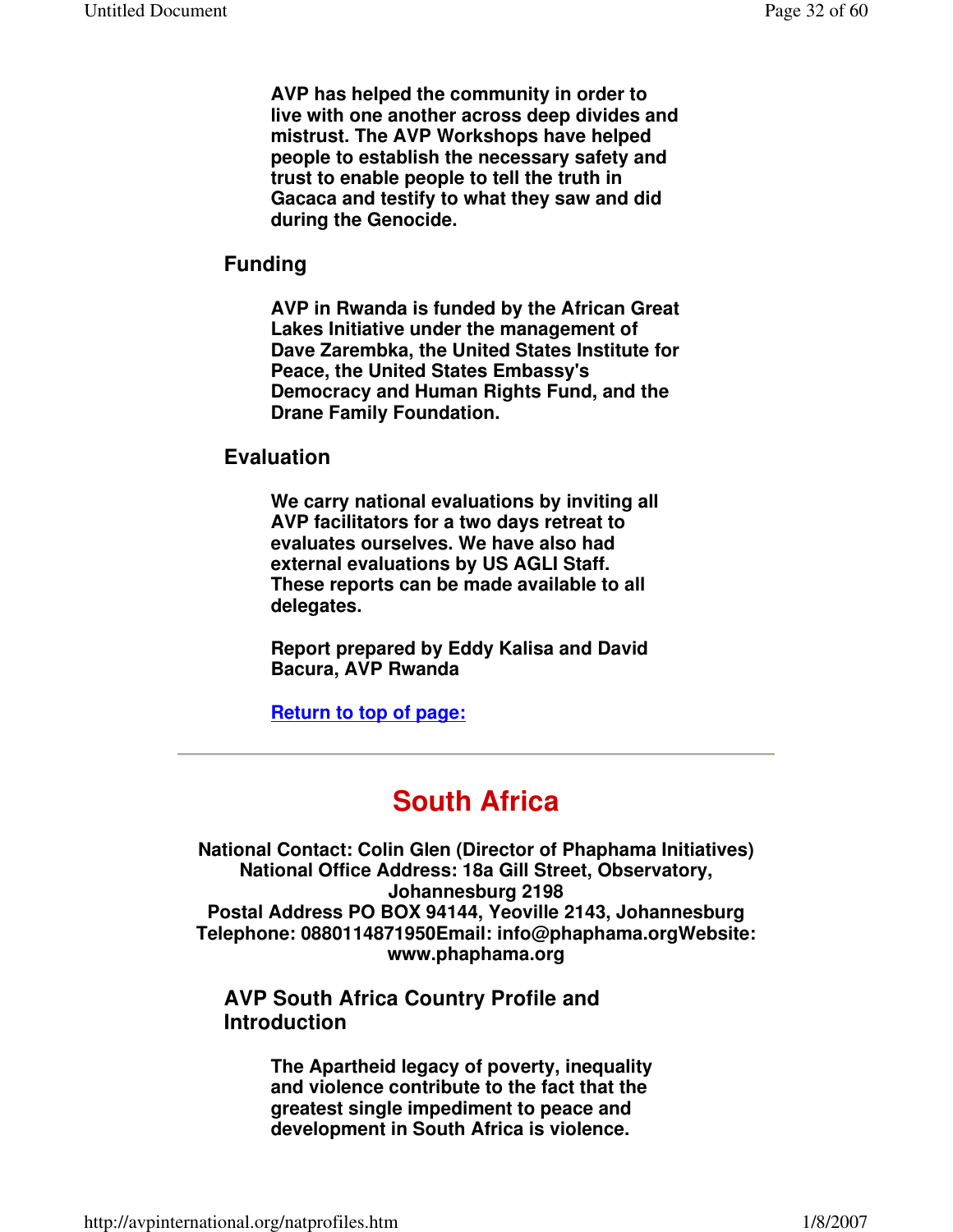**Violent crimes are reported in our media daily, the most vulnerable sectors of our community being women and children.** 

**The statistics cite 19,824 murders per annum . 60,000 cases of sexual violence were reported over the same year - or 164 per day. It is estimated that 16,000 of those (44 per day) were child related.** 

**Despite legislation to the contrary, schools continue to be places where corporal punishment is widely used and where bullying, substance abuse, the lack of a culture of learning and the carrying of weapons are growing problems.**

**South Africa also holds the dubious distinction of having the highest levels of road rage in the world.** 

**The human, financial and developmental costs of this state of affairs are unconscionable. For example, it costs the state health service an average of R 10 269 to treat one patient from admission to discharge for serious abdominal gunshot wounds. This is 13 times government's per capita health spending .** 

**The loss of human capital is frightening, for a developing country; up to 100,000 people are believed to have left South Africa over the last three years to join the 1,6 million already living abroad. A further 70% of skilled South Africans still in the country say they are considering emigrating, most citing fear of crime as the primary reason for this decision. Every loss of one skilled professional costs up to ten unskilled jobs. Another consequence of these levels of violence is a criminal justice and a correctional system in our country that cannot cope with prosecutions and incarcerations. At present there are 187 446 people imprisoned in 240 prisons countrywide . This means that 4 out of every 1000 South Africans are in prison. Of these 52 326 are awaiting trial prisoners. While rehabilitation is a high priority of the Department of Correctional Services, with**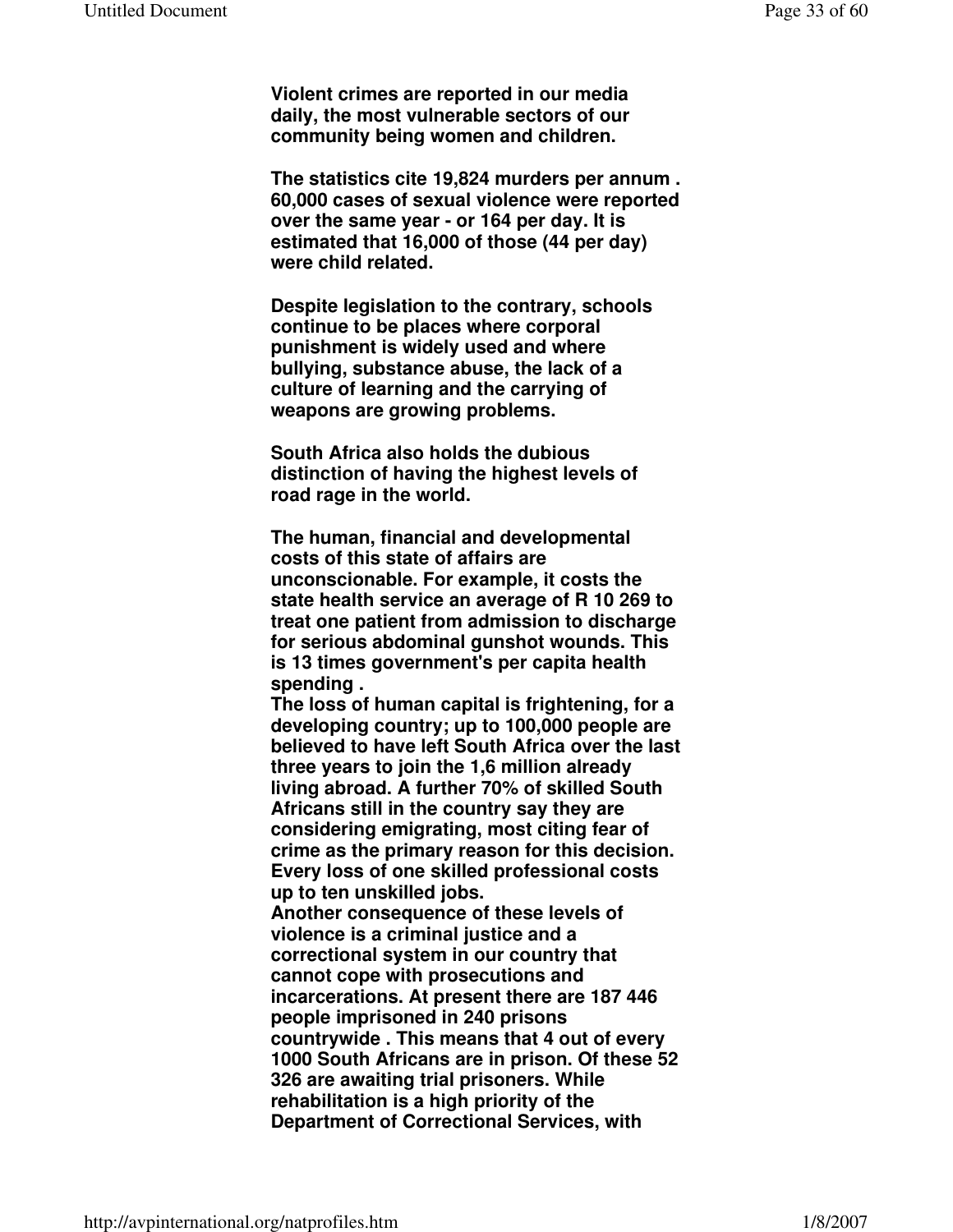**prisons reaching overcrowding rates of anything up to 380%, there is very little possibility of effective rehabilitation. The sheer brutality of incarceration in South Africa often change innocent or petty criminals (awaiting trial) into hardened and violent criminals who are then released back into society.**

**It would, therefore, not be an exaggeration to say that at grassroots-level violence impacts negatively on all aspects of human development; education, health, housing and social services. Most profoundly, however, crime and violence, and our inability to deal effectively with it, destroys the trust relationship between the people and the state, thus severely undermining our young democracy.** 

**So while it is true that Africa - and South Africa - face the very serious developmental challenges of redressing historical exploitation, HIV/AIDS and other health issues, environmental degradation and inequitable economic and trade barriers, there is more that holds back our economic performance and development - the issues of crime and violence. Too often, these issues are disregarded or not spoken about, and lacking in reliable data. Yet, it is "these unspoken development constraints - more that many others - that aggravate the suffering of the people, make the poor even more vulnerable, distort economic values, promote capital flight and perpetuate human suffering. They are at the very heart of Africa's - and South Africa's - development challenges."** 

**The 2005 Report on Crime and Development in Africa by the UN Office on Drugs and Crime strongly urges that crime and violence should, therefore, be uppermost in the minds of all development planners and should influence all aspects of development projects. This is because fighting crime and violence is not just a moral duty, it is an essential and concrete contribution to building the future prosperity of our country and its people**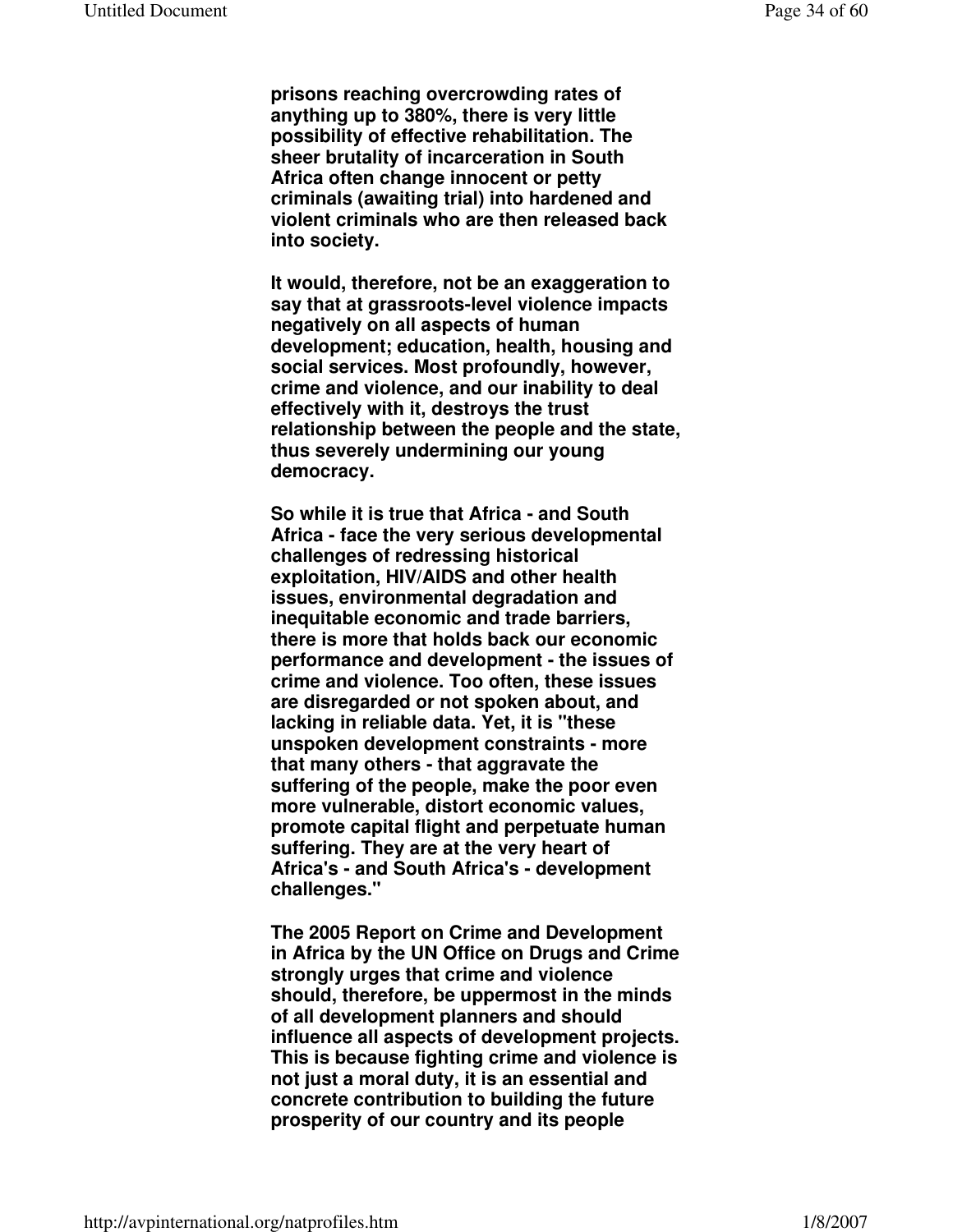**AVP has been ruuning in South Africa since 1995.**

#### **Workshops**

**We run between 50 and 100 AVP or AVPrelated workshops per annum. This would comprise approximately: o 70% AVP Basic workshops o 15% AVP Advanced workshops o 5% AVP T4F workshops 10% CORE workshops (i.e. organisational development workshops - see below)**

**We have approx. 150 facilitators in Gauteng, 40 facilitators in KwaZulu-Natal, 50 faciltators in Cape Town and 10 in Eastern Cape. Not all are active.**

**Schools workshops: In 2003 we approached 4 new schools with a view to publicising our school intervention. This was partially successful in that it gave us the opportunity to begin working in one of these schools. However, this turned out to be a short-term intervention as the school was unable to sustain interest in the project.** 

**What has been far more successful is when schools have approached us (because of what they have heard from other schools or what they have read in the press - see articles attached). In this case, we go through a process of talking to the various school leadership bodies before beginning the intervention, and then trying to ensure participation from all school stakeholders in the intervention, as well as some financial contribution from the school and the individual participants (even if it is only an amount of R5,00 per participant).** 

**Another way of spreading news of the work we do in schools is when one school has invited teachers from another school to participate in an AVP workshop.** 

**In general, the challenge in schools has been to find funding to do this work, and to encourage parents and teachers to be part of**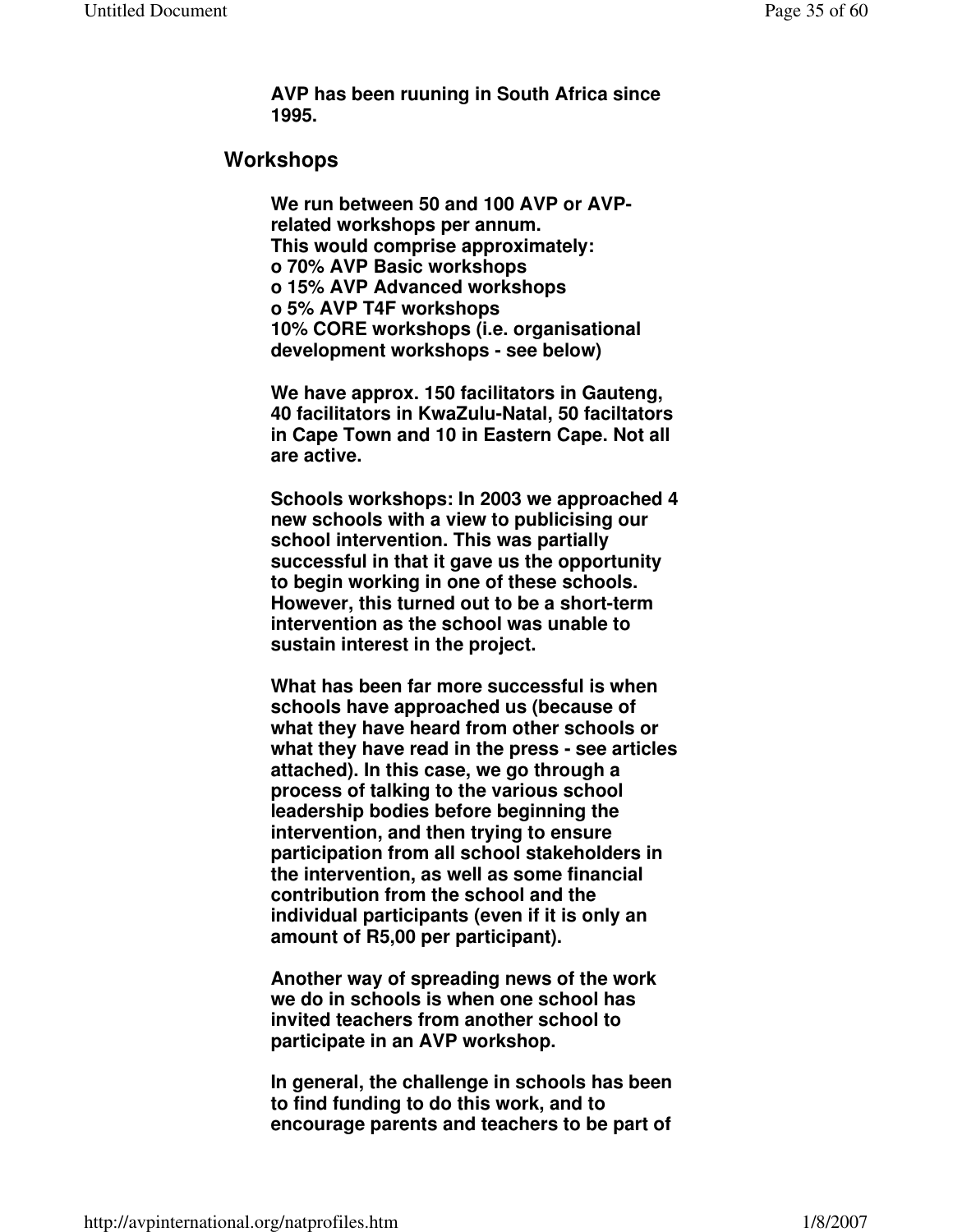**the programme.**

**We are also in the process of negotiating a partnership with the provincial Department of Education in Gauteng, which would accord teachers who participate in the programme official recognition, and would possibly give us access to "troubled" schools on a paid basis.** 

**In the Eastern Cape, we have been approached by schools in the township and by a special school for street children.** 

**Prison workshops: We have signed a partnership agreement with the National Department of Correctional Services, in which they are requesting us to work in 36 prisons throughout the country, which are known as Centres of Excellence, due to their leadership and rehabilitative excellence. This work is, however, not paid by the Department making Phaphama responsible for funding these courses.** 

**The Pollsmoor prison workshops in Cape Town also serve as an outreach to the community as community members are invited to these workshops.** 

**Community workshops: Phaphama Initiatives schedules these when we have gathered enough requests from individuals wanting workshops. These are administratively difficult to organise and are kept to a minimum i.e. three to four per year.** 

**NGO/CBO workshops: Again, these are on request as people get to hear about our work. Often they are also initiated by individuals who trained as AVP facilitators in a community workshop and who then saw value in bringing this work to their own communities.** 

**Corporate workshops: as above. A number of our AVP facilitators who are working in the corporate field have brought AVP into their institutions.**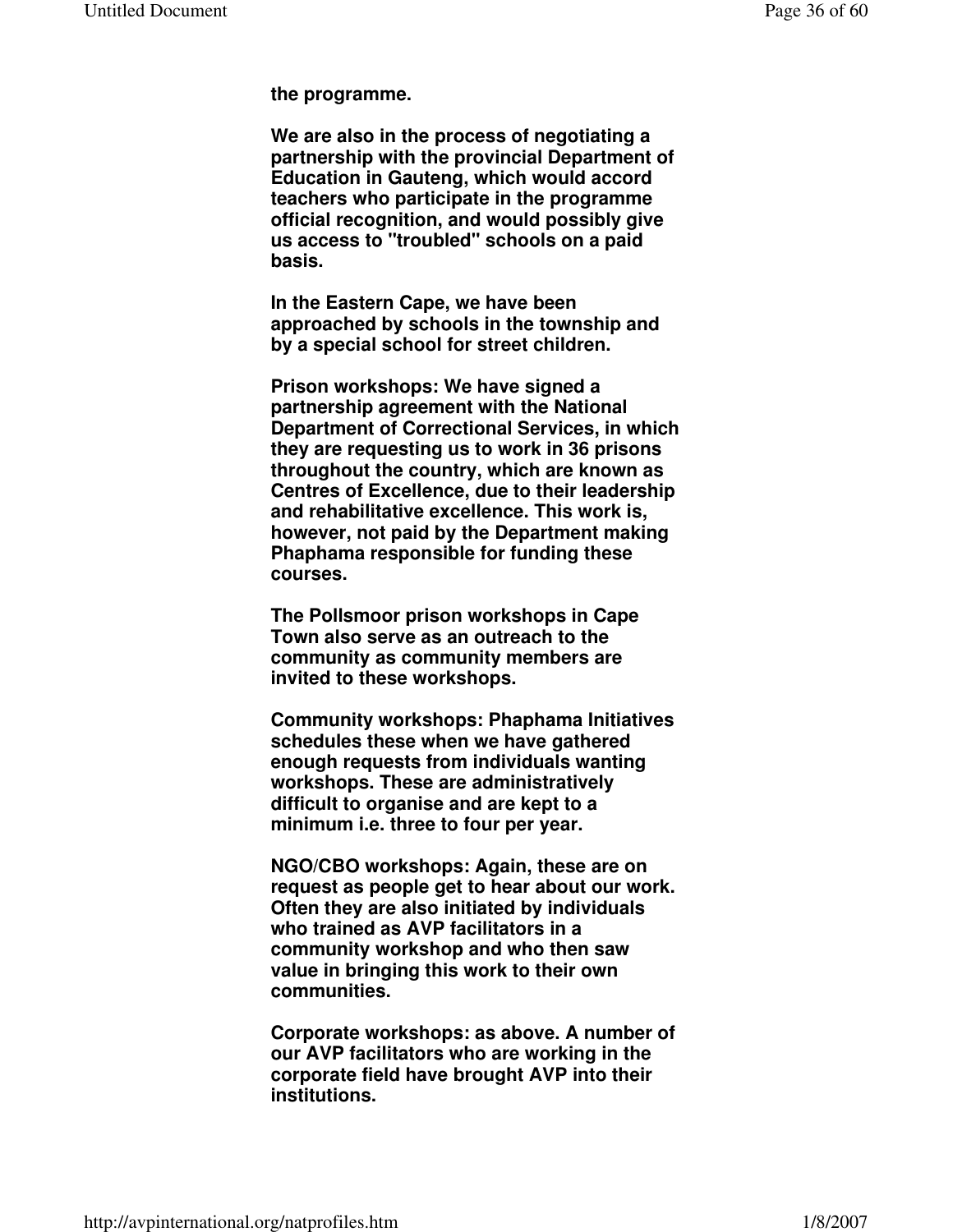**Specific Programmes running in South Africa include;**

> **o IYOP, ITOP (see below), AVP and (Nonviolent Communication) NVC in prisons o HIPP and AVP in schools o AVP as part of a communitydevelopment initiative in KwaZulu-Natal. o CORE in corporations (see below) o TALK (see below) o TALK Tourism (see below) o Through Colin Glen, Phaphama Initiatives is also involved in the Quaker Peace Network (Africa) and has co-ordinated a project for the American Friends Service Committee to provide communication support to Quaker Projects throughout Africa o There are a number of AVP activities in South Africa that are being run independently of Phaphama Initiatives; one of which is the AVP programme which is part of the Peace Education Programme conducted by the Centre for Adult Education (CAE), University of KwaZulu-Natal, South Africa (see below)**

## **Facilitator Training**

**We develop our facilitators through a wide variety of different methods; o By giving them as much opportunity as possible to facilitate in teams consisting of more experienced AVP facilitators. This is, however, a challenge in certain regions of South Africa, particularly in Gauteng where we have so many facilitators and not enough opportunities to facilitate at any one time, because of money constraints.** 

**o By ensuring that debriefing and feedback sessions take place after each workshop.** 

**o By running ongoing Saturday morning**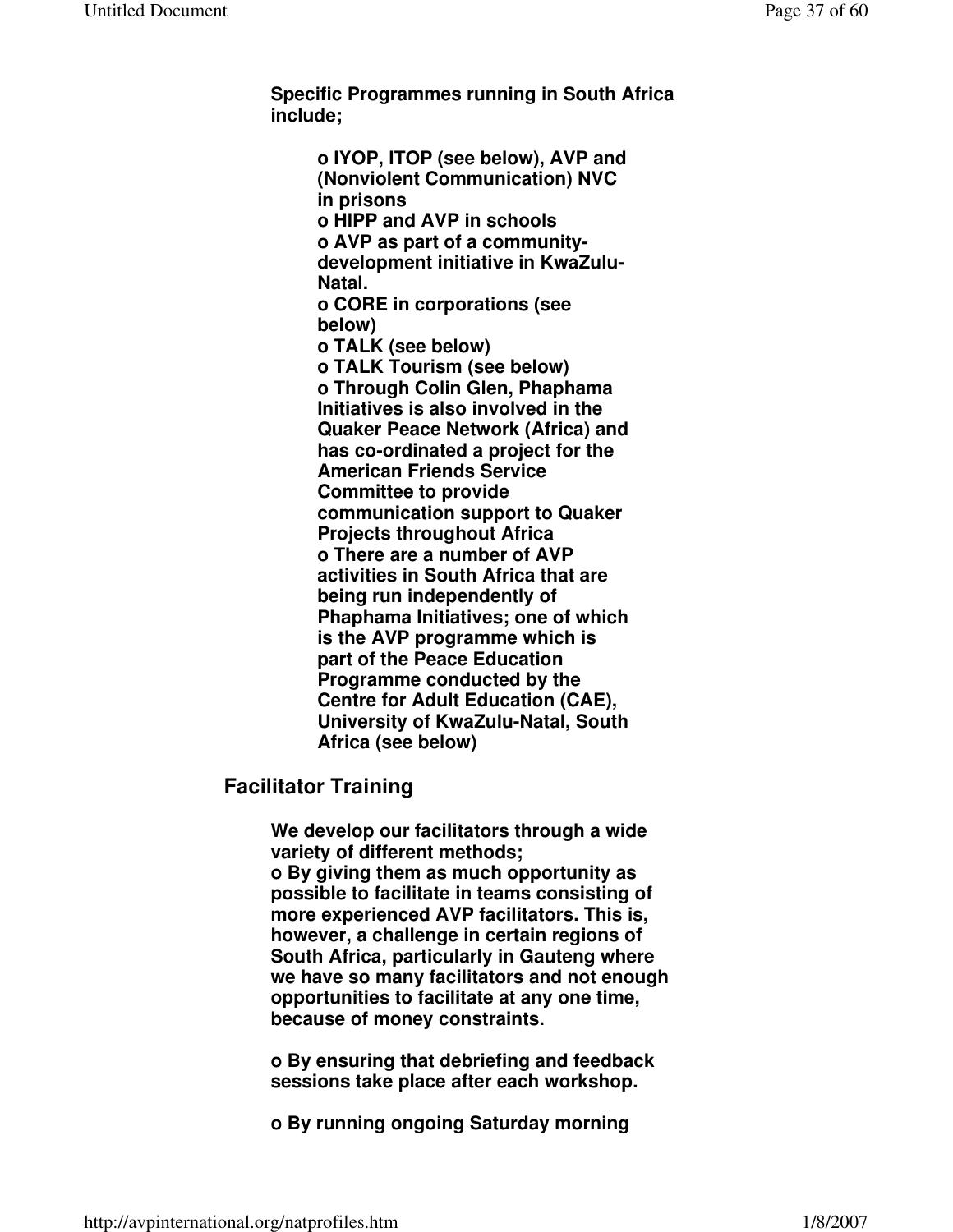**personal and professional development sessions, which focus on a range of topics e.g. entrepreneurial skills, anger management, support in our journey towards nonviolence, various aspects of AVP facilitation etc. There are usually about 7-8 such sessions in any one year. These sessions can be conducted by in-house facilitators or by specialist outside facilitators. These sessions are open to all our facilitators, with Phaphama bearing the transport and food costs. Those who attend these sessions regularly are usually given preference when facilitators are needed.** 

**o In Cape Town and Eastern Cape, monthly sessions are held with AVP facilitators at which issues are discussed, activities are practised and upcoming workshops are planned.** 

**o In general, Phaphama is establishing a cooperative model for leadership to develop leaders to contribute to all aspects of Phaphama e.g. the newsletter, fundraising and project management. In Cape Town facilitators are taking the initiative in developing AVP with the University of the Western Cape and the Refugee Centre.** 

**New Developments**

**Strategic Development for AVP abroad**

**Phaphama Initiatives has over the last few years started AVP in Angola, Ethiopia and Hong Kong, Namibia. Through these interventions, we have grown more experienced in helping new regions set in place a number of crucial factors that help ensure the success and sustainability of a new AVP intervention i.e.: o A strategic plan for a sustained intervention o An NGO or other body - with a champion - that will take on the task of coordinating and administering AVP in the region**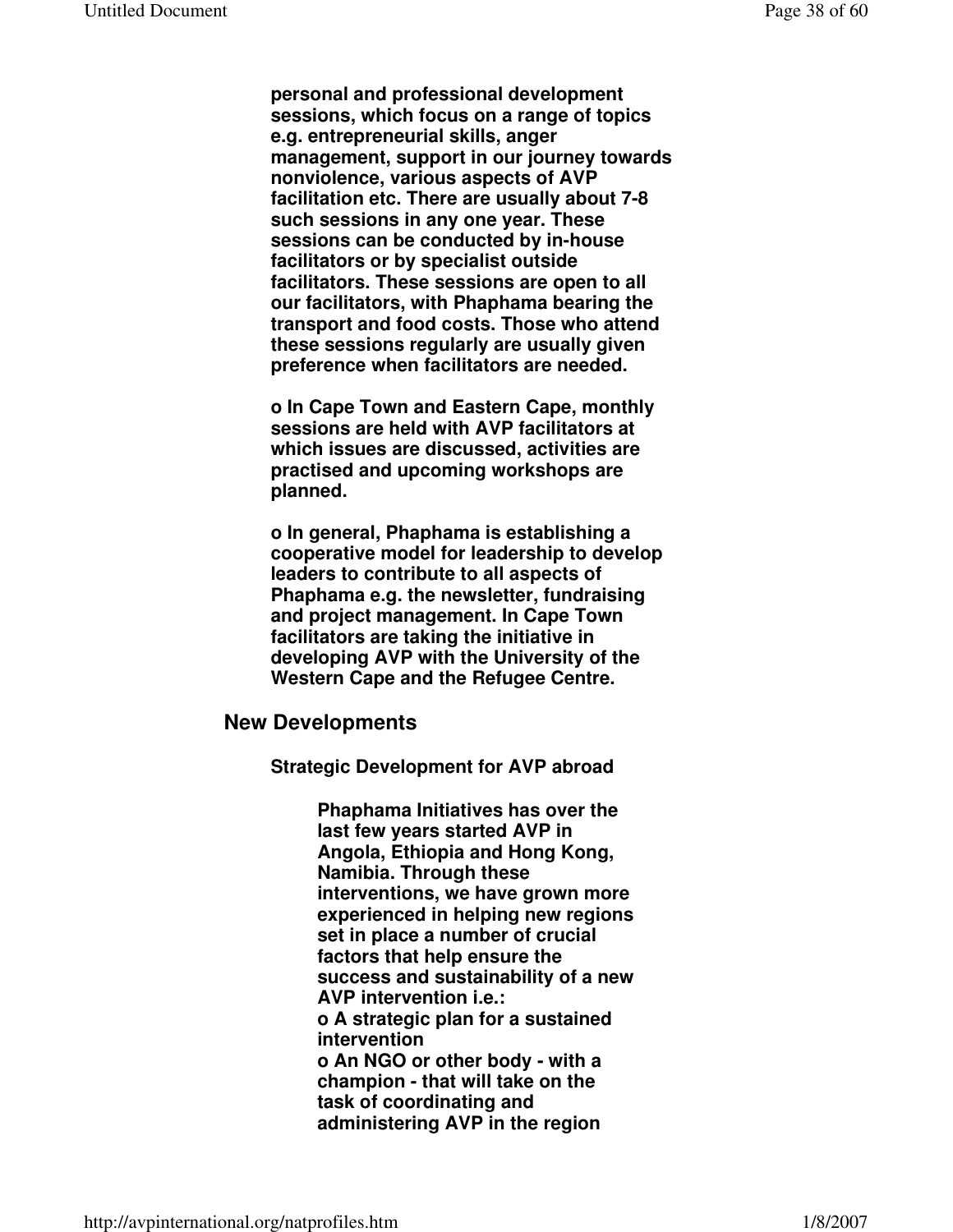**o Strategic selection of participants for the first phase of the AVP intervention, resulting an newly trained AVP facilitators who will be available and committed to continuing running AVP workshops, and who are influential in different communities and sectors of the region o Funding for a long-term training intervention (i.e. we feel that approximately 11 - 20 workshops are needed from the start of the intervention to the stage where newly trained AVP facilitators are reasonably skilled and confident to conduct workshops on their own or with the support of one outside facilitator) o The availability of support from** 

**S.A. or elsewhere to support and mentor new facilitators.**

**IYOP (Integrated Youth Offender Programme)**

**This initiative is being developed in Boksburg Prison in Johannesburg and has been running annually since 2004. We work with 20 young offenders over the year.**

**Rationale:** 

**The challenge of turning an offender away from crime is often an extremely difficult one. In addition to the lack of social skills, most prisoners also have little experience of employment, have limited education, and have experienced housing problems. This is often complicated by drug, alcohol and mental health problems. In South Africa, no programme can ignore the risk and consequences of the HIV/AIDS pandemic. There is evidence that shows that imprisonment can further weaken the protective factors (where they exist) of stable**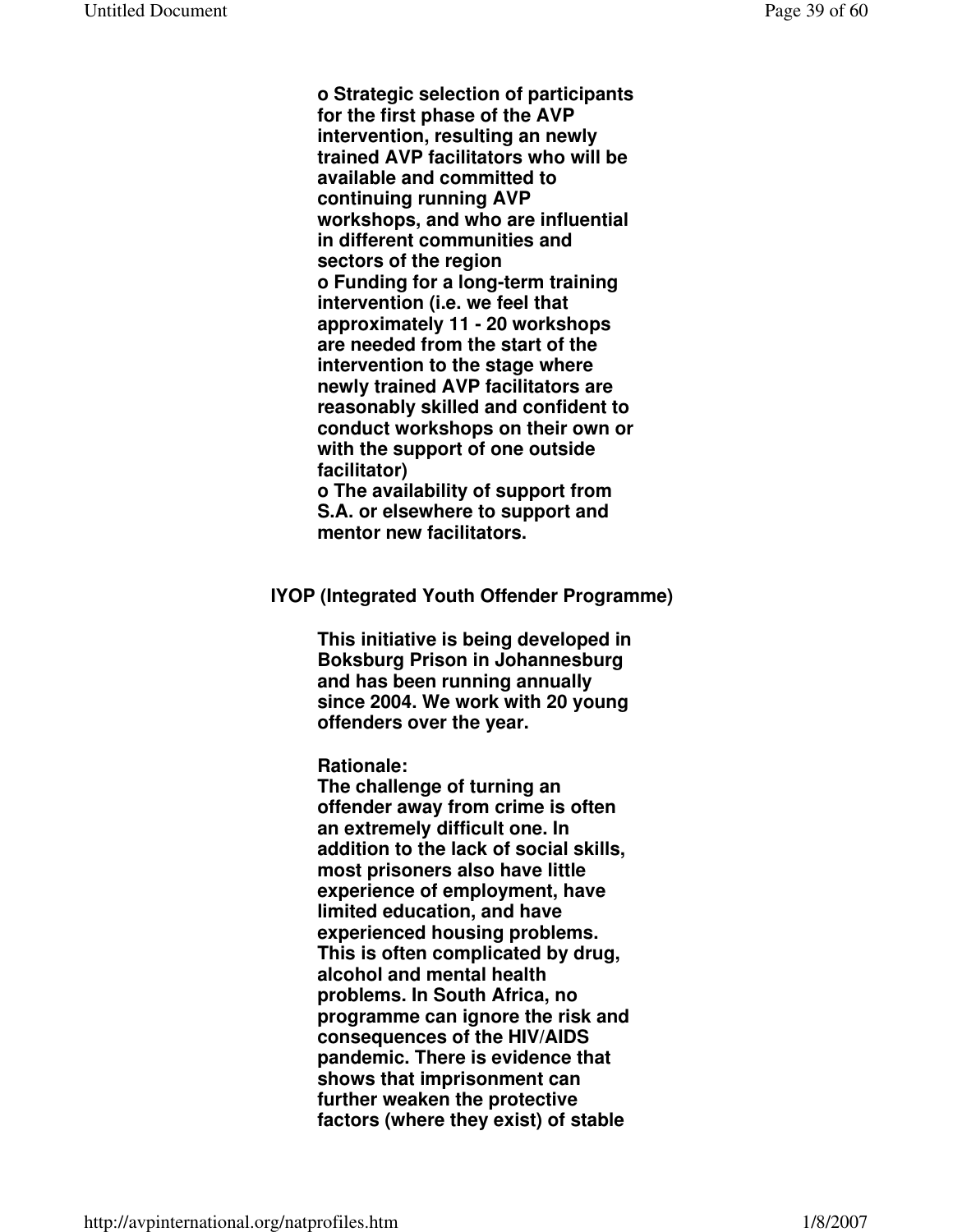**home, employment and good family contacts.** 

**IYOP was designed as an integrated or holistic programme for prisoners comprising a range of rehabilitative programmes provided by a range of service providers. It aimed to pilot and evaluate a holistic approach to dealing with the problem of offending and re-offending. It aims to build resilience among young prisoners to enable them to choose a non-criminal life, and to address the factors often associated with re-offending. The aim is to determine whether an integrated approach is an appropriate and effective way of preventing reoffending in young prisoners.**

**The six interventions are: 1. Centre for the Study of Violence and Reconciliation (CSVR): a 30 session programme offering a psychotherapeutic approach to life skills (using a range of fun and creative activities) that promotes the development of self knowledge, psychological well-being, and promotes an authentic self-esteem.** 

**2. The Alternatives to Violence Project (AVP) workshops present pre-emptive conflict management skills that enable individuals to build successful interpersonal interactions, gain insights into themselves and find new and positive approaches to their lives. The AVP intervention sets the foundation for the other interventions as it aims to build community and trust within the group.**

**3. NICRO: an intervention focusing on family relationships between the**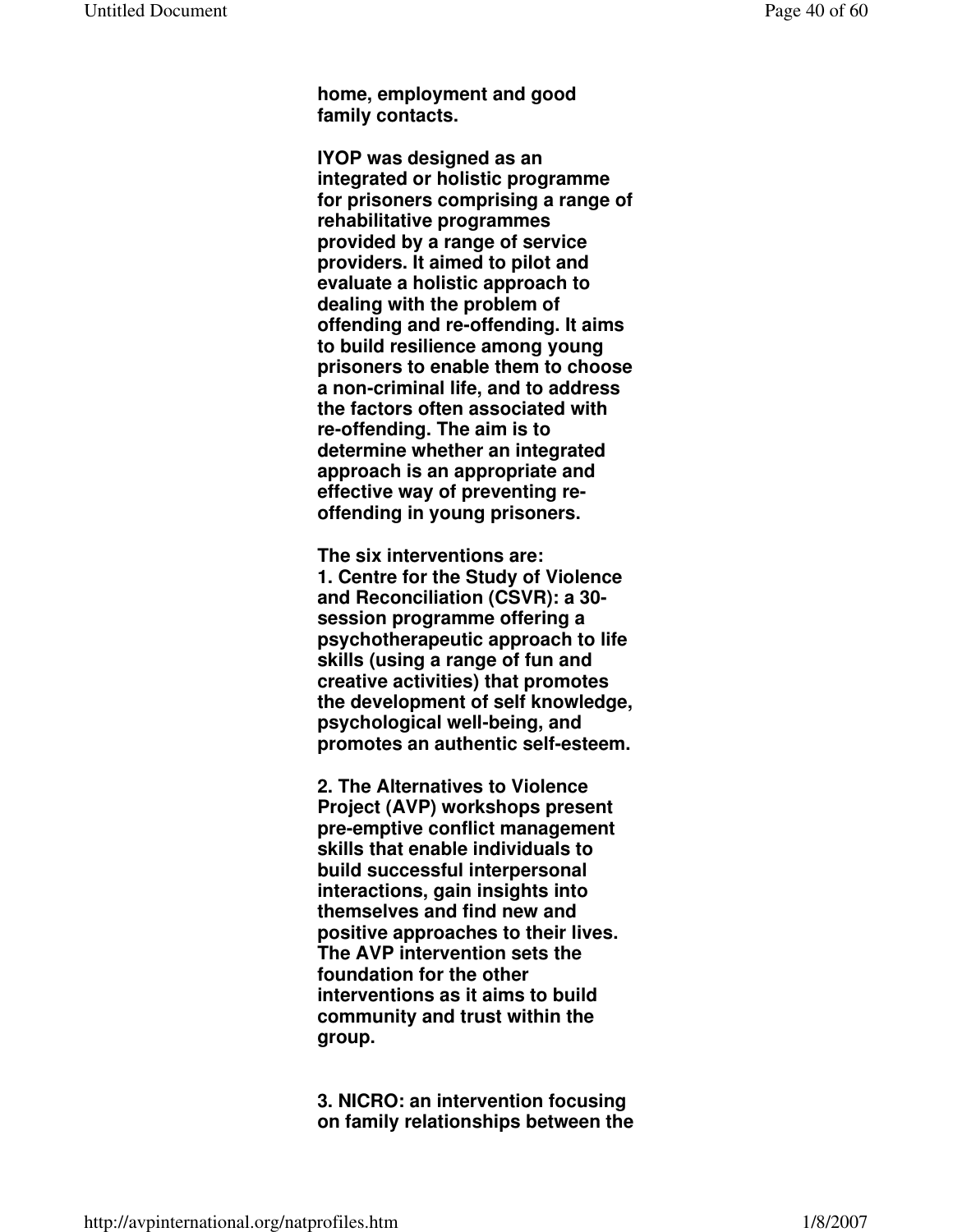**offender and the family. The objective is to:**

**a. Enhance family involvement and contact with the offender b. To increase awareness of the rights and responsibilities of families during imprisonment and on release c. Involve families in the rehabilitation of the offenders d. Involve families in the reintegration of the offender.**

**In this way, NICRO provides continuity between what happens inside prison and the outside. They meet individually with the offenders and with their families to assess the situation and plan for the intervention.** 

**4. Themba HIV/Aids Project: Uses interactive theatre to help participants explore ways of transforming their lives and give them strategies to keep themselves safe within the context of HIV/Aids.** 

**5. The Centre for Alcohol and Drug Studies (CADS): offers two components:**

**· Prevention and awareness programme for all the programme participants: deals with the phases of addiction, information on drugs and alcohol; looks at the impact of addiction on the physical , spiritual and psychological functioning; link between HIV/AIDS and substance abuse and STDS; dealing with peer pressure and communication skills.** 

**· Treatment programme for participants who having been assessed are found to have a substance abuse problem. The programme follows the 12-step model of treatment.**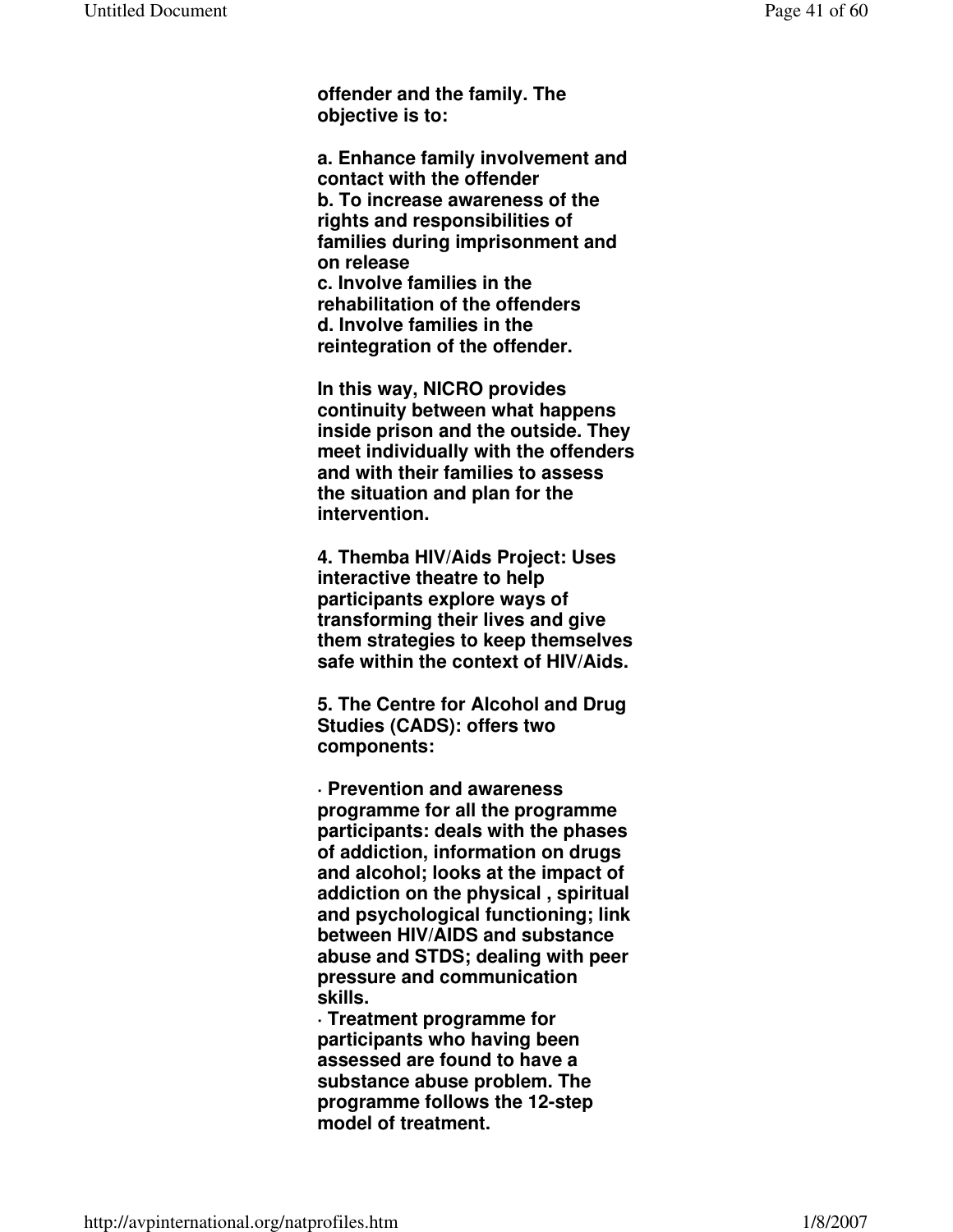**6. Cathy Park Enterprises: This programme aims to:** 

**· To develop participant's selfknowledge and self management skills** 

**· To help them re-frame their current context and the skills they have acquired in the business of crime, so they are empowered and motivated to change** 

**· To develop a future vision of themselves and a sense of purpose · To teach them practical business skills to start up and sustain a business that reinforces and develops their unique package of skills.**

**Since then a restorative justice component has been added to the intervention.**

**Post-release work**

**More and more we find ourselves being drawn into supporting prisoners who have been released (and even those who are still incarcerated) by providing a person at the end of a telephone line to whom they can talk and share their problems.**

**ITOP (Institutional Transformation of Prisons)**

**This programme us running in Boksburg and Leeuwkop Prisons in Johannesburg and has been running since the beginning of 2006 working with 20 Prison Management staff each year.**

**Rationale: To assist prison leadership to understand new and betters ways of managing the prison, staff and inmates to conform to the "White Paper" legislation that addresses the human-rights aspects of prisons and rehabilitation.**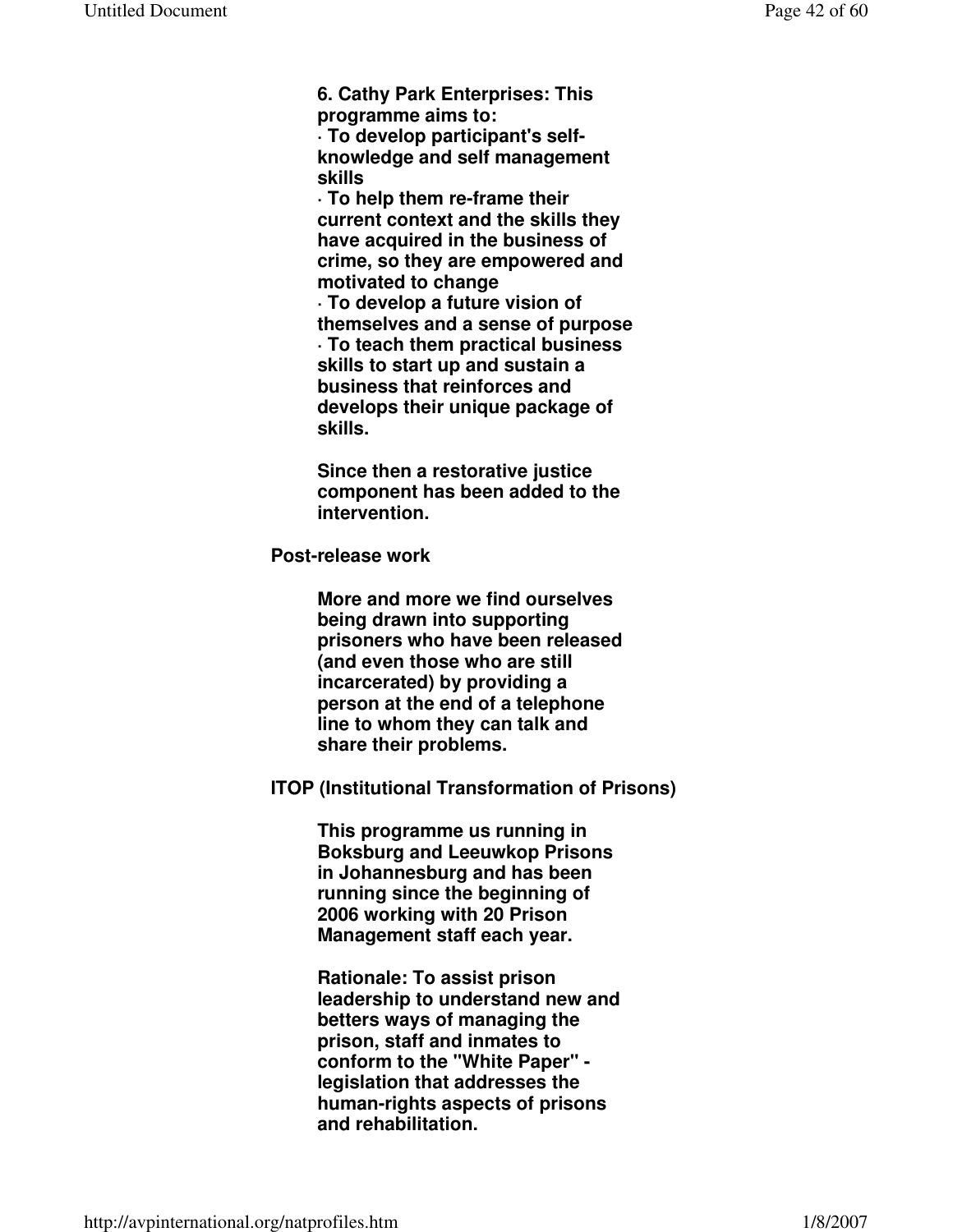**NVC (Nonviolent Communication in Prisons) NVC workshops are run in Pollsmoor, Cape Town, with inmates and members of staff. We also network with the Centre for Christian Spirituality in Cape Town to run workshops in spirituality and masculinity .**

**Conflict Management workshops in schools**

**A series of conflict management workshops is being planned in Eastern Cape this year as part of a 5 year research project that the Nelson Mandela Metropolitan University is conducting on three schools of Walmer Gqebera 'township'. Shena Lamb is part of the conflict management team of this project and is doing a research masters in conflict management which comprises: Phase 1: a needs assessment (questionnaires to approximately 100 educators and 250 learners plus focus groups and in-depth interviews with educators and principals) which will then be statistically analysed to accurately map the type of conflict currently occurring. Phase 2: conflict management training for educators and principals (Basic AVP workshops) which will be evaluated. If the evaluation proves positive, the idea is to take these educators through the AVP Advanced and T4F training.** 

**Peer mediation in schools Phaphama Initiatives began a peer mediation programme in 2005, when the QPSW (Quaker Peace and Social Witness) worker trained a number of our facilitators in mediation work, with a view to establishing peer mediation programmes in schools where we are running AVP. This is still in the**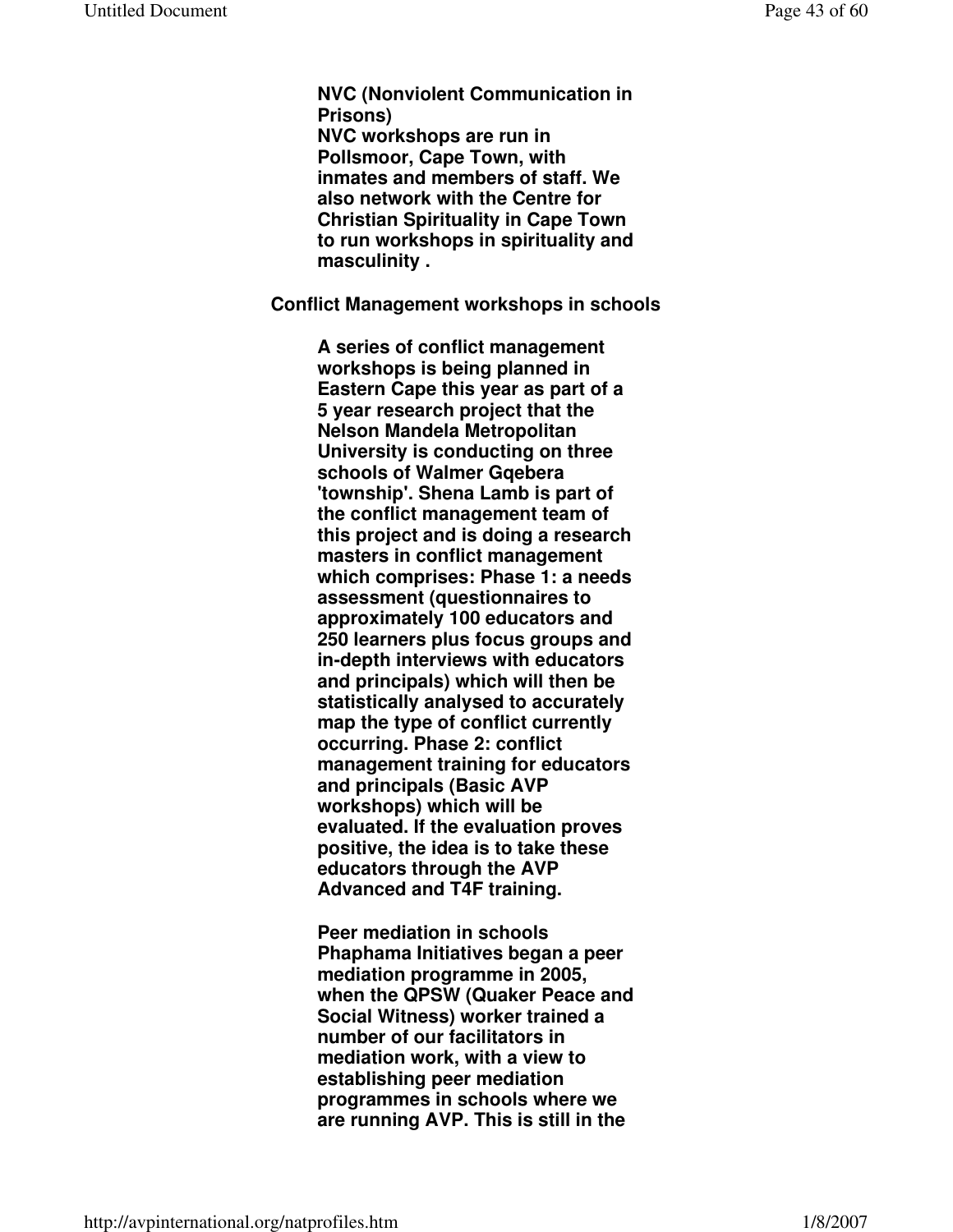**process of being set up.** 

**"Outward bound" activities Eastern Cape is keen to develop and incorporate a hiking trip and AVP workshop for 'Youth at Risk' as members of the facilitation group are involved in hiking and Outward Bound activities and have seen the benefits gained from such activities. A hike to a venue followed by a day of rest and some workshop activities followed by the return hike sounds like a workable activity. The facilitators will lead the hike and interact with the group on the way.**

**Damietta Initiative The Damietta Initiative is a proactive Franciscan religious enterprise whose mission is to build up in Africa - at local and national levels - the theory and practice of nonviolence, reconciliation and care for creation.** 

**In response to this mission, the Damietta Initiative will activate the twelve thousand members of the religious family throughout different regions in Africa. This has the full backing from the combined leadership at the highest level.**

**Phaphama Initiatives is providing AVP Basic workshops as the foundation for this work wherever it is carried out.**

#### **CORE**

**This programme involves work with Corporations and Government Departments and has been running since 2004 and uses the same format as AVP workshops.**

**Rationale:**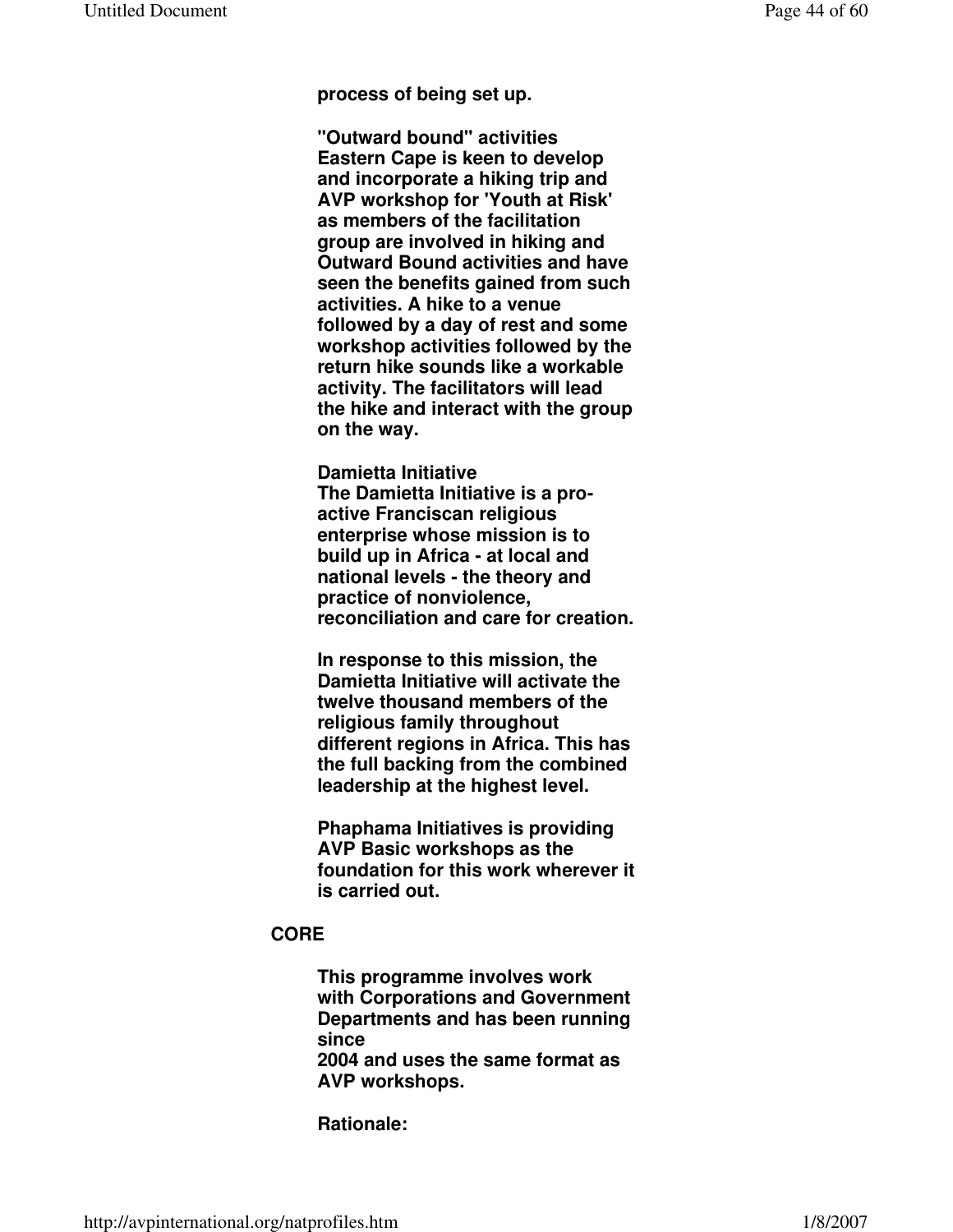**Corporations in South Africa (and no doubt elsewhere) are often highly stressful and even dysfunctional places where the emphasis on task-achievement prevents the nurturing of respectful, authentic human relationships and creating the kind of alive workplaces that we all want to be part of. Often also, workplaces are so hierarchical in their structure that effective communication is all but nonexistent.** 

**With this in mind, Phaphama Initiatives has created a number of interventions, drawing on our experience in AVP and TALK (see below) to address this challenge i.e.:** 

**· Emotionally Intelligent Leadership** 

- **· Diversity Appreciation**
- **· Conflict Transformation**
- **· Stress Management**

**AVP within the Peace Education Programme, Centre for Adult Education (CAE), University of KwaZulu-Natal, South Africa**

> **Report prepared by Tim Houghton AVP facilitator, Coordinator, Peace Education Programme, University of KwaZulu-Natal**

**Although our university doesn't have a strong history and tradition of collaboration with broader civil society, co-operation between the CAE and other organisations outside the academy, such as AVP, has worked well in drawing NGO expertise into our programme.** 

**The alliances with other NGO providers of peace education ensure that our course is fresh and draws on the experience and knowledge of practitioners in communities.**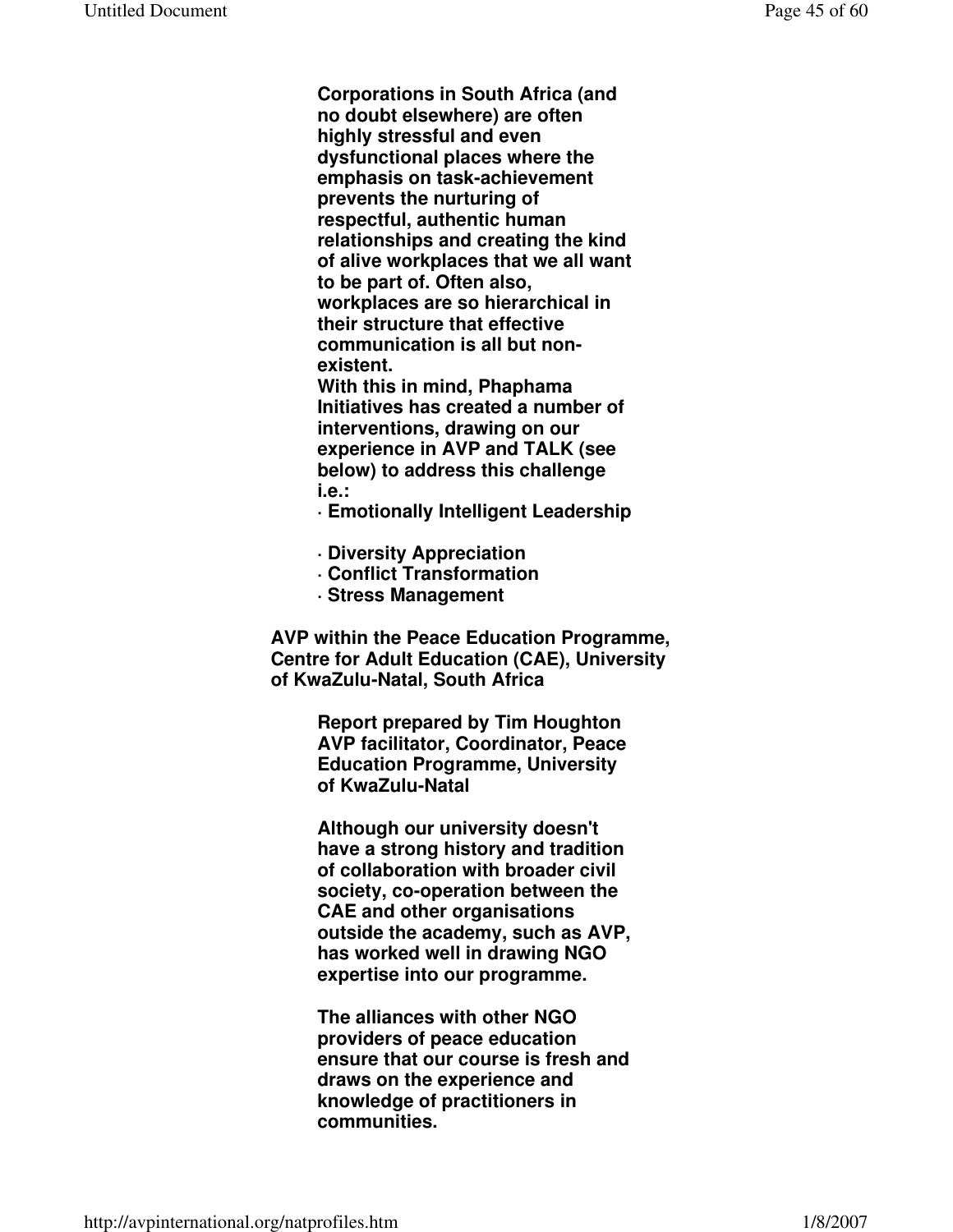**The Peace Education Programme trains and supports grassroots peace activists in the Midlands of KwaZulu-Natal. Participants in our Programme are typically unemployed Zulu-speaking adults, motivated to make a contribution to peace and stability in their communities. Following a brief but intensive period of consultation and recruitment in the target community, fifteen to twenty participants are selected.** 

**They attend two five-day workshops which focus on fundamental skills of communication, conflict resolution and peace-building. The training culminates in a strategic plan for the implementation of peace projects in specific areas. Thereafter, each group is supported by Programme staff for two to three years as they implement peace education and peace-building projects in their communities.**

**Workshop One of our training includes a complete 2-day AVP Basic Workshop which carries the benefit to participants of certification, a career pathway, and a national and local support network. By end 2005 we had taken two community groups through to the second level AVP workshop.**

**Recently, due to popular demand, Workshop Two of our training, which typically takes place two to three weeks subsequent to the first workshop, has been revised to include a full 2-day AVP Advanced Workshop. Participants thus complete their training with a good sense of AVP and the potential for taking AVP into their communities. Our most recent group of**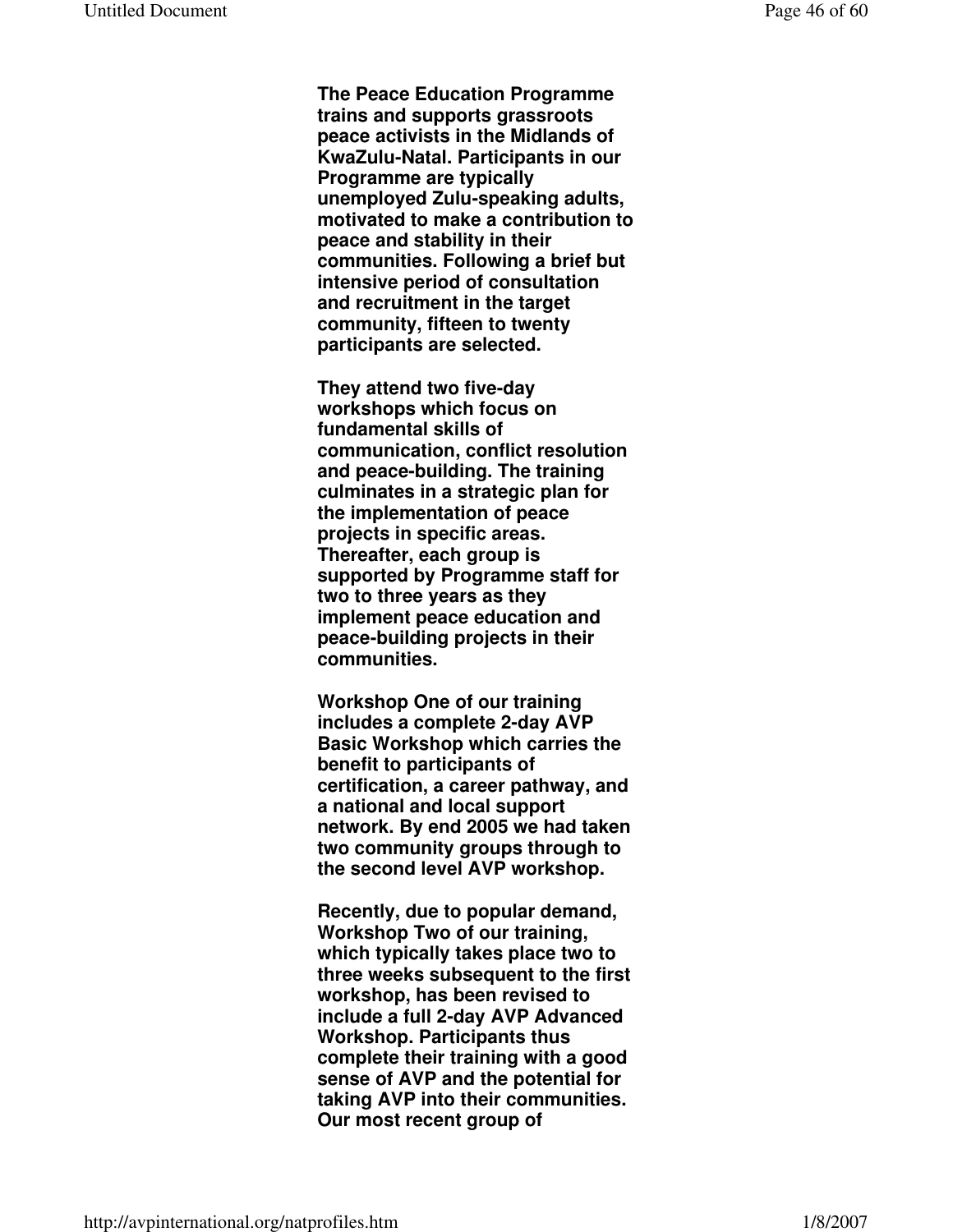**graduates has included a T4F Workshop in their strategic planning for 2006. Following the completion of T4F, they will introduce AVP into local schools as part of their community peace project.**

**We currently have about 36 participants ready to proceed with the T4F workshop and we are now trying to raise funds to conduct the training.**

**Tim Houghton Coordinator, Peace Education Programme Centre for Adult Education School of Adult and Higher Education University of KwaZulu-Natal Pietermaritzburg Private Bag X01 Scottsville 3209 South Africa houghtont@ukzn.ac.za Phone: +27 - 33-2606297 Fax: +27 - 33-2605756 Cell: +27 - 82-5699227**

**TALK African language and Cross-cultural Communication**

> **In South Africa, language remains one of the most powerful but subtle dividing tools, with proficiency in English giving access to all kinds of social, economic and political opportunities. Despite the fact that nine indigenous African languages have official status, they are still severely marginalised and underresourced, often with mothertongue African language speakers themselves choosing to use English in the family and work lives.**

**TALK provides an interactive,**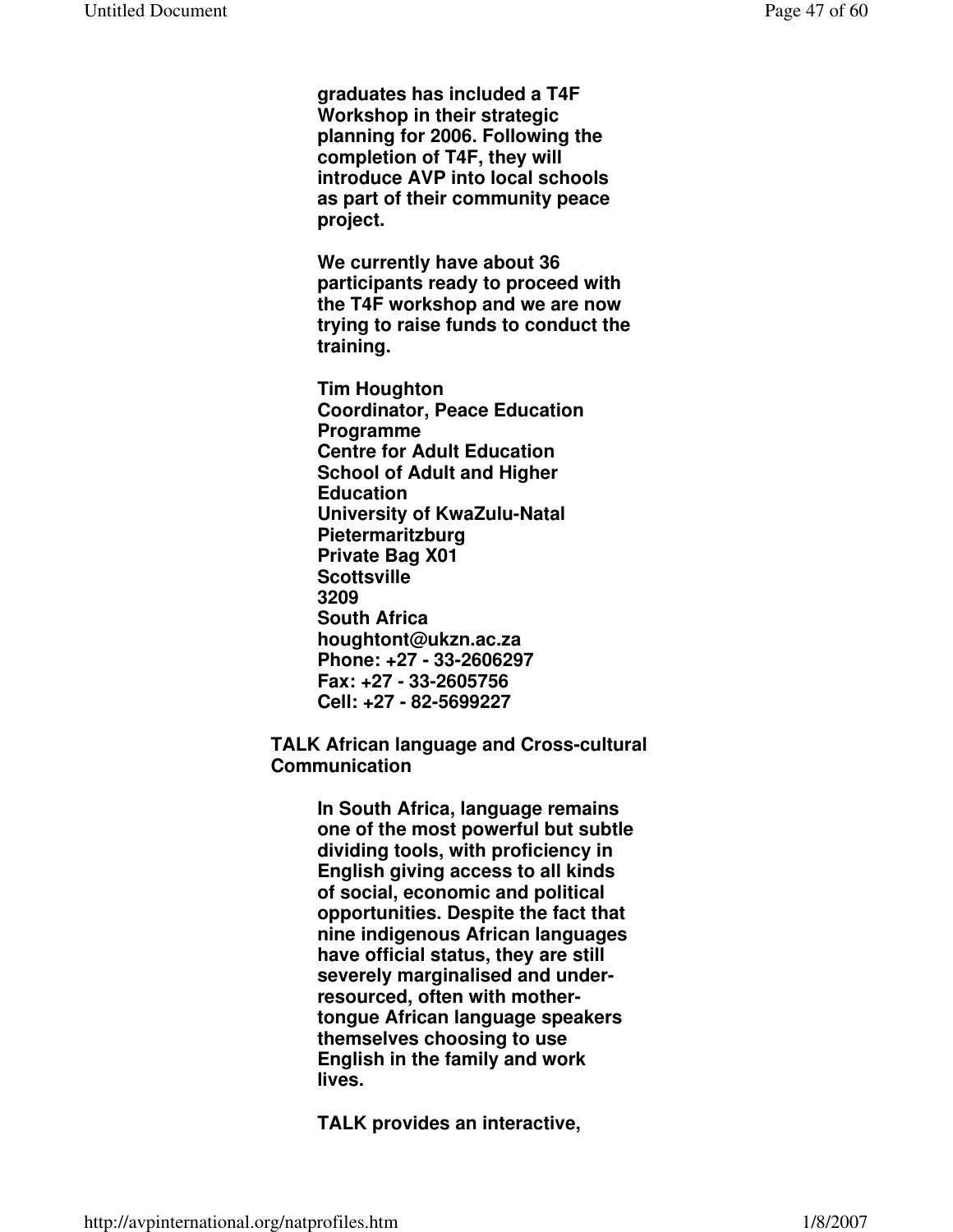**person-centred method of African language and culture learning that enables people to build meaningful relationships with one another.** 

**TALK Tourism - Community-based tourism With its aim of building** 

**constructive and positive relationships between people, Phaphama Initiatives has over the years developed a genuine community-based tourism arm, which provides a channel through which people can engage meaningfully with the reality of our country that is at once warm, welcoming, pain-filled, forgiving and hopeful. While not many South Africans are making use of this opportunity yet, this is all the more important for our own people who come out of an extremely divided past.**

**TALK Tourism is committed to building peace by creating inspiring opportunities for indigenous communities in South Africa to share their lives with people from different cultures, in ways that generate employment, uphold personal and cultural dignity, and are mutually enriching. Mutuality is probably the key value underpinning the work of TALK Tourism; here for once is an opportunity for visitors to meet and talk to local South Africans as equals; not as "showcases" of some bygone African culture, nor as "interesting sights" to be seen from the window of a passing vehicle. This opportunity for a reciprocal sharing of life experiences - whether through day visits or overnight stays transcends race, culture and country boundaries and more than anything else, shows us that**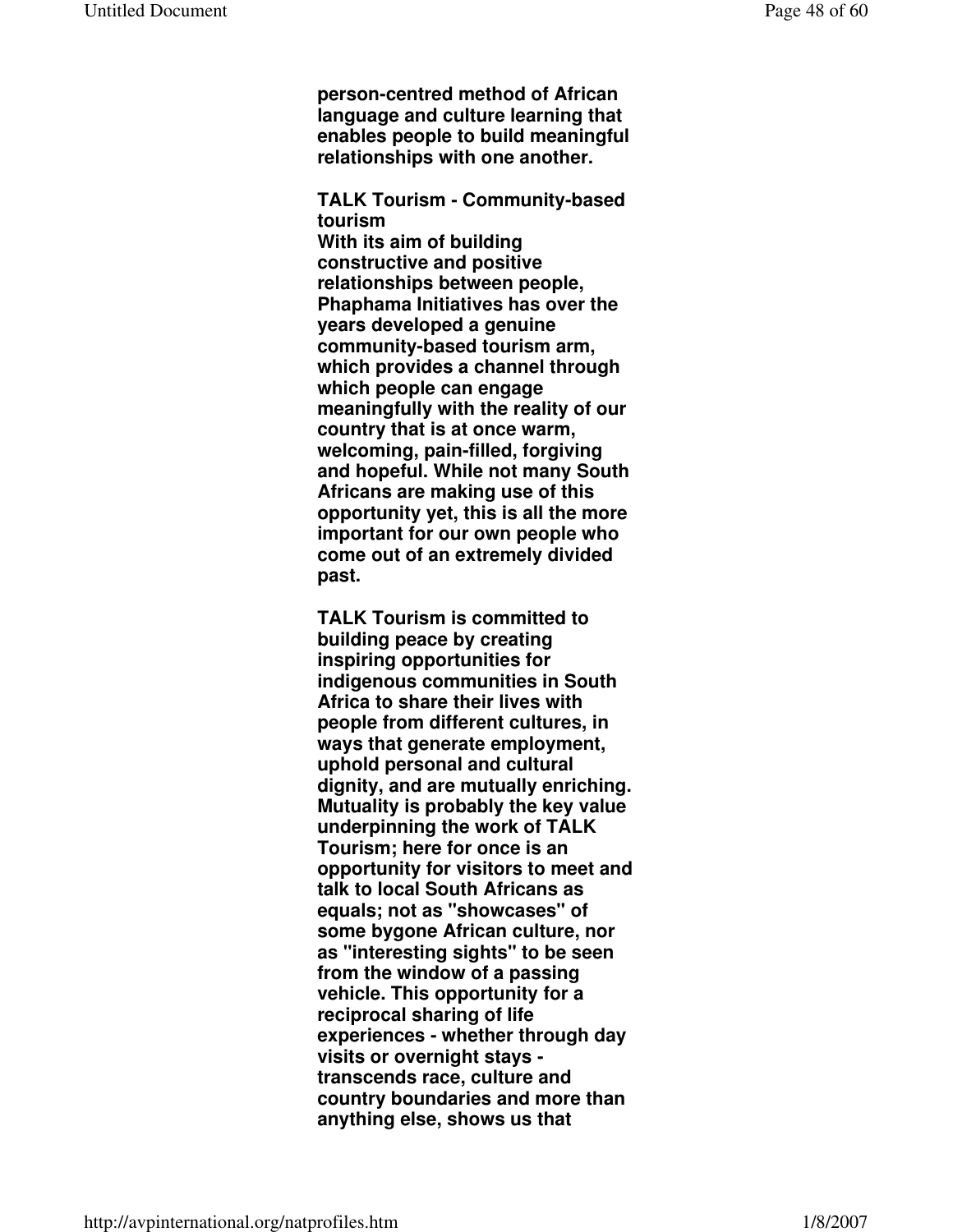**beneath all our colourful, fascinating and sometimes frustrating differences lies a common humanity.**

## **Funding**

**Our funding comes from grantmakers and individuals - about 50%; commercial work done by the organisation in providing workshops to corporate and government clients - about 40% with a further 10% for project management. International visitors to prison workshops have also been a source of funds.**

## **Evaluation**

**To evaluate our work we use a variety of research methods including;** 

**o Session evaluations after each session o Individual participant evaluations after each workshop (please see attached the evaluation questionnaires for our various programmes) o A written report by the facilitation team after each workshop, taking into account both of the above.** 

**o Baseline studies in schools where we are beginning to work, followed up by repeat questionnaires once participants have gone through the basic workshop and wish to attend the Advanced workshop. o External evaluations when resources permit. These reports can be made available for the following projects; The Integrated Youth Offender Programme (IYOP) (see above) in Boksburg Prison; The AVP intervention in Leeuwkop Prison, Johannesburg is currently being externally evaluated; One of our Eastern Cape facilitators, Shena Lamb, has just had her proposal for a PhD accepted with Nelson Mandela Metropole University in Port Elizabeth. She is to train the teachers of 3 schools in AVP. Her research will hopefully show the positive impact AVP training will have on the development of safe school environments and improved cultures of learning.**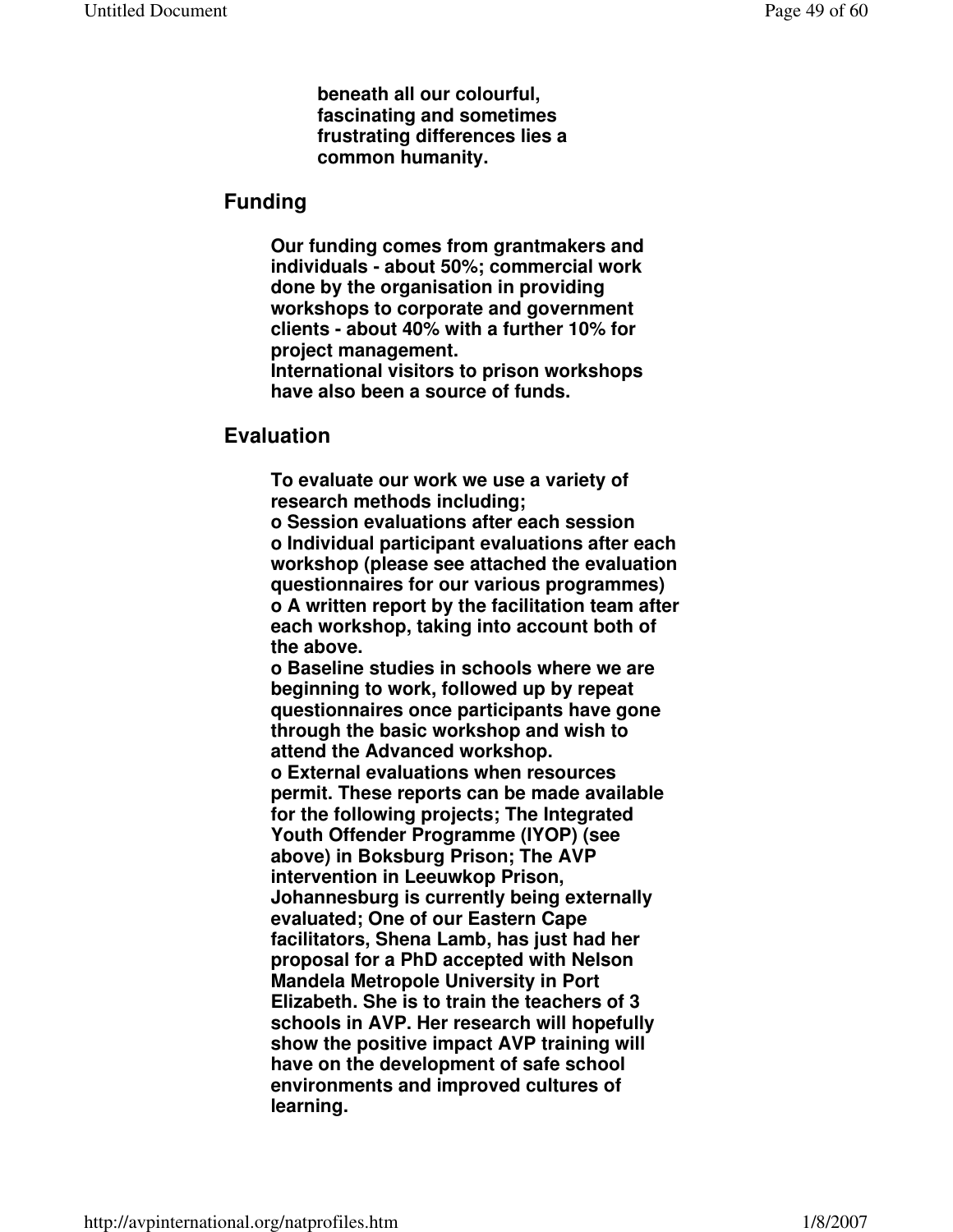**New Developments**

**Shena Lamb has just had her proposal for a PhD accepted with Nelson Mandela Metropole University in Port Elizabeth. She is to train the teachers of 3 schools in AVP. Her research will hopefully show the positive impact AVP training will have on the development of safe school environments and create better learning by building the school community and improving communication etc (all the pillars of AVP).**

**We have created a blog www.phaphama.blogspot which helps communicate what we are doing to interested people. It has also started to be used for discussion between Phaphama Resource Team in different parts of the country. www.phaphama-initiatives.blogspot.com is a photo gallery**

**Publicity is important if we wish AVP to spread and the quarterly newsletter 'Expect the Best' and a pamphlet help secure funding from the Department of Social Services to train Probation Officers in the Western Cape. The newsletter also helps AVP facilitators develop pride and an identity.**

**Report prepared by Judy Connors**

**Return to top of page:**

## **Ukraine**

**National Contact: Soroka AllaNational Office Address: 138 Dobrovolskogo str., apt 66, Odessa, 65111, Ukraine Email: alla-soroka@yandex.ruTelephone: +38(048) 728-62-90 / 777- 41-95**

**AVP Ukraine Introduction and Country Profile**

**The AVP project has been invited by Odessa Regional Mediation Group (ORGM). For more than 10 years this organization has been involved in alternative conflict resolution. The**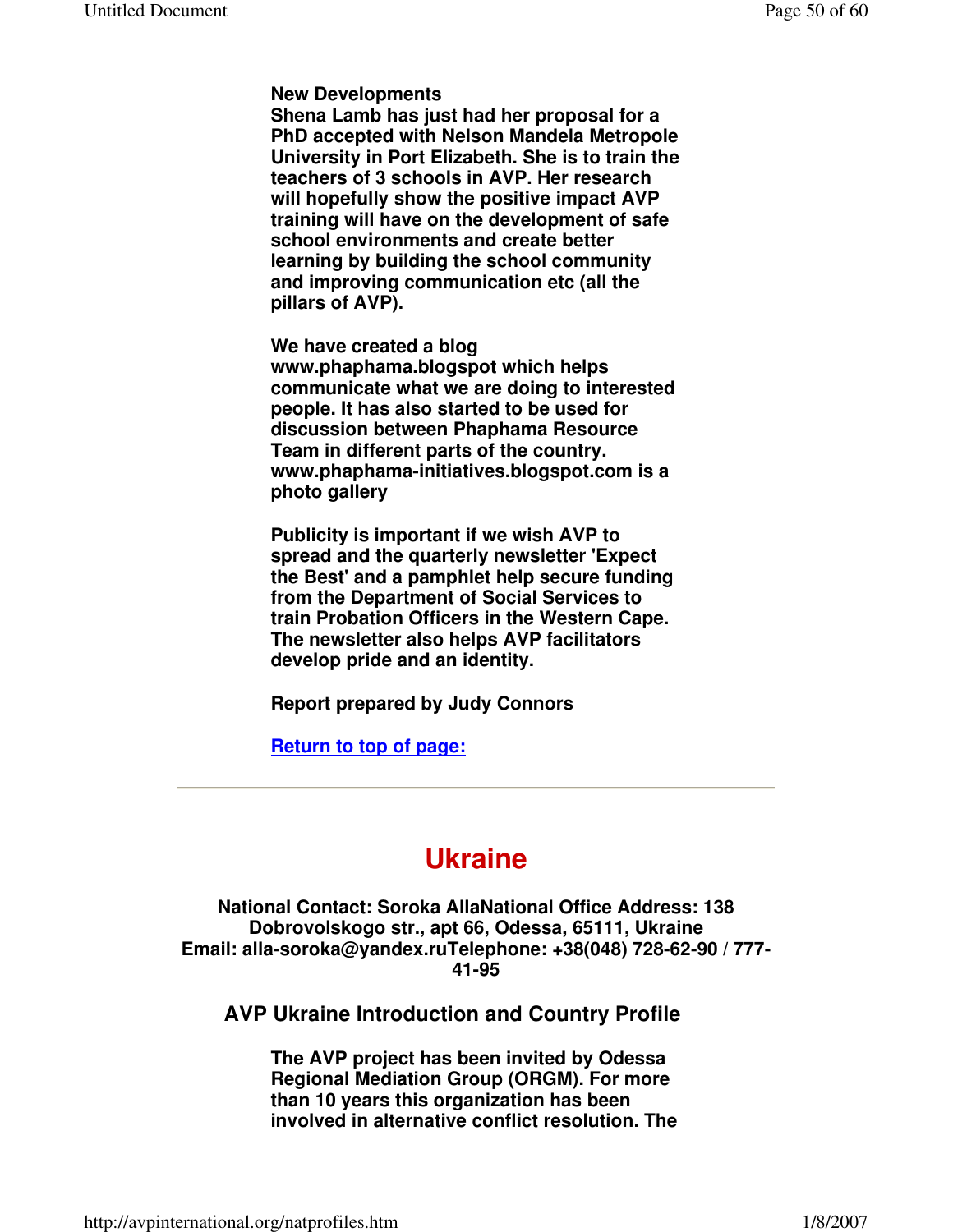**peace work of the program is in full conformity with ORGM activities. Their previous and present projects deal with conflict resolution in multiethnic communities, teaching teenagers how to manage and resolve conflicts/disputes, etc. At the present moment ORGM is implementing Restorative Justice program in Odessa. AVP project is an element of this major program. The specificity of our multiethnic region, its openness to various innovations and dynamic character create all the conditions for peace work. During the recent two years the legislative basis has changed for the better, some new laws have been adopted (the Law supporting Restorative Justice, the Law against domestic violence), facilitating the promotion of relevant programs.** 

**AVP in Ukraine has been implemented for 18 months, so we are relatively young. But we have many accomplishments. Our target groups include women's colony (a correctional institution for female offenders), juvenile offenders, school psychologists, the staff members of various NGOs. We have also organized training sessions for women involved in a human trafficking program. The specific feature of our project is its relation with Restorative Justice program and a Juvenile Center. We plan to expand the project to other towns of Ukraine and we have already delivered a workshop in Lviv and have been invited to Zaporizhya. We are open for cooperating with AVP international. We strongly hope that our joint effort and experience will help promote the project.**

#### **Workshops**

**To date we have run 11 basic , 4 Advanced and 2 T4F level workshops and trained 18 Facilitators. The workshops are usually held at the host organizations where we are invited. Sometimes when we invite groups we conduct workshops in the offices of NGOs cooperating with ORGM.** 

**The specificity of our AVP program is its**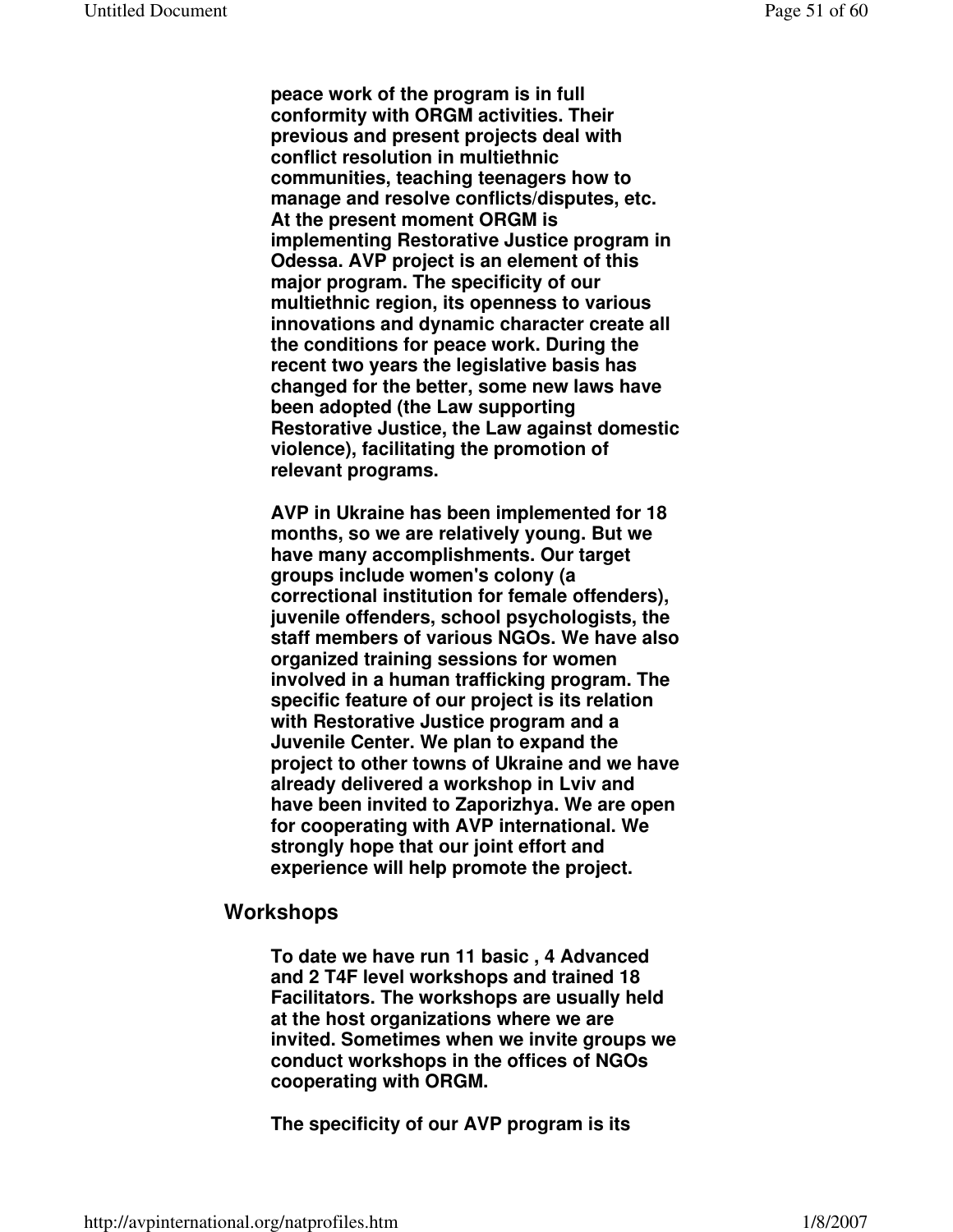**close relation to the Restorative Justice Program, particularly the Juvenile Center. AVP workshops are both re-socialization and preventive in character. We are also running workshops about Culture of peace, tolerance and communicational mediation.** 

## **Facilitator Training**

**Every month we organize meetings to share interesting points or problems arising in facilitators' work or in groups in the course of training. Once every two months we organize workshops for the facilitators aimed at developing our communication skills and discussing issues of common interest. Such workshops provide opportunity to test the exercises, which have been invented, for their further use during the workshops with the clients.**

**Our project has been implemented only for 18 months, now we are at the re-enforcement phase. We have gained confidence in delivering training workshops according to the pattern taught by Moscow facilitators. We have accumulated our own experience. In summary, we have a certain basis for confidence and we are open for new training opportunities.**

## **Funding**

**We are funded/sustained due to Friends' House and Moscow AVP, thus we are able to cooperate with numerous organizations. Many facilitators are social workers of various municipal agencies facilitating access to a correctional institution and helping in finding premises for the workshops. It also affects avourably recruiting target groups for the workshops.**

## **Evaluation**

**We primarily assess the frequency of invitations received from different organizations and the number of people attending AVP workshops. We also evaluate feedback from the participants. We prepare**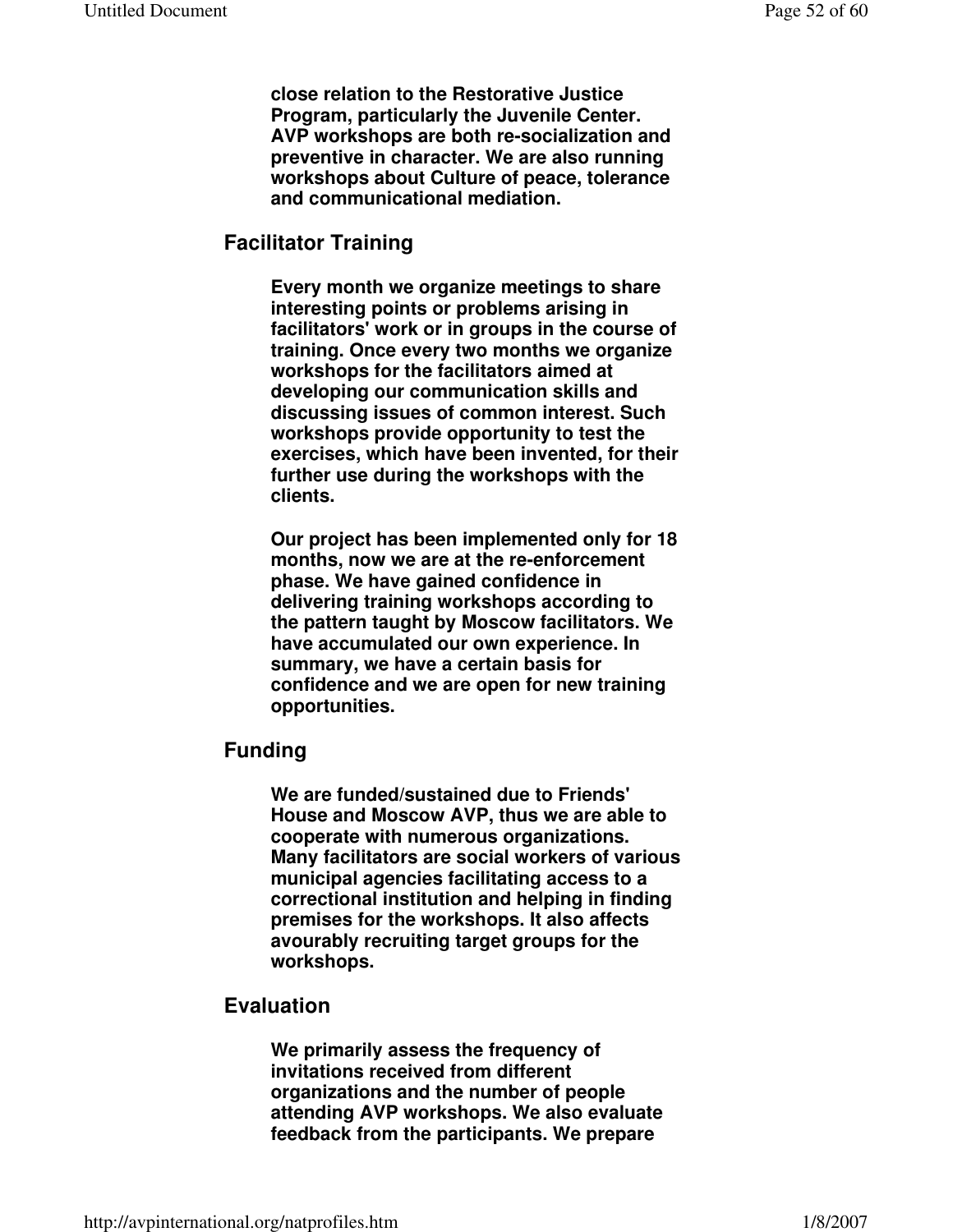**monthly reports containing evaluation of our work in terms of quality and quantity. Our evaluation is carried out with the support of ORGM, ORGM Board, Friends' House Board in Moscow.** 

**Report Prepared By Ala Soroka**

**Return to top of page:**

## **United States of America**

**National Office Address: AVP/USA Inc, 1050 Selby Ave, St. Paul, MN 55104, USA Telephone: 877-926-8287 Email: avp@avpusa.org Website: http://avpusa.org For more information on any of the information in this report, please contact John Shuford j.shuford@verizon.net or Ann Ward ajw109@psu.edu**

**AVP/USA The National Organization - Introduction**

**The Alternatives to Violence Project began in Greenhaven Prison New York in 1975, but wasn't organized on a national level until 1993. Over the past 31 years, AVP has expanded from that one prison setting into 41 states across the US. This report provides an overview of AVP/USA and how we have evolved to work together as a National organization. We also describe the work of our local chapters and the rewards and challenges they face organizing communities and prisons to do AVP workshops.** 

**Our path has not always been easy, but our organization's commitment to allow Transforming Power to work through our members, and to use the tools of the program to create community and solve problems, has allowed us to build a very dynamic grassroots organization that is both innovative and effective. We have no paid staff or a formal hierarchy to govern our efforts.** 

**At one time, from 1993 - 1998 we tried to work**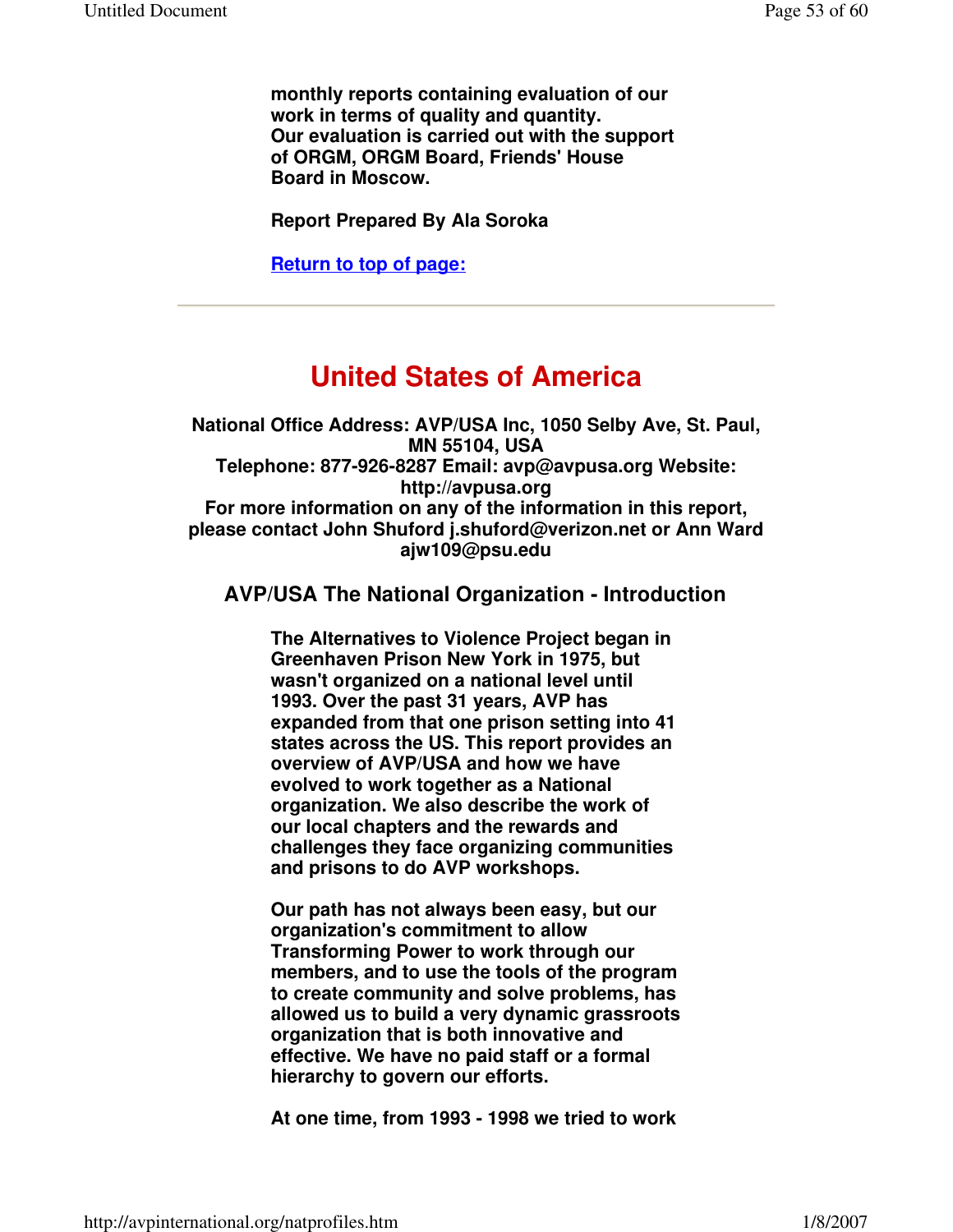**with a more traditional structure (paid director and officers) but we found that that structure limited how local AVP chapters perceived the national organization. There was very little buy-in or commitment to the larger network of AVP. Instead, now we have a decentralized and relatively flat organization. We have no paid staff or any formal hierarchy to govern our organization. All of our work is done through committees, with voluntary leadership, and with minimal bureaucracy.** 

**How Are We Organized to Do Our Work** 

**We have a group of elected officers (President, Vice President, Secretary, and Treasurer) and Clerks for each of the organization's committees. The officers are not decision makers, but information holders and function primarily at the Annual National Gathering. Decision making is done at the committee level. There are five core committees, which are: Conference Committee, Education Committee, Finance and Fundraising Committee, Communications Committee and Technology Support Committee. More recently, three new committees have been established, and they are: the International Committee, the Youth Committee and the Restorative Justice Committee. There are two important administrative/ oversight committees; the Committee of Local and Regional Groups [CLARG] and the Committee of Committees [CofC]. All committees are responsible for recruiting their own members, appointing their own clerks and for determining their budgetary needs and how they function.** 

**We also have By-Laws, a Policy Statement and a Mission statement.** 

**Our website [www.avpusa.org] will give you more excellent detail on all these organization tools.** 

**The mission of the Alternatives to Violence Project is to empower people to lead nonviolent lives through affirmation, respect for all, community building, cooperation and trust. Founded in and developed from the real**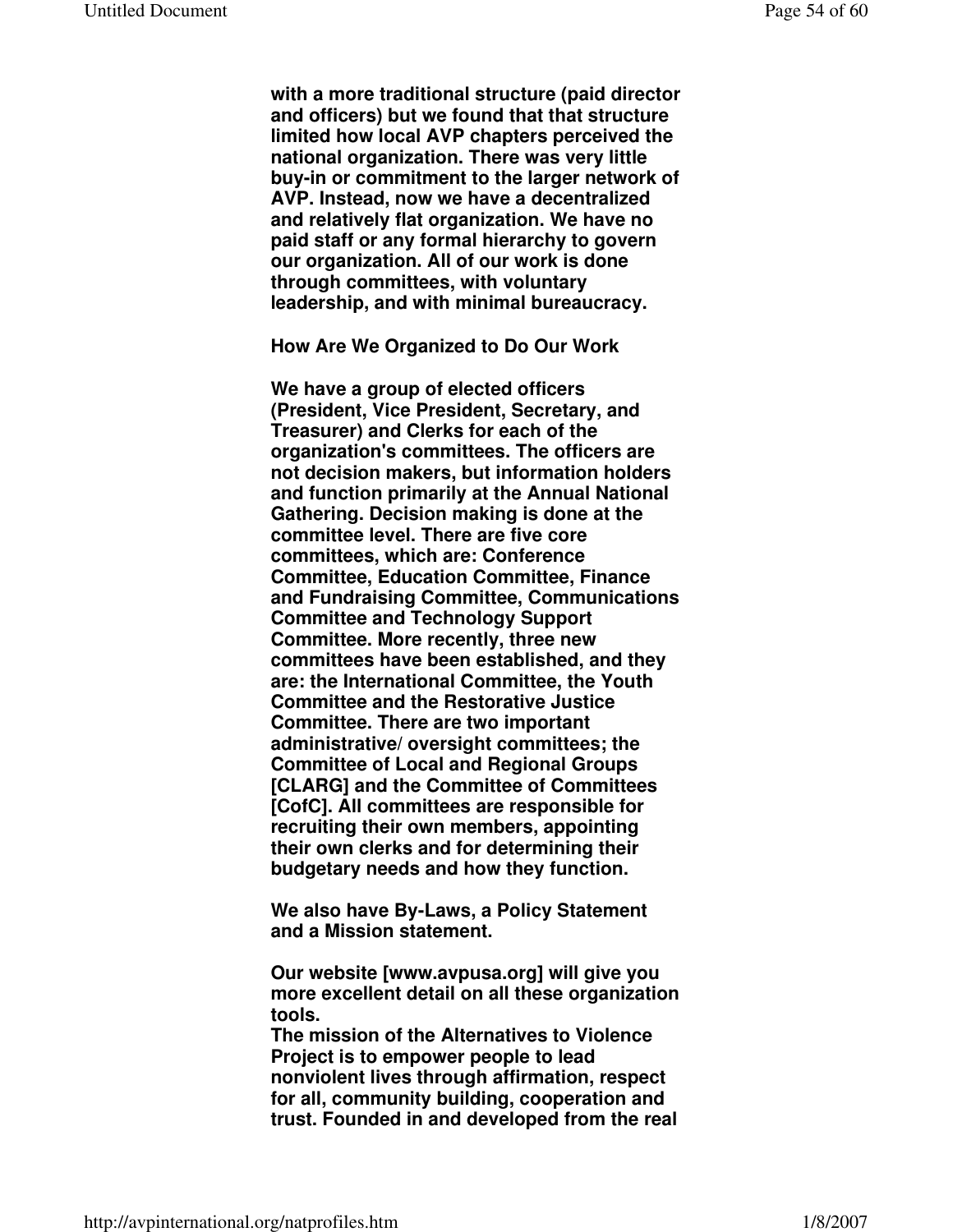**life experiences of prisoners and others, and building on a spiritual base, AVP encourages every person's innate power to positively transform themselves and the world. AVP/USA is an association of community groups and prison based groups offering experiential workshops in personal growth and creative conflict management for adults and youth. The national organization provides support for the work of these local groups.**

#### **AVP USA Committees**

**Committee of Local and Regional Groups: The Committee of Local and Regional Groups [CLARG] is one of the proudest developments of AVP/USA. The committee is comprised of one or two representatives from each region of the US. The US is divided into 11 multistate regions that are each overseen by one or two regional representatives. These representatives work to keep locals connected within their regions, to communicate local needs to AVP/USA, to share national information with locals, and to help problem-solve when needed. They also track their local's activity and help new locals get off the ground by providing seed grant money and information about obtaining nonprofit status. The CLARG Co-Clerks sit on the Committee of Committees and are responsible for providing input to the direction of AVP/USA from local chapters. CLARG is also responsible for nominating the President of AVP/USA to the membership each year. CLARG meets via conference call four times a year [at a minimum] and at the Annual National Gathering.** 

#### **Committee of Committees:**

**The Committee of Committees (CofC) is composed of the Clerks of all the committees. It has the responsibility of sharing information and coordinating the committees regarding shared decisions affecting the organization such as the budget or other multiple committee activities. Primary decision making remains at the committee level, but in the event of shared issues or a disagreement among committees, the Committee of Committees helps with the**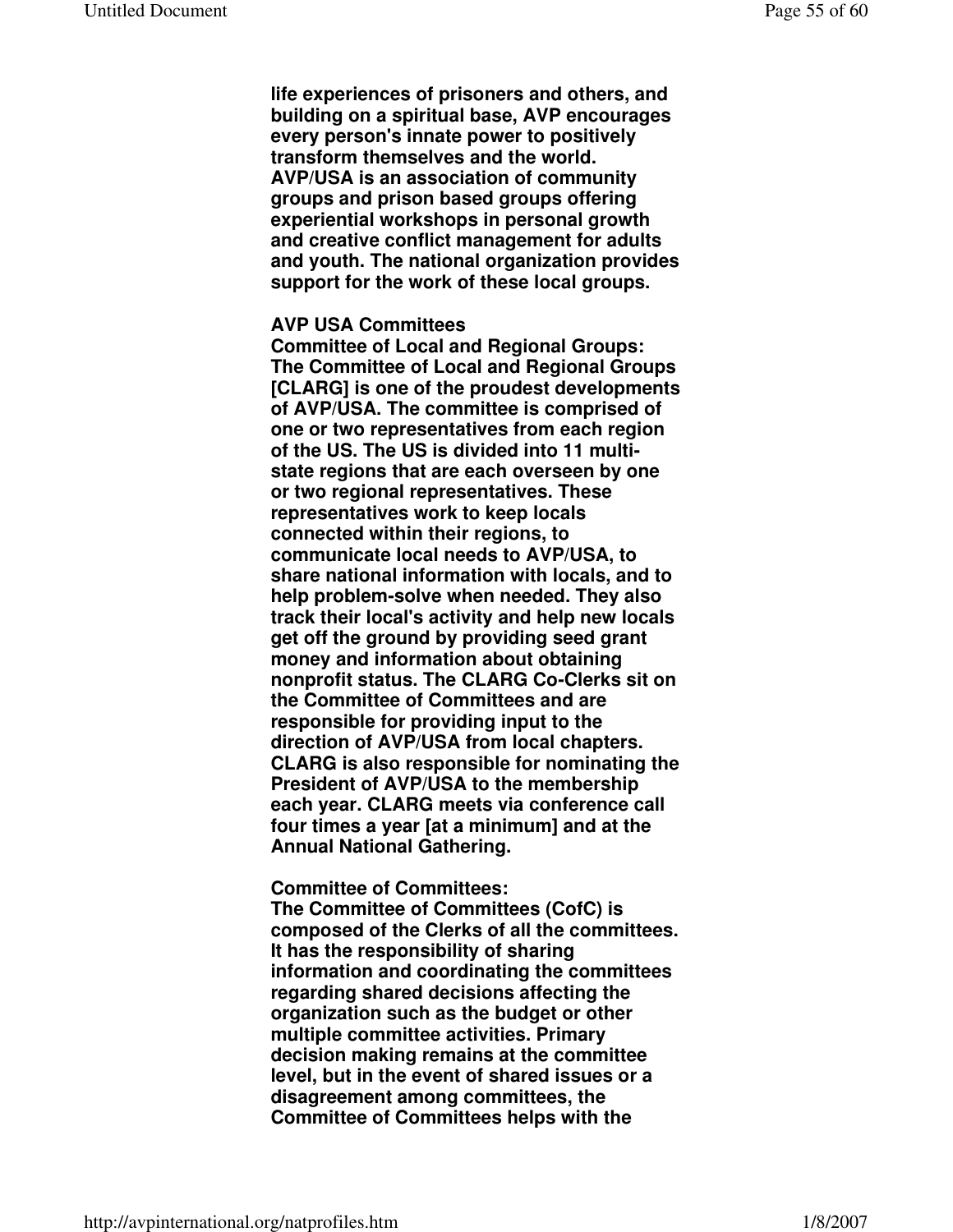**decision. The CofC nominates to the Annual National Gathering a person, normally one of its members, to be appointed as Vice President of AVP/USA. CofC also meets via conference call four times a year [at a minimum] and at the Annual National Gathering.** 

### **Conference Committee:**

**The Conference Committee has the responsibility for planning and facilitating the Annual National Gathering, including site selection, agenda, program and all preparations and publicity. The AVP/USA Annual National Gathering is the event of the year during which local chapters assemble to share exercises, frustrations and celebrate accomplishments. It is also where we have our committee meetings and where the annual membership comes together to make decisions for the organization including officer election.** 

**Education Committee :** 

**The Education Committee is responsible for developing AVP/USA manuals and other instructional materials and training as needed. While this committee coordinates the development of our manuals, they garner input from facilitators around the world for out products.** 

**Finance and Fundraising Committee: The Finance and Fundraising Committee is responsible for overseeing all financial matters of the organization. It prepares an annual budget for the Annual National Gathering, with input from committees and in consultation with the Committee of Committees. It arranges an annual audit of the books twice a year. The Finance Committee also provides two important services for local AVP chapters. We offer \$250 seed grants to new chapters and Tax Exempt status (501c3) under our own exemption. 501c3 status allows locals to raise money as a non-profit. This committee nominates, to the Annual National Gathering, a person to be appointed as Treasurer of AVP/USA.**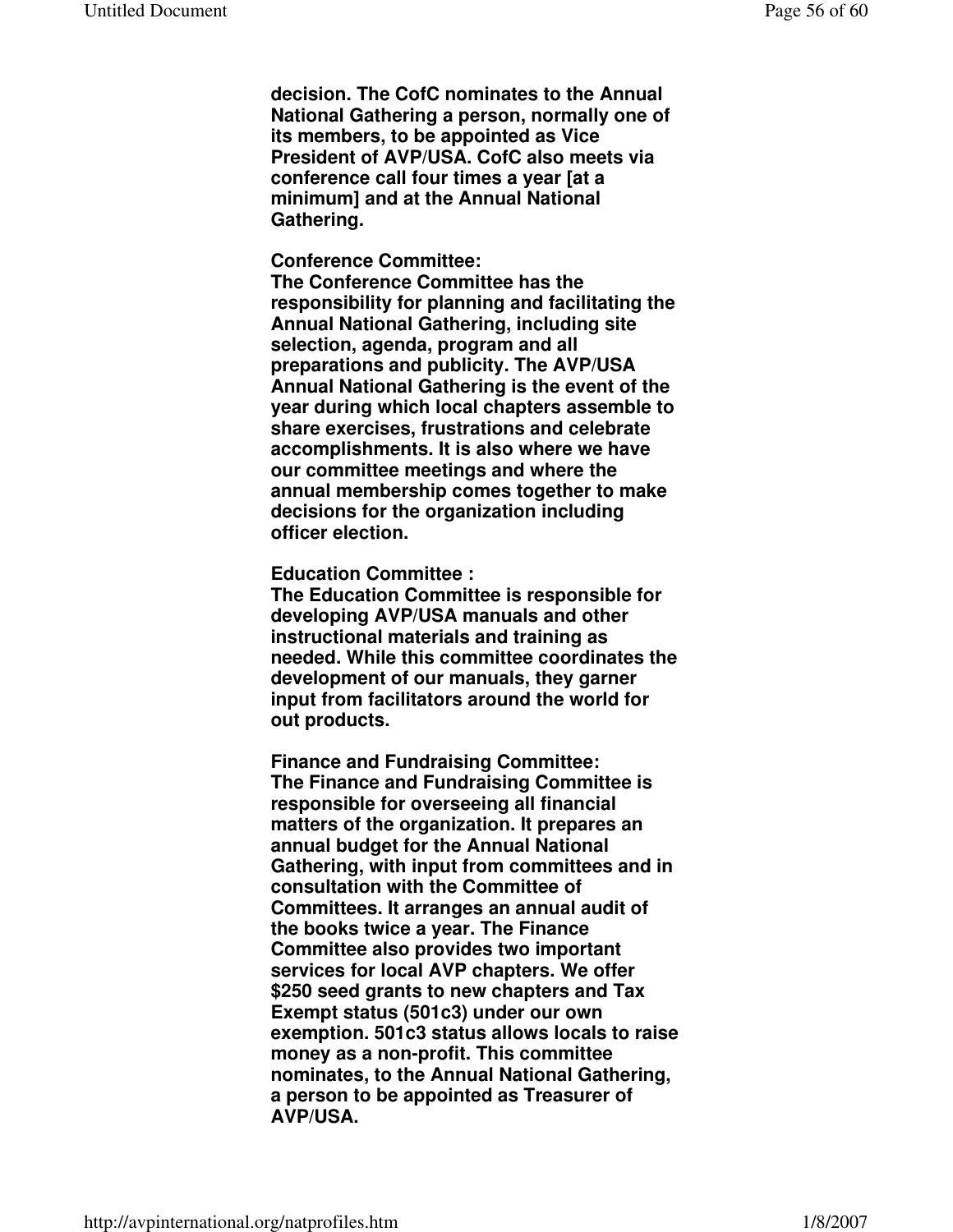**Communication Committee : The Communication Committee is responsible for establishing and maintaining the communications system of AVP/USA, including disseminating and responding to electronic, written and verbal communications. It is also responsible for developing [except manuals], publishing, marketing and distributing AVP/USA materials and visual aids. AVP/USA maintains a distribution center from which manuals and other AVP literature are distributed. In 2005/6, 1445 manuals were distributed, of which 98.7% were for facilitators and 1.3% were for the public.**

**The AVP/USA website [www.avpusa.org] is a project of the Communications Committee. It has multiple functions, which are primarily outreach to AVP/USA facilitators, networking within the organization, and data management. The Communications Committee manages the publication of the Transformer, a quarterly newsletter for AVP facilitators with articles written by facilitators from around the world. Finally, Peter Hoover manages the AVP Listserv, an internet bulletin board for AVP facilitators anywhere in the world. This listserv [AVP-L@cornell.edu] is an excellent venue for facilitators to communicate with each other about any AVP related issue.** 

**The Communication Committee nominates to the Annual National Gathering a person, normally one of its members, to be appointed as Secretary of AVP/USA.** 

**Technology Support Committee: The Technology Support Committee determines needs, researches appropriate technologies and makes recommendations. After consulting with all effected committees, it implements and monitors the implementation of the recommendations.** 

**International Committee: The International Committee was established to interface with AVP International, to promote good relations between AVP**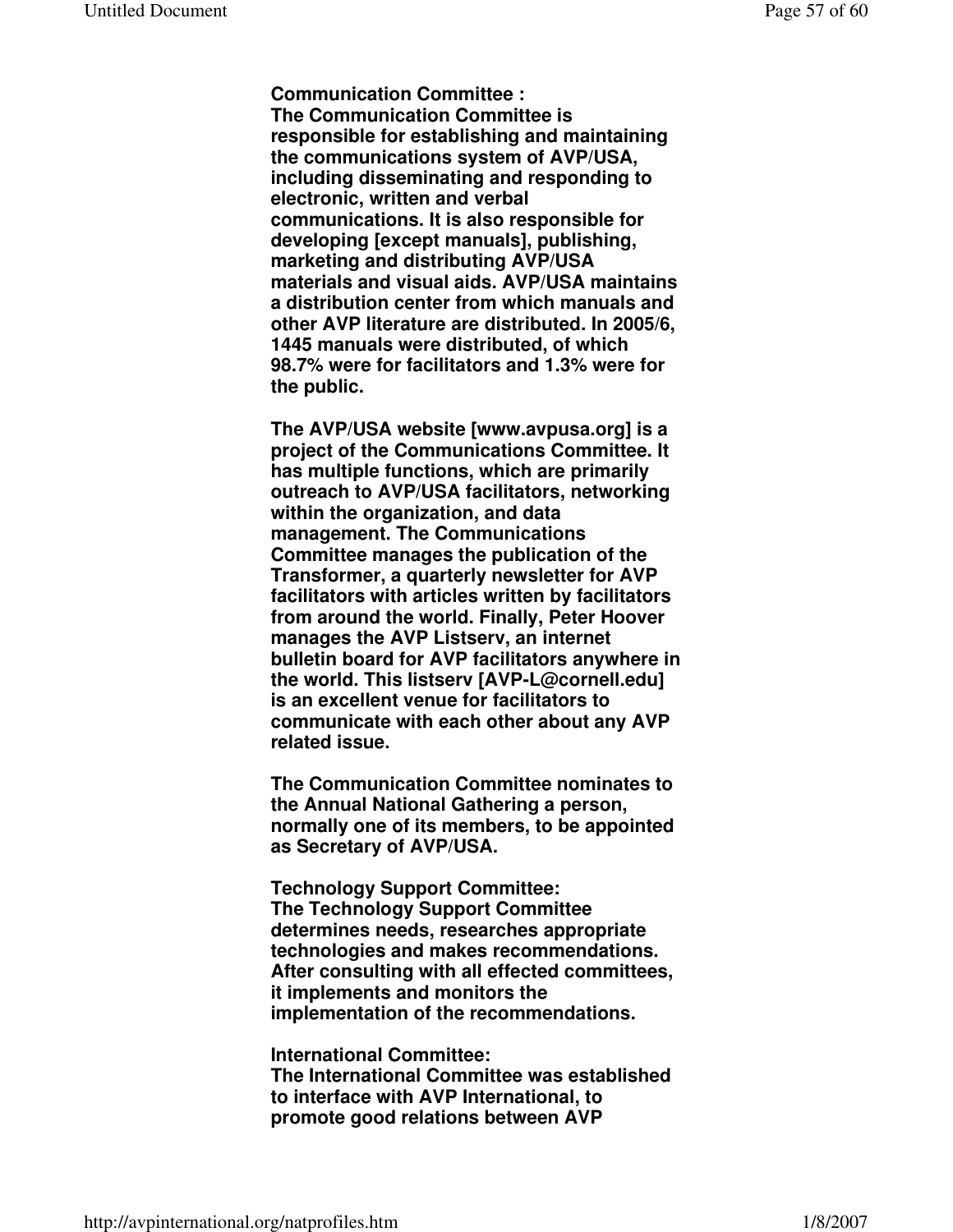**International and AVP/USA. The Committee will provide any information it has to AVP/USA facilitators going overseas to help them be more effective. It desires to be a clearing house of information about AVP/USA facilitators doing AVP outside the US. Members on the Committee all have extensive international experience.** 

### **Youth Committee:**

**The purpose of the Youth Committee is to represent youth in the future of AVP. Some important issues relating to youth in AVP are: Is there a place for youth facilitators in AVP? Should the collaboration between AVP and HIPP [Help Increase the Peace Project] be recognized and supported? Can youth safely attend AVP events where former sex offenders are present? What has AVP learned since its inception about involving youth in conflict resolution and the peacemaking process?** 

**Restorative Justice Committee: The Restorative Justice Committee is working to find a practical way to weave together restorative justice and AVP principles. While there is much overlap, restorative justice practices often involve participation of those who have been harmed by crime, those who have harmed others through their criminal actions, and members of the communities affected by a specific offense. AVP prison workshops, in contrast, involve only those who have harmed others, and the focus is on the present and future, not on past actions and repairing harms done. The Restorative Justice Committee is working on answering the question, "In what way could we incorporate the victim's and community's perspectives more intentionally into AVP, and ought we to do that?"**

#### **AVP Workshops**

**We estimate that AVP programs in the US provided over 600 workshops by over 750 outside facilitators in 2005. [Actual numbers reported were 589 workshops with 717 outside facilitators, however, these are under-**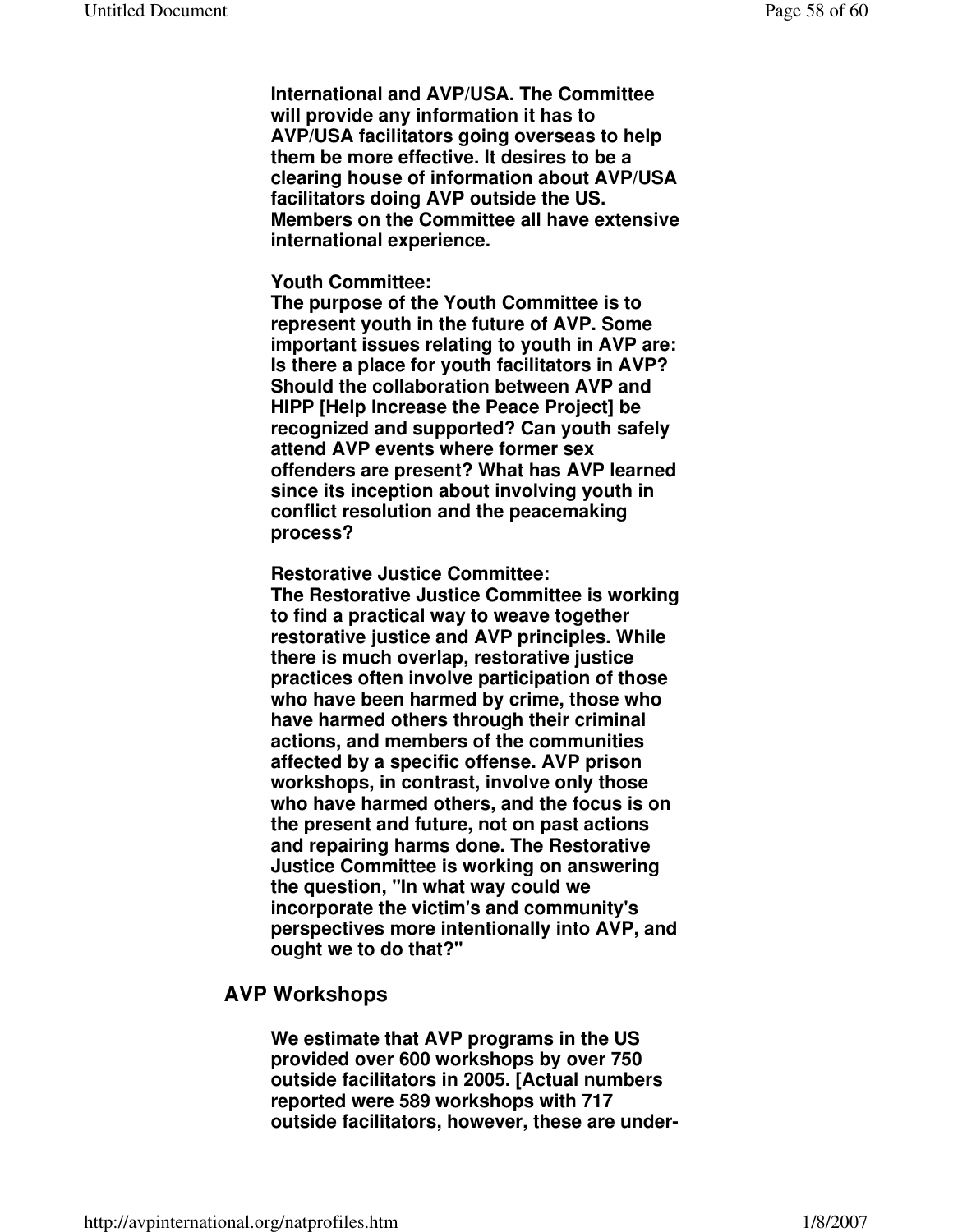**representative because several locals did not report their activity.] Approximately 84% were done in prisons and 16% in schools and in communities. About 55% were Basic Level, 34% Advanced, and 11% Training for Facilitators.** 

**If we guestimate the average workshop is 18- 20 hours and has 13-15 participants, then AVP/USA has provided from 140,000 to 180,000 participant-hours of trainings in 2005 at little to no cost to the criminal justice system. And if there are four trainers per 20 hour workshop averaging \$20/hour, the market value of our trainings is \$960,000 annually.**

### **AVP Challenges & Accomplishments**

**AVP/USA and AVP Local Chapters share accomplishments and challenges. At both levels there is a need for more volunteers, particularly ex-offenders to assist in running the organization and implementing workshops. For those who are currently active, the biggest challenges are time to manage their chapter and the national organization efficiently and time to enjoy the experience of the workshops.** 

**In addition, the USA is a very large and diverse country. Needs of states and locals differ significantly across this vast nation and trying to coordinate for all of those needs with a volunteer based organization is very challenging. Also, our volunteer capacity is highly variable. Members differ in the time they have available to volunteer work, access to computers and the internet, skills in community organizing and basic networking. Over time our committees have begun to work more like AVP workshop teams using a simple mentoring process to support regions or locals who need help.** 

**There are also the usual challenges of dealing with the corrections system, which differ from state to state (sometimes within states) and are ever-changing. But there are a number of AVP groups who have made significant progress setting up close relationships with**